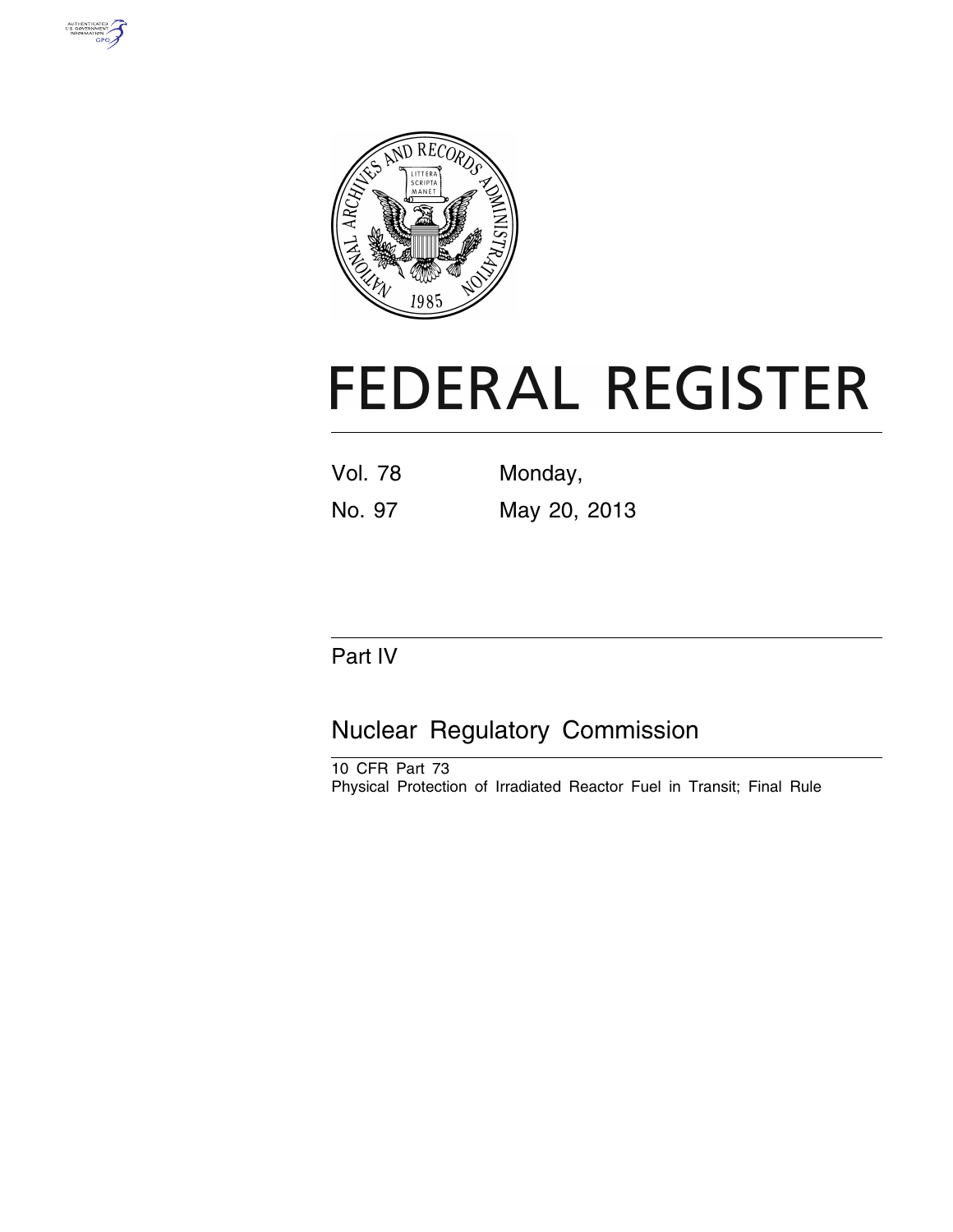#### **Nuclear Regulatory Commission**

**10 CFR Part 73** 

**RIN 3150–AI64** 

**[NRC–2009–0163]** 

#### **Physical Protection of Irradiated Reactor Fuel in Transit**

**AGENCY:** Nuclear Regulatory Commission.

# **ACTION:** Final rule.

**SUMMARY:** The U.S. Nuclear Regulatory Commission (NRC) is amending its security regulations for the transport of irradiated reactor fuel (the terms ''irradiated reactor fuel'' and ''spent nuclear fuel'' are used interchangeably in this rule). This rulemaking establishes generically applicable security requirements similar to the requirements currently imposed by NRC Order EA–02–109, ''Issuance of Order for Interim Safeguards and Security Compensatory Measures for the Transportation of Spent Nuclear Fuel Greater than 100 Grams.'' This rulemaking also establishes performance standards and objectives for the protection of spent nuclear fuel (SNF) shipments from theft, diversion, or radiological sabotage. Additionally, this rulemaking addresses, in part, a 1999 petition for rulemaking from the State of Nevada (PRM–73–10) that requests the NRC to strengthen the regulations governing the security of SNF shipments against malevolent acts. This rule will apply to each NRC licensee who transports, or delivers to a carrier for transport SNF.

**DATES:** The rule is effective on August 19, 2013.

**ADDRESSES:** Please refer to Docket ID NRC 2009–0163 when contacting the NRC about the availability of information for this final rule. You can access information and comment submittals to this final rule, which the NRC possesses and is publicly available, by any of the following methods:

• Federal Rulemaking Web site: Go to *<http://www.regulations.gov>* and search for Docket ID: NRC–2009–0163.

• NRC's Agencywide Documents Access and Management System (ADAMS): You may access publicly available documents online in the NRC Library at *[http://www.nrc.gov/reading](http://www.nrc.gov/reading-rm/adams.html)[rm/adams.html.](http://www.nrc.gov/reading-rm/adams.html)* To begin the search, select ''*ADAMS Public Documents,''* and then select ''*Begin Web-based ADAMS Search.*'' For problems with ADAMS, please contact the NRC's Public Document Room (PDR) reference staff at 1–800–397–4209, 301–415–4737, or by email to *[pdr.resource@nrc.gov.](mailto:pdr.resource@nrc.gov)* The

ADAMS accession number for each document referenced in this document (if that document is available in ADAMS) is provided the first time that a document is referenced.

• NRC's PDR: You may examine and purchase copies of public documents at the NRC's PDR, Room O1–F21, One White Flint North, 11555 Rockville Pike, Rockville, Maryland 20852.

#### **FOR FURTHER INFORMATION CONTACT:**

Cardelia Maupin, Office of Federal and State Materials and Environmental Management Programs, U.S. Nuclear Regulatory Commission, Washington, DC 20555–0001; telephone: 301–415– 2312, email: *[Cardelia.Maupin@nrc.gov.](mailto:Cardelia.Maupin@nrc.gov)* 

# **SUPPLEMENTARY INFORMATION:**

I. Background

- II. Discussion
	- A. What action is the NRC taking? B. Who will this action affect?
	-
	- C. Why revise the requirements?
	- D. When will the rule become effective?
	- E. Why rescind the orders for SNF in transit?
	- F. When will the NRC issue guidance on these requirements?
	- G. What is requested by the State of Nevada in its petition for rulemaking (PRM–73–10)?
	- H. Why require procedures and training for the security of SNF in transit?
	- I. Why require a telemetric position monitoring system or an alternative tracking system for continuous monitoring of SNF shipments?
	- J. Why preplan and coordinate SNF shipments?
	- K. Why require constant visual surveillance by armed escort?
	- L. Why require two-way redundant communication capabilities?
- M. Why require background investigations? N. Why enhance SNF shipment
- notifications to the NRC? III. Summary and Analysis of Public
- Comments on the Proposed Rule IV. Discussion of the Amendments by Section
- V. Criminal Penalties
- VI. Agreement State Compatibility
- VII. Voluntary Consensus Standards
- VIII. Environmental Assessment and Finding of No Significant Environmental Impact: Availability
- IX. Paperwork Reduction Act Statement
- X. Regulatory Analysis XI. Regulatory Flexibility Certification
- XII. Backfitting
- XIII. Congressional Review Act
- XIV. Plain Writing

#### **I. Background**

#### *A. Pre-September 11, 2001*

The NRC has long participated in efforts to address radioactive source protection and security. On June 15, 1979, the NRC published in the **Federal Register** (44 FR 34466) an interim final rule that established requirements for the physical protection of irradiated

reactor fuel in transit. The interim final rule added a new § 73.37 to Title 10 of the *Code of Federal Regulations* (10 CFR), ''Requirements for physical protection of irradiated reactor fuel in transit.'' The interim rule and related guidance, NUREG–0561, ''Physical Protection of Shipments of Irradiated Reactor Fuel,'' were issued in effective form without the benefit of public comment. At the time of publication, public comments were solicited on the interim regulation and the guidance document. After considering public comments, amendments to the interim final rule and the guidance document were issued on June 3, 1980 (45 FR 37399).

Section 73.37 has changed little since its promulgation in 1980. The current regulation requires that licensees establish a physical protection system for SNF shipments that meets the following objectives: (1) Minimize the possibilities for radiological sabotage of SNF shipments, especially within heavily populated areas; and (2) facilitate the location and recovery of SNF shipments that may have come under the control of unauthorized persons. The regulation also requires that the physical protection system: (1) Provide for the early detection and assessment of attempts to gain unauthorized access to or control over SNF shipments, (2) provide notification to the appropriate response forces of any sabotage events, and (3) impede attempts at radiological sabotage of SNF shipments in heavily populated areas or attempts to illicitly move such shipments into heavily populated areas.

Other NRC regulations also support the protection of SNF in transit. For example, the regulations in § 73.72, ''Requirement for Advance Notice of Shipment of Formula Quantities of Strategic Special Nuclear Material, Special Nuclear Material of Moderate Strategic Significance, or Irradiated Reactor Fuel,'' require licensees to notify the NRC in advance about shipments of SNF. The regulations in 10 CFR Part 71, ''Packaging and Transportation of Radioactive Material,'' establish requirements for packages used to transport SNF.

In addition, by a letter dated June 22, 1999, the State of Nevada submitted a petition for rulemaking requesting that NRC strengthen its regulations governing the security of SNF shipments against malevolent acts. The NRC docketed the petition on July 13, 1999, as Docket No. PRM–73–10. The NRC published for public comment a notice of receipt of PRM–73–10 on September 13, 1999 (64 FR 49410). The NRC discontinued its review of this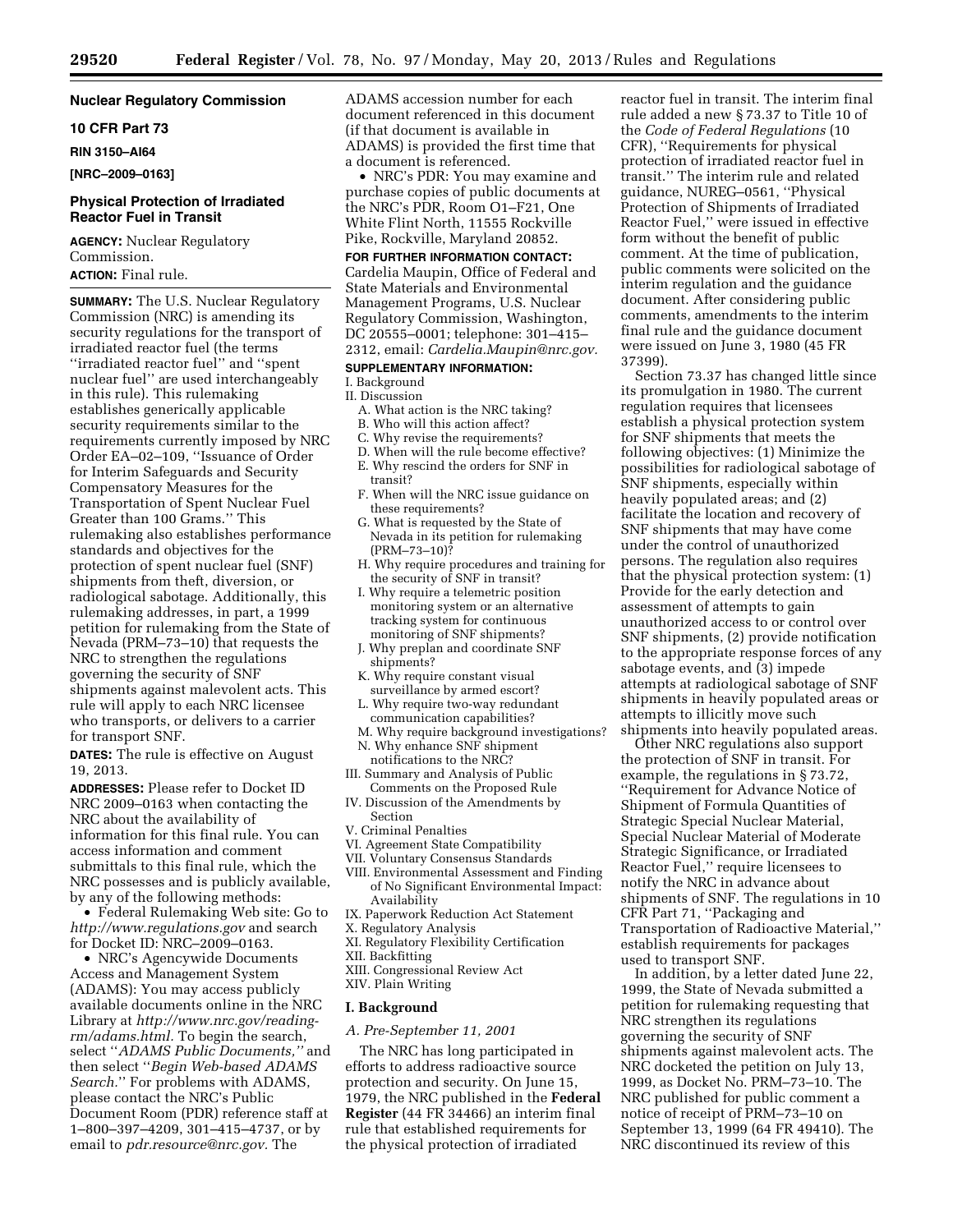petition following the terrorist attacks of September 11, 2001. The petition review was resumed in 2008. The NRC addressed the petition, in part, in the ''State of Nevada: Denial of Portions of Petition for Rulemaking, Consideration of the Remaining Portions in the Rulemaking Process,'' December 7, 2009 (74 FR 64012). The aspects of PRM–73– 10 not addressed as a part of the December 2009 decision are considered as a part of this rulemaking.

#### *B. Post-September 11, 2001*

The terrorist attacks of September 11, 2001, heightened concerns about the use of risk-significant radioactive materials in a malevolent act. In response to the attacks, the NRC determined that additional security measures were needed to enhance the protection of SNF shipments from theft, diversion, or radiological sabotage. Accordingly, the NRC issued EA–02–109, ''Issuance of Order for Interim Safeguards and Security Compensatory Measures for the Transportation of Spent Nuclear Fuel Greater than 100 Grams,'' (67 FR 63167; October 10, 2002), to ensure that SNF is shipped in a manner that protects the common defense and security and the public health and safety. This order was issued to NRC power reactor licensees; non-power reactor licensees; independent spent fuel storage installation (ISFSI) licensees; and special nuclear material licensees, who shipped, received, or planned to ship or receive SNF under the provisions of 10 CFR Part 71. Subsequently, the Commission issued similar security orders during the period October 2003 through December 8, 2010. These orders are collectively referred to as the ''Orders for SNF in Transit'' or ''the Orders.'' All of the Orders were issued as immediately effective under the NRC's authority to protect the common defense and security pursuant to Sections 53, 103, 104, 161b, 161i, 161o, 182, and 186 of the Atomic Energy Act of 1954, as amended (AEA), and the Commission's regulations in § 2.202 and 10 CFR parts 50, 70, 71, and 72.

On July 21, 2010, the Commission authorized the NRC staff to publish a proposed rule to establish security requirements for SNF in transit. The proposed rule, 10 CFR 73.37, ''Physical Protection of Irradiated Fuel in Transit,'' (RIN 3150–AI64, Docket ID: NRC–2009– 0163), was published in the **Federal Register** on October 13, 2010 (75 FR 62695). The proposed rule incorporated the security requirements in the Orders as well as lessons learned from implementation of the Orders. The proposed rule provided a 90-day public comment period that was to end on

January 11, 2011. After receiving several requests to extend the comment period, the NRC published on January 10, 2011 (76 FR 1376), a notice extending the public comment period until April 11, 2011.

#### *C. Regulatory Framework*

For several decades, SNF has been shipped by the Federal government and by the private sector (commercial). The primary objective of these shipments has been to move SNF to interim storage facilities. The Federal agency responsible for government transport of SNF is the U.S. Department of Energy (DOE). The SNF shipments are generally divided into two categories, commercial shipments and DOE-managed shipments. Commercial SNF shipments are from NRC-licensed nuclear power reactors and non-power reactors to another reactor site, which is usually done to consolidate storage. The DOEmanaged shipments are from foreign research reactors, DOE-owned research and defense reactors, and nuclear powered U.S. Navy ships, and from NRC-licensed non-power reactors. In addition, on a few rare occasions, DOE has accepted SNF from commercial nuclear power plants; e.g., Three Mile Island Unit 2, for storage at its facilities.

The safe and secure shipment of SNF requires coordination and collaboration between various Federal, State, and local government agencies. These agencies work together to ensure an orderly regulatory pattern for SNF shipments. The following questions and answers provide additional information regarding the roles and responsibilities for SNF shipments.

1. What is the role of the NRC in SNF shipments?

The NRC regulates commercial SNF shipments in terms of both safety and security. Safety involves the protection of public health and safety during transport, while security relates to the protection of shipments against deliberate, malevolent acts. The NRC and the U.S. Department of Transportation (DOT) share Federal regulatory responsibility for SNF transportation safety. The NRC and DOT have signed a memorandum of understanding (MOU) (44 FR 38690; July 2, 1979) that delineates their respective responsibilities for regulating the transport of radioactive materials, which includes SNF shipments. Generally, the NRC regulates the design and construction of SNF shipping containers for domestic and foreign packages used to transport SNF solely within the U.S. Although DOT is the lead government agency responsible for

the approval of export and import packages, it relies on the NRC's evaluation as the basis for approval of these packages. In addition, the NRC regulates the physical protection of commercial SNF in transit against sabotage or other malicious acts, which are recognized in the MOU and DOT routing regulations in Title 49 of the CFR (49 CFR) 397.101. The NRC requirements in 10 CFR Part 73 are applied to these shipments of SNF. The NRC fact sheet on transportation of radioactive materials can be found at: *[http://www.nrc.gov/reading-rm/doc](http://www.nrc.gov/reading-rm/doc-collections/fact-sheets/transport-spenfuel-radiomats-bg.html)collections/fact-sheets/transportspenfuel-radiomats-bg.html*.

2. What is the role of DOT in commercial SNF shipments?

The DOT has the primary responsibilities, in consultation with the NRC, for issuing the safety requirements for the carriers of SNF and for establishing the conditions of transport, such as routing, handling and storage incidental to transport, and vehicle and driver requirements, which are reflected in the MOU. The DOT also regulates the labeling, classification, and marking of all SNF packages and transport vehicles, and carrier-generated transport security plans. A link to the DOT's Web site is provided on the NRC's public Web site at *[http://www.nrc.gov/materials/](http://www.nrc.gov/materials/transportation.html) [transportation.html.](http://www.nrc.gov/materials/transportation.html)* 

3. What are the roles of DOT and NRC in the route selection and approval process for commercial SNF shipments?

The route selection and approval process is also a reflection of a coordinated and orderly regulatory pattern between DOT and NRC requirements. The route for a commercial SNF shipment by highway is selected by the shipper or carrier using the routing criteria specified in the DOT regulations found in 49 CFR Parts 172 (Subpart I, Safety and Security Plans) and 397 (Subpart D, Routing of Class 7 (Radioactive) Materials). The DOT highway routing criteria requires carriers to (1) ensure routes are chosen based on minimizing radiological risk; (2) consider available information on accident rates, transit time, population density and activities, and the times of day and the day of the week during which transportation will occur to determine the level of radiological risk; and (3) instruct the driver about the route and the hazards of the shipment. No written approval is required by DOT. However, a written route plan must be prepared by the carrier and provided to drivers and shippers.

After the route has been selected by a carrier, the shipper (NRC licensee)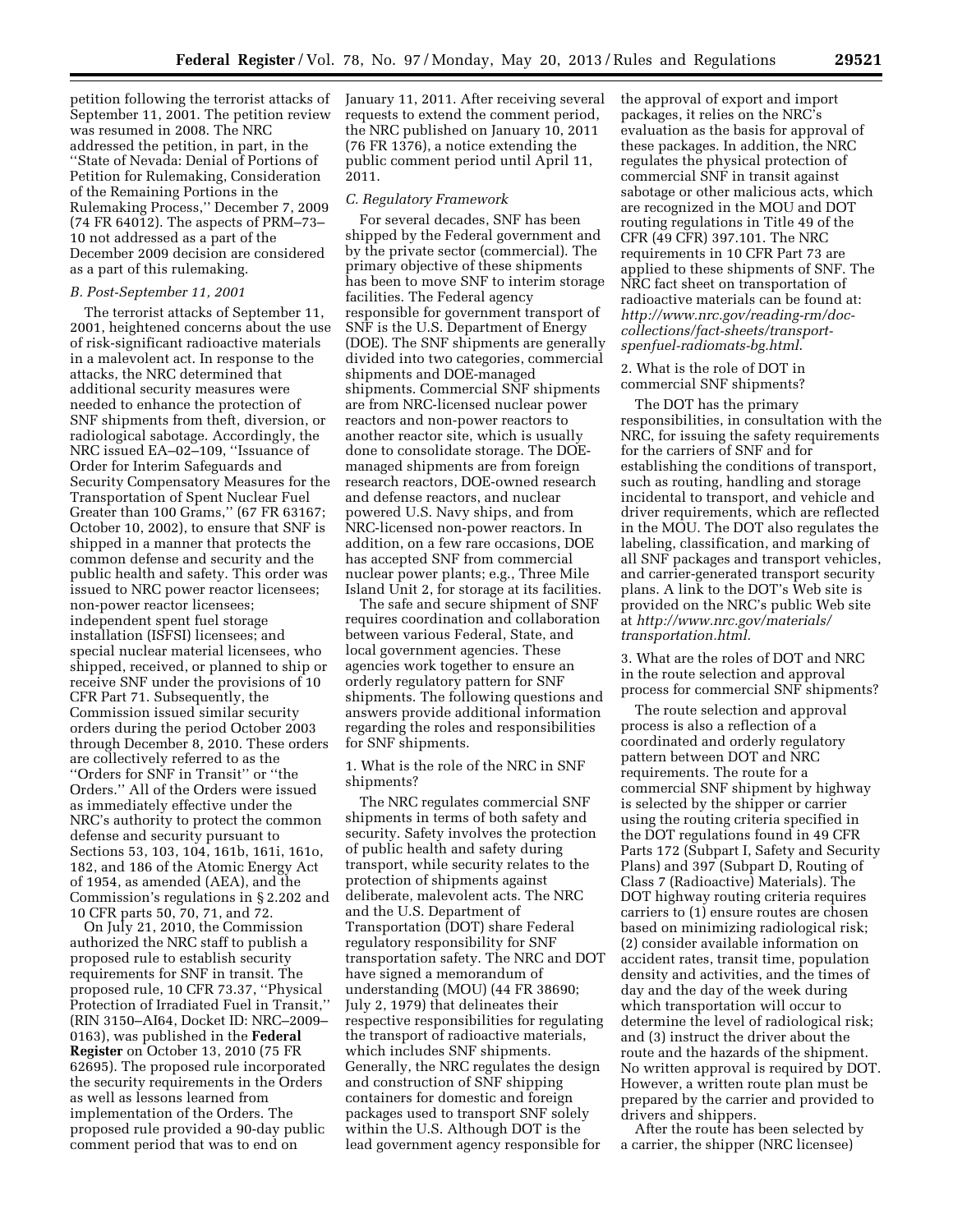submits the proposed written route plan to the NRC for a security review or vulnerability assessment. The NRC review takes into consideration mileage, transit time, and local law enforcement agency (LLEA) and emergency response contact information, adequacy of safe haven locations, and communications capability along the route. If the proposed route meets NRC security criteria, the route is issued a written route approval. If the NRC requires that the proposed route be changed to comply with its security regulations in 10 CFR part 73, a carrier must modify the proposed route in accordance with specific provisions in the DOT routing criteria (49 CFR 397.101).

For shipments by rail, the DOT requirements for routing radioactive material are found within 49 CFR Parts 172, 174, and 209. The DOT requires rail carriers to compile annual data on certain shipments of hazardous materials, including Highway Route Controlled Quantities (HRCQ). The data is used to analyze safety and security risks along rail routes where those materials are transported, to assess alternative routing options, and to make routing decisions based on those assessments. Rail carriers must assess the available routes ensuring, at a minimum, that 27 factors are considered. These 27 factors include, but are not limited to, consideration of rail traffic density, transit times, number and types of grade crossings, proximity to iconic targets, population densities, and venues along the route.

Rail carriers must also seek relevant information from State and local officials, as appropriate, regarding security risks to high-consequence targets along or in proximity to a route used by a rail carrier to transport security-sensitive materials. Oversight is provided by DOT's Federal Railroad Administration (FRA), including the review and inspection of rail carriers' risk analyses and route selections. The FRA does not pre-approve rail routes. If the FRA determines that a carrier's route selection documentation and underlying analyses are deficient, the carrier may be required to revise the analyses or make changes in the route selection. In addition, if it is determined by DOT that a particular route chosen by the railroad is not the safest and most secure practicable route available, the FRA can require the use of an alternative route until such time as the identified deficiencies for the originally chosen route are corrected by the railroad.

#### 4. What is the role of DOE?

The DOE has broad authority under the AEA to regulate all aspects of

activities involving radioactive materials that are undertaken by DOE or on its behalf, including the transportation of SNF. The DOE uses this authority to manage certain SNF shipments which usually involve special circumstances, such as SNF from foreign research reactors, DOEowned research and defense reactors, nuclear powered U.S. Navy ships, and Three Mile Island Unit 2 to DOE storage facilities. In addition, DOE-manages the shipment of SNF from NRC-licensed non-power reactors to DOE facilities for interim storage because of the lack of a permanent disposal facility for SNF.

The DOE-managed SNF shipments generally fall into two categories: classified and non-classified shipments. The classified national security shipments include rail shipments of naval SNF under the Naval Nuclear Propulsion Program and highway shipment of classified materials. The DOE requirements for classified national security shipments are different from those of the NRC. The DOE conducts classified shipments of SNF using their Office of Secure Transportation (OST). The OST shipments are escorted by armed, specially trained (trained in communications, firearms, tactics, observation, and use of deadly force) active duty U.S. Navy personnel who maintain 24-hour surveillance of the SNF shipment. The OST Transportation Emergency Communications Center monitors, tracks, and provides communication with every shipment.

The majority of the DOE-managed SNF shipments are non-classified. These shipments are subject to regulation by DOT, NRC, and State and local governments, as appropriate. The DOE utilizes commercial carriers that undertake the DOE-managed shipments under the same terms and conditions as shipments between commercial nuclear power plants. These DOE contracted commercial carriers are subject to the same DOT and NRC requirements that are applied to any comparable commercial shipment of SNF. The DOE policy for non-classified SNF shipments is found under the DOE Orders 460.1C, ''Packaging and Transportation Safety,'' and 460.2A, ''Departmental Materials Transportation and Packaging Management.'' The DOE Manual 460.2– 1A (DOE Manual), ''Radioactive Material Transportation Practices Manual,'' dated June 4, 2008, provides that SNF shipments from NRC-licensed non-power reactors must comply with the NRC physical protection requirements in 10 CFR part 73. In addition, it is DOE's policy to seek NRC approval of the physical protection

measures used for its foreign research reactor SNF shipments.

For shipments from foreign research reactors, and DOE-owned research and defense reactors, DOE is responsible for stakeholder interactions, final route approval, and other applicable safeguards and security requirements. The DOE Manual provides that these shipments will meet or exceed the requirements prescribed by DOT and NRC for comparable commercial transportation.

The DOE also has authority to certify packages for domestic transport of DOEgenerated SNF under DOT regulations in 49 CFR 173.7(d). However, this regulation requires DOE-approved packages to meet the NRC's performance criteria in 10 CFR part 71. As a result, DOE established a cost-reimbursable agreement with the NRC for the review of transportation packages for foreign research reactor and naval SNF shipments.

5. How are the NRC and DOE requirements similar and how are they different?

As stated in the answer to question 4, given the DOE policy to ''meet or exceed'' the NRC security requirements, the NRC and DOE requirements are similar for non-classified shipments of DOE SNF. Similar to the NRC, the DOE organizations are expected to coordinate with Federal, State, and LLEA regarding SNF shipments, including the determination of whether these agencies are planning to provide escorts for shipments. The DOE also expects drivers and escorts to maintain constant surveillance of the shipment.

One difference between the NRC and DOE requirements deals with the tracking and monitoring of SNF shipments. The DOE requires the use of DOE's Transportation Tracking and Communications System (TRANSCOM). In the final rule, the NRC requires continuous and active monitoring of SNF shipments, but a particular tracking method is not specified.

Another difference between the NRC and DOE requirements is the protection of SNF shipment information. For the NRC, information associated with an SNF shipment (i.e., shipment schedules and security plans) is protected as Safeguards Information (SGI) as specified by the requirements of §§ 73.21 and 73.22. Although DOE does not have the designation SGI, the DOE Manual in Section 6.0, Security provides, ''This information may require protection as Safeguards Information under NRC regulations or as Unclassified Controlled Nuclear Information or Official Use Only under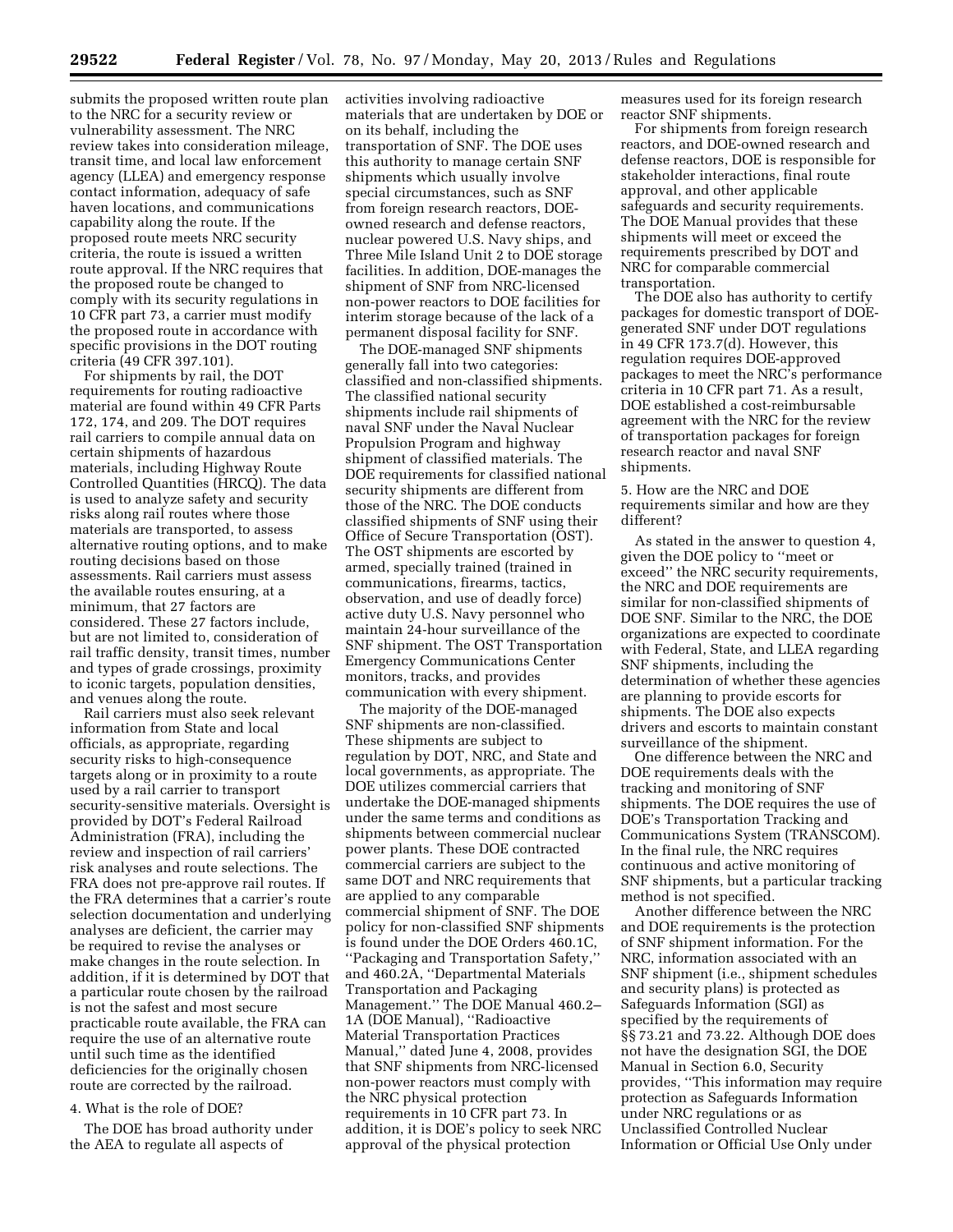DOE regulations. Unauthorized disclosure of any of the above levels of information is a violation of the AEA and other legal authorities.'' As such, DOE directs movement control personnel to use NRC's SGI protection or comparable DOE security measures for the protection of SNF shipment information.

# 6. What are the roles of State and local governments?

State and local officials play an important role in SNF transportation. States have an important responsibility for enforcing the DOT highway safety regulations concerning Federal motor carrier safety and hazardous materials transportation. Highway shipments of SNF are subject to State inspections. State enforcement officials can stop and inspect vehicles for compliance with Federal and State transportation requirements regarding equipment, documentation, and driver fitness. States can also require carriers to obtain special permits to operate these vehicles.1 State and local governments assist in route planning and provide LLEA personnel as armed escorts. The State and local governments are also responsible for providing the first line of government response to accidents and incidents within their jurisdiction.

#### **II. Discussion**

## *A. What action is the NRC taking in this rule?*

The NRC is amending its security regulations for the transport of irradiated reactor fuel. This rulemaking establishes generically applicable security requirements and performance standards and objectives for the protection of SNF shipments from theft, diversion, or radiological sabotage. These new security requirements are similar to those requirements currently imposed by NRC Order EA–02–109. Additionally, this rulemaking addresses, in part, a 1999 petition for rulemaking from the State of Nevada (PRM–73–10) that requests NRC to strengthen the regulations governing the security of SNF shipments against malevolent acts.

#### *B. Who will this action affect?*

This rule affects NRC licensees that are authorized to transport or deliver to a carrier to transport SNF. This includes, but is not limited to, nuclear power plant licensees, non-power reactor licensees, special nuclear

material licensees and ISFSI licensees who transport, or deliver to a carrier for transport, in a single shipment, a quantity of irradiated reactor fuel in excess of 100 grams (0.22 lbs) in net weight of irradiated fuel, exclusive of cladding or other structural or packaging material, which has a total external radiation dose rate in excess of 1 Gray (100 rad) per hour at a distance of 1 meter (3.3 feet) from any accessible surface without intervening shielding.

#### *C. Why revise the requirements?*

After the attacks of September 11, 2001, the NRC reevaluated its security requirements for SNF in transit. From this effort, additional measures were identified that the NRC determined would enhance the security of SNF in transit. The NRC issued a series of security orders requiring affected licensees to implement the security enhancements. This rulemaking is revising the NRC's regulations in 10 CFR Part 73 to incorporate and make generically applicable to all licensees shipping SNF the security requirements in the NRC Orders for SNF in Transit. These revisions also incorporate additional security requirements developed as a result of lessons learned from implementing the Order. The NRC has determined that including these security requirements in the regulations will enhance regulatory efficiency and effectiveness. In addition, the rulemaking process provided an opportunity for all stakeholders to participate in the development of the proposed security requirements.

#### *D. When will the rule become effective?*

The final rule will become effective 90 days after publication in the **Federal Register**. The 90 days will provide licensees time to develop programs and procedures, and conduct training on the new requirements. Most of the final rule provisions are similar to those contained in the Orders for SNF in Transit, and existing NRC security regulations; e.g,. provisions in §§ 73.21, 73.22, 73.56, 73.59, and 73.61. As such, most licensees affected by this rulemaking, (e.g., nuclear power plant licensees, non-power reactor licensees, special nuclear material licensees and ISFSI licensees) have already incorporated similar requirements into their security programs.

#### *E. Why rescind the orders for SNF in transit?*

Imposing long-term requirements through orders has not traditionally been the Commission's preferred method of regulation. Orders, unlike rules, do not apply prospectively to

applicants for new licenses. The NRC would have to periodically issue new orders to cover new and amended licenses, and perhaps reissue orders periodically to existing licensees if requirements or administrative practices change. In order to make the requirements generically applicable to all present and future licensees, the NRC has determined that the security requirements should be incorporated in the regulations.

The security requirements in the Orders will remain in effect until licensees are notified in writing that the Orders are rescinded. The rule incorporates all the requirements which were contained in the Orders, as well as lessons learned from implementation of the Orders. Once the rule is effective, the NRC will take steps to rescind the Orders for SNF in Transit and will provide notice of the rescission to all NRC licensees subject to the Orders. In addition, the NRC will publish a notice in the **Federal Register**, informing the public of the effective date of the rescission of the Orders. The NRC will also issue letters to all affected categories of licensees, e.g., nuclear power plant licensees, non-power reactor licensees, special nuclear material licensees and ISFSI licensees. The **Federal Register** notice and licensee letters will be made publicly available via the NRC's public Web site and ADAMS.

#### *F. When will the NRC issue guidance on these requirements?*

In conjunction with this rulemaking, the NRC is revising NUREG–0561, which provides general guidance to licensees concerning the establishment of an acceptable security program for SNF shipments. On November 3, 2010 (75 FR 67636), the NRC published for public comment a revision to NUREG– 0561. In order to allow the public sufficient time to review and comment on the draft revision, the NRC extended the comment period for the draft guidance document from February 11, 2011, until May 11, 2011. The NRC will publish in the **Federal Register** a notice of issuance of the revised NUREG–0561 shortly after the publication of the final rule.

#### *G. What is requested by the State of Nevada in its petition for rulemaking (PRM–73–10)?*

By a letter dated June 22, 1999, the State of Nevada (the petitioner) submitted a rulemaking petition (docketed as PRM–73–10) requesting that the NRC strengthen its regulations for the physical protection of SNF shipments against radiological sabotage

<sup>1</sup>National Research Council of the National Academies, Committee on Transportation of Radioactive Waste, *Going the Distance? The Safe Transport of Spent Nuclear Fuel and High-Level Radioactive Waste in the United States,* 2006, pp. 53–54.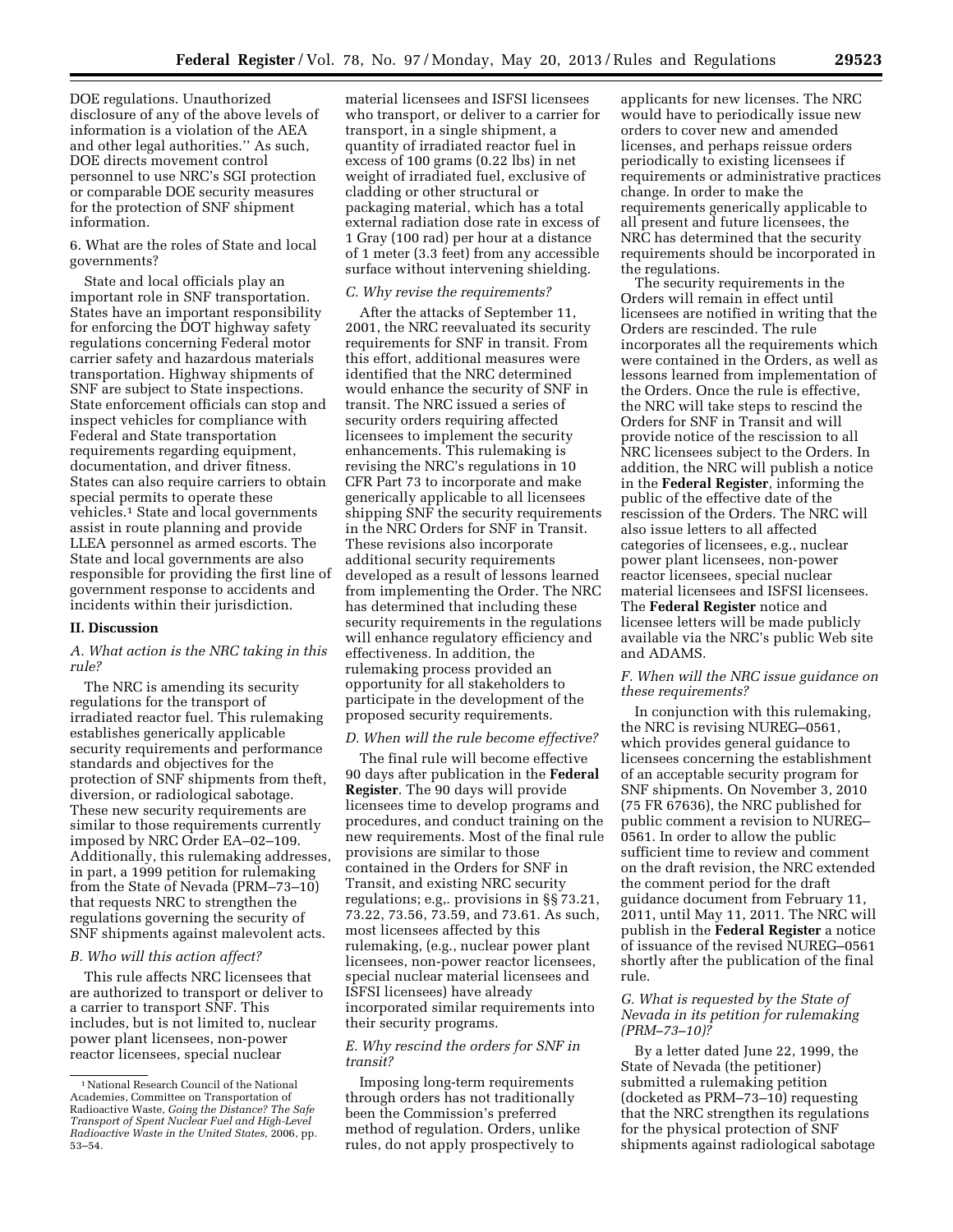and terrorist acts. The NRC published for public comment a notice of receipt of PRM–73–10 on September 13, 1999 (64 FR 49410). The Commission review of this petition was tabled following the terrorist attacks of September 11, 2001.

In PRM–73–10, the State of Nevada requested that the NRC: (1) Clarify the meaning of the term ''hand-carried equipment" in  $\S 73.1(a)(1)(i)(D); (2)$ clarify the definition of the term ''radiological sabotage'' in § 73.2 to include actions against SNF shipments that are intended to cause a loss of shielding, release of radioactive materials or cause economic damage or social disruption, regardless of the success or failure of the action; (3) amend the advance route approval requirements in  $\S 73.37(b)(1)(vi)$  to require shippers and carriers of SNF to identify primary and alternative routes which avoid heavily populated areas; (4) require armed escorts along the entire road shipment route by eliminating the differential based on population in § 73.37(c); (5) require armed escorts along the entire rail shipment route by eliminating the differential based on population in § 73.37(d); (6) amend § 73.37(b) by adopting additional planning and scheduling requirements for SNF shipments that are similar to those in § 73.26(b); (7) amend § 73.37(d) to require SNF rail shipments in dedicated trains; and (8) conduct a comprehensive assessment of the consequences of terrorist attacks that have the capability of radiological sabotage.

The NRC addressed PRM–73–10, in part, in ''State of Nevada: Denial of Portions of Petition for Rulemaking, Consideration of the Remaining Portions in the Rulemaking Process,'' (74 FR 64012; December 7, 2009), which denied two requests, 1 and 8, namely, clarification of the meaning of the term ''hand-carried equipment'' and the conducting of a comprehensive assessment of the consequences of terrorist attacks that have the capability of radiological sabotage. The remaining aspects of the PRM–73–10 are considered and addressed as a part of this rulemaking. The NRC invited the public to comment on how the NRC addressed the remaining requests in PRM–73–10. The NRC's handling of the remaining petition requests, as a part of this rulemaking, and the public comments associated with these NRC actions are addressed in the following paragraphs.

*General Comments on the NRC's Handling of PRM–73–10 in the Rule:* 

The comments received generally supported the NRC's handling of PRM– 73–10. In particular, the State of Nevada

endorsed how the NRC addressed its petition in the proposed rule. The State of Nevada indicated that the provisions of the proposed rule, coupled with other NRC regulatory changes since 2001, would incorporate all of the regulatory changes requested in PRM–73–10.

*NRC's Response to the General Comments:* 

The comments expressed overall support of the NRC's handling of PRM– 73–10. The NRC appreciates the general support for its handling of PRM–73–10. These comments did not require any change in the rule language.

Request 2 of PRM–73–10: Clarify the definition of the term ''radiological sabotage'' in § 73.2, ''Definitions,'' and amend it to expressly include ''deliberate actions which cause, or are intended to cause economic damage or social disruption regardless of the extent to which public health and safety are actually endangered by exposure to radiation.'' In the proposed rule, the NRC determined that the existing definition does not need to be revised. However, the NRC agrees that clarification may be useful. The NRC proposed addressing this petition request by clarifying the definition of radiological sabotage in NUREG–0561, which is the associated regulatory guidance.

*Comments on the NRC's Handling of Request 2 of PRM–73–10 in the Rule:* 

Two comments were received relative to Request 2 of PRM–73–10. Nevada indicated that the NRC's clarification of the definition of radiological sabotage in NUREG/CR–0561 addressed its concerns. A commenter from the transportation industry (Radioactive Material Transportation and Storage Consulting (RAMTASC)) indicated that the State of Nevada's request to redefine radiological sabotage to include acts intended to cause economic or social disruption would be problematic. The RAMTASC indicated that the determination of economic or social disruption is very subjective. The commenter also indicated that the State of Nevada's ''subject matter experts'' placed extraordinarily high estimates on economic impacts that have not received peer review. The RAMTASC also indicated that the Nevada analysis was not supported by the analyses generated through Environmental Impact Statements prepared by DOE for the Yucca Mountain Program, or by studies performed by DOE's National Laboratories. The commenter concluded by indicating satisfaction with NRC's handling of Request 2 of PRM–73–10.

*NRC's Response to the Request 2 Comments:* 

The comments expressed satisfaction with the NRC's handling of Request 2 of PRM–73–10. The comments do not require any change to the rule language, which is discussed further in Section III, Summary and Analysis of Public Comments on the Proposed Rule,'' Issue 2 of this document. However, after further review, the NRC has determined that the information that was provided in the draft guidance document relative to the definition needs further clarification for the following reasons: (1) To emphasize that the definition of ''radiological sabotage'' in 10 CFR 73.2 is not being changed relative to 10 CFR 73.37 or any other 10 CFR part 73 provisions; and (2) to ensure that the clarifying language is consistent with the intent of the rule, which is to establish performance standards and objectives for the protection of SNF shipments from theft, diversion, or radiological sabotage.

The previous amendments to 10 CFR 73.37 did not include requirements for armed escorts throughout the shipment route and did not specifically address protection of SNF shipments from acts of theft and diversion which were the deliberate acts that the petitioner indicated could cause economic or social disruption. The petitioner indicated that the definition of ''radiological sabotage'' should be clarified to address ''theft or diversion.'' The PRM–73–10 indicated that acts of ''theft or diversion'' could lead to economic or social disruption without the release of radiation if a SNF shipment is moved from a low populated area to an urban area since armed escorts were not required in low populated areas.

The deliberate actions which cause, or are intended to cause economic damage or social disruption'' that were described by the petitioner have been addressed in this rulemaking. These deliberate acts are addressed by the inclusion of requirements for the protection of SNF shipments against theft or diversion including the requirements for armed escorts throughout the shipment route. Therefore, the clarifying language in NUREG–0561 does not revise the level of security required for the protection of SNF in transit. Rather, it recognizes that, if the current definition of radiological sabotage and the requirements for the protection of SNF in transit are followed, economic consequences and social disruptions will likely be minimized.

Request 3 of PRM–73–10: Amend the advance route approval requirements in § 73.37(b)(7) to ''specifically require shippers and carriers to identify primary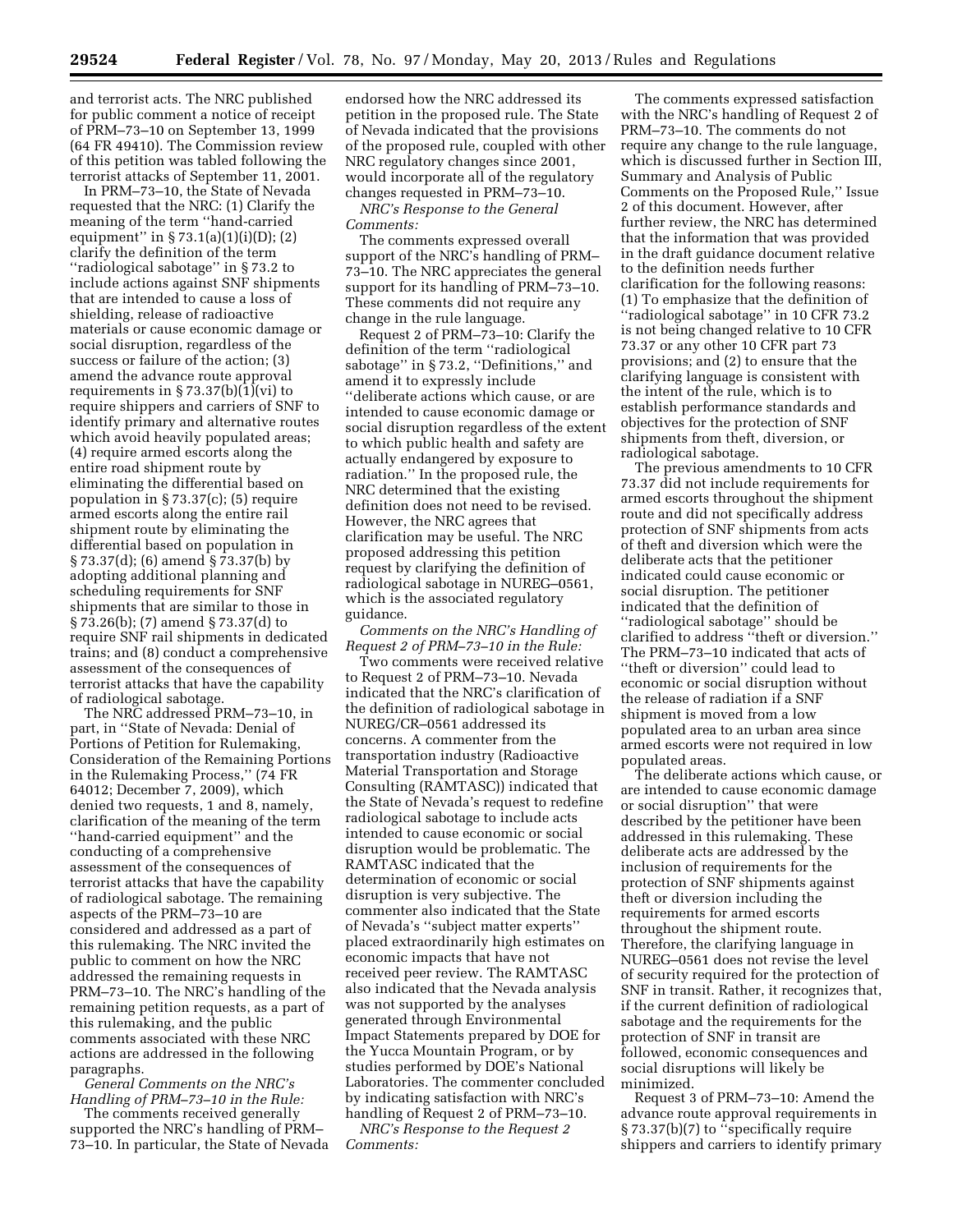and alternative routes which minimize highway and rail shipments through heavily populated areas.'' The State of Nevada also requested that the NRC should consider adopting the route selection criteria in NUREG–0561, as part of its regulations, and specifically require shippers and carriers to minimize use of routes which fail to comply with the route selection criteria.

The NRC is addressing the goal of minimizing SNF shipments through heavily populated areas in this rulemaking. The revisions to § 73.37 require licensees to preplan and coordinate their shipments with affected States, which is expected to minimize movement of SNF shipments through heavily populated areas. This issue is discussed in the following paragraph entitled, ''Why Preplan and Coordinate SNF Shipments?''

The PRM–73–10 request for the adoption of routing criteria into NUREG–0561 was considered by the NRC and determined to be not appropriate. The adoption of the routing criteria into the regulations could cause potential misunderstandings relative to the roles of the NRC and DOT. In addition, this action could potentially conflict with the MOU between DOT and NRC, which is discussed in Section I, ''Background,'' of this document. *Comments on the NRC's Handling of* 

*Request 3 of PRM–73–10 in the Rule:* 

The NRC received three comments on request 3 of PRM–73–10. The State of Nevada indicated that the NRC's proposed rule adopted an approach to routing different from their request. However, the State believes that the NRC's approach will achieve the primary objective, ''to minimize movement of SNF through heavily populated areas.'' In addition, the State of Nevada indicated that their concerns about the security of rail shipments through urban areas were addressed by regulations enacted in 2008 by the U.S. Department of Homeland Security's Transportation Security Administration (TSA) (49 CFR Parts 1520 and 1580; 73 FR 72130) and by DOT's Pipeline and Hazardous Materials Safety Administration (PHMSA) (49 CFR parts 172, 179, and 209; 73 FR 72182). The State of Nevada further elaborated that the new State preplanning involvement requirements in the NRC's proposed rule, combined with the requirements for State involvement under the new TSA and PHMSA rail security regulations, would allow affected States to address unique local conditions important for physical protection of shipments along rural routes.

A commenter from RAMTASC indicated that request 3 of PRM–73–10 would be problematic. The commenter indicated that the Nevada request could conflict with the railroad's responsibilities under the Rail Safety Improvement Act of 2008, which requires railroads to use objective data as the basis for selecting rail routes that provide for the best overall combination of safety and security. The RAMTASC indicated that specific routing requirements that minimize shipments through populated areas could lead to shipments being transported on lower quality rail tracks that would increase the accident risk. The commenter further elaborated that the trade-off between increasing security from speculative acts of terrorism by decreasing safety is not wise. The RAMTASC agreed with the NRC's decision to not incorporate specific routing requirements into the rule.

A commenter from a State organization (Western Interstate Energy Board (WIEB)) indicated, relative to Request 3 of PRM–73–10, that they agreed that the routing criteria in the proposed rule would generally reduce risk, including the risk of radiological sabotage. However, WIEB indicated that the criteria may cause conflicts in certain situations. For example, WIEB indicated, similar to the RAMTASC's comments, that it may be necessary for SNF rail shipments to go through heavily populated areas in order to reduce travel time and overall risk to the shipment because better quality rail track may go through urban areas.

*NRC's Response to the Request 3 Comments:* 

The comments indicated support for the NRC's approach to request 3 of PRM–73–10, minimize movement of SNF through heavily populated areas. The comments do not require any change to the rule language, which is further discussed in Section III, ''Summary and Analysis of Public Comments on the Proposed Rule,'' Issues 17 and 40 of this document.

Requests 4 and 5 of PRM–73–10: The existing regulations in § 73.37(c) and (d) for road and rail shipments, respectively, require armed escorts in heavily populated areas, but not in other areas along the route. The PRM–73–10 requested that the NRC eliminate these differential armed escort requirements based upon population for both road and rail SNF shipments.

Sections 73.37(c) and (d) were revised to reflect these PRM–73–10 requests. The differentiation of security requirements based upon population causes potential areas of vulnerability along the shipment route for theft, diversion, or radiological sabotage. The rule ensures that the same security

requirements apply along the entire route for road and rail shipments, and at any U.S. ports where vessels carrying SNF shipments are scheduled to stop.

*Comments on the NRC's Handling of Requests 4 and 5 of PRM–73–10 in the Rule:* 

Three comments addressed requests 4 and 5 of PRM–73–10. The State of Nevada agreed that the proposed rule fully addressed their concerns. A commenter from the RAMTASC indicated that the armed escort requirement for SNF shipments is already part of most transportation security plans, and incorporating this change into the proposed rule ''makes sense.'' Another State organization, the Council of State Governments Midwestern Office (CSG Midwestern), indicated that the Midwestern States agreed with the decision to require the same security measures along the entire route rather than have different requirements for highly populated areas. The commenter further elaborated that the change will eliminate the likelihood of ''potential areas of vulnerability along the shipment route for theft, diversion, or radiological sabotage.''

*NRC's Response to the Requests 4 and 5 Comments:* 

In general, there was overall support from the States and industry for requiring armed escorts for the entire road and rail route. The comments do not require any change to the rule language. Specific comments relative to the inclusion of these new requirements in the proposed rule are discussed further in Section III, Summary and Analysis of Public Comments on the Proposed Rule,'' Issue 40 of this document.

Request 6 of PRM–73–10: Amend § 73.37(b) by adopting additional planning and scheduling requirements for SNF shipments that are similar to those for formula quantities of special nuclear material in § 73.26(b). The regulations in § 73.26(b) require that shipments be scheduled to avoid delays and stops, and to ensure timely delivery of the shipment. The NRC agrees that improvements are needed in the planning and coordination of shipments and has addressed this concern in the rulemaking. This issue is discussed in the following paragraph titled ''Why Preplan and Coordinate SNF Shipments?''

*Comments on the NRC's Handling of Request 6 of PRM–73–10 in the Rule:* 

One comment specifically addressed request 6 of PRM–73–10 in the context of a petition item. The State of Nevada indicated that the NRC's proposed rule has incorporated the substance of its request by requiring additional planning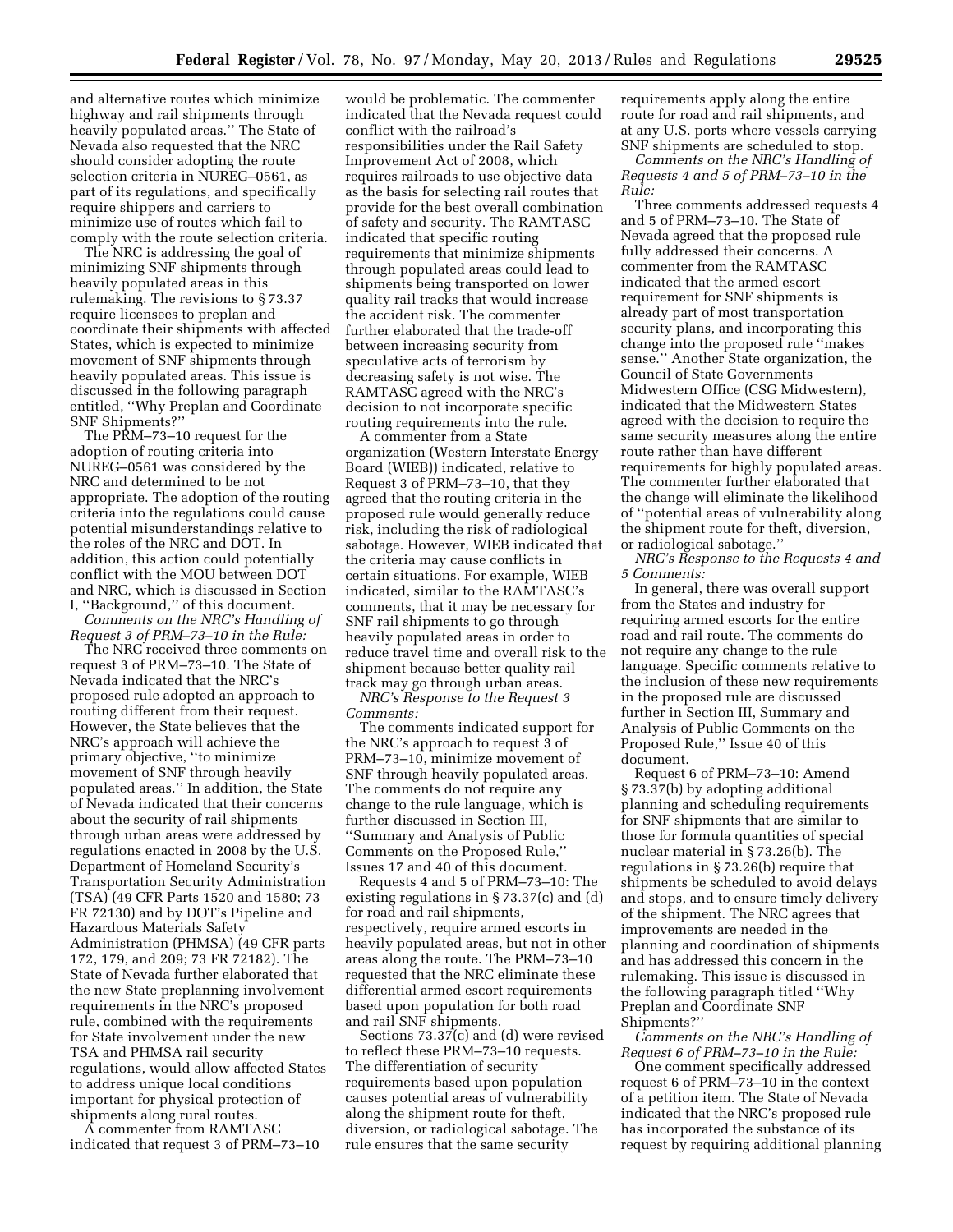and scheduling requirements for SNF shipments. The State of Nevada elaborated that the proposed rule requires licensee preplanning and coordination with corridor States to ensure minimal shipment delays, arrange State law enforcement escort arrangements, and coordinate safe haven locations, requires development of normal operation and contingency procedures (including responses to actual, attempted, or suspicious activities), and the training of all shipment personnel so that they could properly respond to a safety or safeguards event. The State of Nevada concluded by indicating that the proposed rule fully addressed their concerns.

*NRC's Response to the Request 6 Comments:* 

Based upon the comment from the State of Nevada, no changes to the rule language were made. In general, there was strong support from the States and industry on the inclusion of the preplanning and coordination requirements in the rule. Specific comments relative to the preplanning and coordination requirements in the rule are discussed further in Section III, ''Summary and Analysis of Public Comments on the Proposed Rule,'' Issues 7 through 21 of this document.

Request 7 of PRM–73–10: Amend § 73.37(d) to require that all SNF rail shipments be made in dedicated trains. The same NRC security requirements apply to a SNF rail shipment, regardless of whether the shipment was made using a dedicated train or a mixed-use train. In either case, the licensee making the shipment is required to implement the security measures (both hardware and personnel) contained in the NRC's regulations during the entire duration of the shipment. The NRC considers the same level of security will be obtained regardless of whether the shipment is made in a dedicated train or mixed-use train. Thus, this item is not addressed as a part of the rule.

*Comments on the NRC's Handling of Request 7 of PRM–73–10 in the Rule:* 

Five commenters specifically addressed Request 7 of PRM–73–10. The State of Nevada indicated that developments since 1999 have eliminated the need for an NRC requirement for mandatory use of dedicated trains. Nevada indicated that in 2004, the Nuclear Energy Institute (NEI) issued a statement supporting use of dedicated trains for rail shipments of SNF, and in 2005, DOE adopted a policy of using dedicated trains for SNF shipments. The commenter indicated that DOE's 2008 Supplemental Environmental Impact Statement

provides that it is DOE's policy ''to use dedicated trains for most shipments'' to a repository, and the TSA and PHMSA rail security regulations adopted in 2008 virtually require use of dedicated trains for SNF shipments. The State of Nevada further elaborated that as of 2010, all rail shipments of SNF, except DOE shipments of naval reactor SNF, are expected to use dedicated trains exclusively, and rail carriers may decide to use dedicated trains for naval SNF shipments. The State of Nevada also indicated that the new security requirements included in the proposed rule will make general freight rail shipments of SNF impractical.

A commenter from WIEB indicated that while the NRC does not require the use of dedicated trains for all rail SNF shipments, it does require SNF shipments have armed escorts along the entire route, and that shipments be scheduled to avoid delays and stops (e.g. in classification yards). The WIEB indicated that the net effect of the new § 73.37 requirements, in combination with other safety and cost considerations, is that dedicated trains are required for cross-country SNF transport. According to the commenter, dedicated trains should be required in cross-country SNF rail transport. The WIEB elaborated that a 2006 study of SNF transport published by the National Academies Press found that ''there are clear operational, safety, security, communications, planning, programmatic, and public preference advantages that favor dedicated trains.'' The commenter also indicated that the committee strongly endorses DOE's decision to transport SNF and high-level waste to a Federal repository using dedicated trains.

The CSG Midwestern indicated that although the Midwestern States understand the NRC's rationale for not requiring dedicated trains for SNF shipments, such a requirement would enhance shipment security. A commenter from RAMTASC indicated that since the NRC determined that the same security provisions would be in place regardless of the type of train service, and both mixed use and dedicated train service would have the same security requirements, that it was a ''good call'' by the NRC not to require dedicated trains.

A commenter from the public also agreed that dedicated trains for SNF rail shipments should not be required. The commenter indicated that as the NRC reasoned, as long as the same security measures exist for the single and multiuse trains, then requiring dedicated trains would simply enhance the logistic and economic cost of transport.

*NRC's Response to the Request 7 Comments:* 

Four out of five of the commenters supported the NRC's approach to dedicated trains for SNF shipments. The comments do not require any change to the rule language, which is further discussed in Section III, ''Summary and Analysis of Public Comments on the Proposed Rule,'' Issue 40 of this document.

#### *H. Why require procedures and training for the security of SNF in transit?*

Sections 73.37(b)(3)(v) and (b)(4) require that licensees shipping SNF develop normal operating and contingency procedures. These procedures are to cover notifications, communication protocols, loss of communication and responses to actual, attempted, or suspicious activities. The revisions also require drivers, accompanying personnel, railroad personnel and other movement control personnel to be adequately trained in normal operating and contingency procedures. These requirements will ensure that all personnel associated with the shipment are properly trained and prepared to perform their roles and responsibilities relative to the physical protection of SNF in transit. These revisions address, in part, Requests 3 and 6 of PRM–73–10.

#### *I. Why require a telemetric position monitoring system or an alternative tracking system for continuous monitoring of SNF shipments?*

The current rule, § 73.37(b)(4), requires that the licensee's physical protection system include a communications center, which is staffed continuously by at least one individual who monitors the progress of the SNF shipment. The revisions reflect the availability of new technology that can provide licensees more active control over the shipment. The revisions in § 73.37(b)(3)(i) replace the term ''communications center'' with the term ''movement control center.'' The term ''movement control center'' is used for consistency with physical protection terminology in other parts of the regulations and to better define the role and responsibilities of the facility. The movement control center is defined in § 73.2. Section 73.37(b)(3)(iii) specifies that the movement control center must monitor the shipment continuously; i.e., from the time of delivery of the shipment to the carrier for transport until safe delivery of the shipment at its final destination, and must immediately notify the appropriate agencies in the event of a safeguards event under the provisions of § 73.71.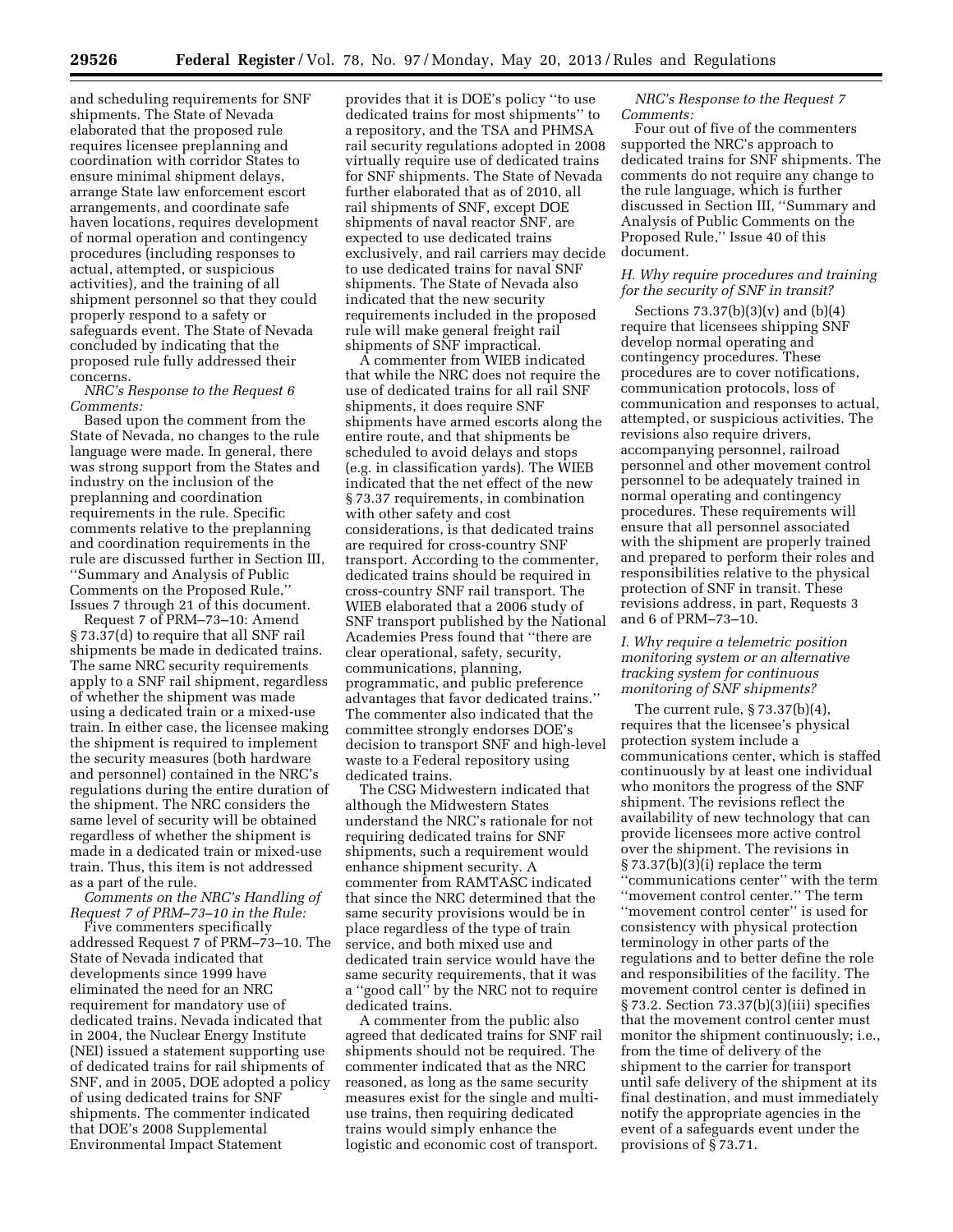In addition, § 73.37(c)(5) and 73.37(d)(4), for road and rail shipments respectively, require movement control centers to use a telemetric position monitoring system or an alternative tracking system to monitor the location and status of shipments at all times, which provides a real time indication of any potential threats. A telemetric position monitoring system is a data transfer system that captures information by instrumentation and/or measuring devices about the location and status of a transport vehicle or package between the departure and destination locations. The gathering of this information permits remote monitoring and reporting of the location of a transport vehicle or package. Radiofrequency identification (RFID) and global positioning systems (GPS) are examples of telemetric position monitoring systems. Since the movement control center is required to respond to any actual, attempted, or suspicious activities, the new requirements will mitigate the likelihood of theft, diversion, or radiological sabotage of SNF shipments.

#### *J. Why preplan and coordinate SNF shipments?*

The regulations require limited shipment preplanning and coordination with the NRC, States, and LLEAs. For example § 73.37(f) regulation requires an advance notification to the Governor(s) or the Governor's designee(s) by mail to be postmarked at least 7 days before transport of a shipment within or through the State; and requires a messenger-delivered notification to reach the Office of the Governor or Governor's designee at least 4 days before transport of a shipment within or through the State. Some States indicated that the notification requirements were insufficient to adequately plan for a SNF shipment. In addition, § 73.37(b)(7) requires licensees to obtain advance approval from the NRC of the planned road and rail SNF shipment routes, but did not require prior State coordination of the route. The revisions will ensure that the affected States have early and substantial involvement in the management of SNF shipments by participating in the initial stages of the planning, coordination and implementation of the shipment.

Section 73.37(b)(1)(iv) requires licensees prior to transport of SNF within or through a State to preplan and coordinate SNF shipment information with the Governor(s) or Governor's designee(s) of the States through which the shipment will transit in order to: (1) Ensure minimal shipment delays; (2)

arrange for State law enforcement escorts; (3) coordinate movement control information, as needed; (4) coordinate safe haven locations; and 5) coordinate the shipping route. These requirements will ensure that no unusual event associated with the shipment goes unnoticed or unreported. These revisions mitigate the risk of theft, diversion, or radiological sabotage of a SNF shipment. These revisions address, in part, Requests 3 and 6 of PRM–73–10.

# *K. Why require constant visual surveillance by armed escort?*

Section 73.37(b)(9) requires constant visual surveillance by an escort when a shipment is stopped. It does not specify whether the escort should be armed. The revised § 73.37(b)(3)(vii)(C) will ensure that when a shipment is stopped, at least one armed escort maintains constant visual surveillance. The constant surveillance by an armed escort while a shipment is stopped provides assurance that attempts by an adversary either to perform radiological sabotage in place, or to gain control of the transport to move it to another location are impeded or stopped. Section 73.37(b)(3)(vii)(C) addresses parked or stopped road shipments, rail shipment stops in marshland, and docked U.S. waters shipments. It also requires periodic reports of shipment status to the movement control center by the armed escort. Section 73.37(b)(3)(vii)(C) provides adequate assurance that SNF shipments are protected from theft, diversion, or radiological sabotage when stopped.

#### *L. Why require two-way redundant communication capabilities?*

Sections 73.37(c), 73.37(d), and 73.37(e) provide for redundant communication capabilities; however, the requirements were too specific, in that the use of citizens band (CB) radios and radiotelephones were required. In view of the continued advancements in technology, any specific method of twoway communication cited could become obsolete in the near future. Instead of specifying an acceptable communications technology, the revisions describe the performance characteristics of the communications capabilities. This change gives licensees the flexibility to determine the best means of meeting the performance requirement.

Sections 73.37(c)(3), 73.37(d)(3) and 73.37(e)(4) require the establishment of two-way communication capabilities for the transport vehicle and escorts to ensure contact between the movement control center and LLEAs at all times.

The revisions also require the establishment of alternate capabilities for the transport vehicle and escorts to contact the movement control center. The alternate communications cannot be subject to the same interference factors as the primary means. The same interference factors are defined as any two systems that rely on the same hardware or software to transmit their signal (e.g., cell tower, proprietary network). These requirements provide for continued communication between movement control personnel, which will ensure the prompt reporting of any incident that could lead to theft, diversion, or radiological sabotage.

#### *M. Why require background investigations?*

1. What is the objective of the background investigations requirements for those with unescorted access and access authorization relative to SNF in transit?

Section 73.38 is a new section added to the rule that requires licensees to conduct background investigations of those individuals being considered for unescorted access or access authorization relative to SNF in transit. The main objective of the background investigations is to ensure that those individuals who have unescorted access to SNF in transit and those individuals who have access to Safeguards Information relative to the SNF shipment, including, but not limited to armed escorts, drivers, and movement control personnel, are trustworthy and reliable and do not constitute an unreasonable risk to the public health and safety or common defense and security. These background investigations are similar to those already in place for unescorted access to a commercial nuclear power reactor in §73.56(d), "Background Investigation."

2. What is the basis for the fingerprinting requirements in the rule?

Section 149 of the AEA requires that any person who is permitted unescorted access to radioactive materials subject to regulation by the Commission be fingerprinted for Federal Bureau of Investigation (FBI) identification and criminal history records check. However, Section 149 also requires that the Commission make a determination that such radioactive material is of such significance to the public health and safety or the common defense and security as to warrant fingerprinting and background checks before the Commission can exercise the authority provided by Section 149.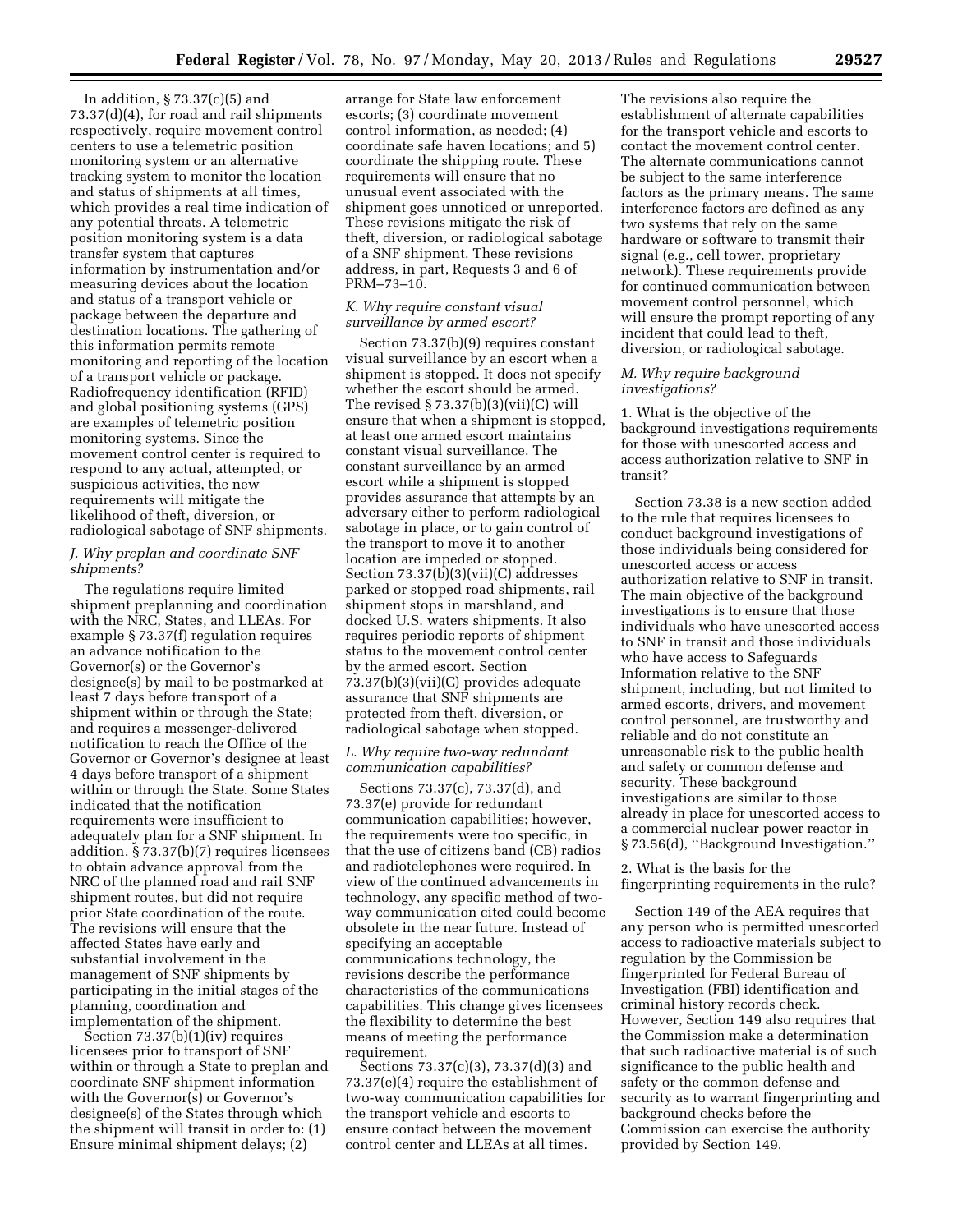Pursuant to Section 149 of the AEA, the Commission has determined that the transportation of irradiated fuel (SNF) is of such significance to the public health and safety or the common defense and security as to warrant fingerprinting and background checks for those individuals who have such access to the materials in transit. Persons who have ''unescorted access'' to this material for purposes of Section 149 are persons accompanying the shipment of SNF during transit who have direct access and maintain control over the SNF. These persons may include, but are not limited to, the driver, armed escorts, and movement control center personnel.

Therefore, under the authority granted by Section 149 of the AEA, this rule imposes a requirement for fingerprinting as a prerequisite to granting unescorted access to SNF in transit. The criminal history records check obtained as a result of that fingerprinting will be used by licensees as part of the overall background investigation to determine the trustworthiness and reliability of these individuals prior to permitting unescorted access.

3. What are the components of a background investigation?

Section 73.38(d) lists the requirements for a background investigation, including: informed consent, fingerprinting for an FBI identification and criminal history records check, verification of true identity, employment history evaluation, verification of education and military history, credit history evaluation, local criminal history review, and character and reputation determination.

Under § 73.38(e), it is the licensee's responsibility to make a trustworthiness and reliability determination of an individual who has unescorted access or access authorization relative to a SNF shipment. It is expected that licensees will use their best efforts to obtain the information required to conduct a background investigation to determine the individuals' trustworthiness and reliability.

The full credit history evaluation requirement, in § 73.38(d)(6), reflects the NRC's intent that all financial information available through credit reporting agencies is to be obtained and evaluated because it has the potential to provide highly pertinent information. The NRC recognizes that some countries may not have routinely accepted credit reporting mechanisms, and therefore, the NRC allows multiple sources of credit history that could potentially provide information about a foreign

national's financial record and responsibility.

Fingerprinting an individual for an FBI criminal history records check, as required by  $\S 73.38(d)(3)$ , is an important element of the background investigation for determining the trustworthiness and reliability of an individual. It can provide comprehensive information regarding an individual's recorded criminal activities within the U.S. and its territories and the individual's known affiliations with violent gangs or terrorist organizations. In addition, the local criminal history review, which is required by § 73.38(d)(7), provides the licensee with a record of local criminal activity that may adversely impact an individual's trustworthiness and reliability.

It is noted that  $\S 73.38(d)(5)(iv)$ requires licensees to document any refusals by outside entities to provide information on an individual. If local law enforcement, a previous employer, an educational institution, or any other entity with which the individual claims to have been engaged fails to provide information or indicates an inability or unwillingness to provide information in a timely manner, the licensee is required to document the refusal, unwillingness, or inability to respond in the record of investigation. The licensee must also obtain confirmation from at least one alternate source that has not been previously used. An alternate source could be another person associated with the entity or institution. For example, if the human resources department of a company will not verify the employment history of the individual, an alternate source could be the individual's supervisor during the claimed period. Section 73.38(d)(10) is patterned after the requirements of  $§ 73.56(d)(4)(iv).$ 

4. What information should the licensee use to determine that an individual is trustworthy and reliable?

The licensee will use all of the information gathered during the background investigation, including the information received from the FBI, in making a determination that an individual is trustworthy and reliable. The licensee may not determine that an individual is trustworthy and reliable and grant them unescorted access to SNF in transit until all of the information for the background investigation has been obtained and evaluated. The licensee may deny an individual unescorted access based on any information obtained at any time during the background investigation. Section 73.38(e) includes a provision for

licensees to document their determinations of trustworthiness and reliability. However, as required by section 149c(2)(c) of the AEA, the licensee may not base a final determination to deny an individual unescorted access solely on the basis of information received from the FBI involving: (1) An arrest more than 1 year old for which there is no information of the disposition of the case; or (2) an arrest that resulted in dismissal of the charge or an acquittal. If there is no record on the disposition of the case, it may be that information on a dismissal or acquittal was not recorded.

5. How frequently would a reinvestigation be required?

The rule includes a provision, § 73.38(h), that requires a reinvestigation every 10 years to help maintain the integrity of the program. This reinvestigation requirement is necessary, because an individual's financial situation or criminal history may change over time in a manner that can adversely affect his or her trustworthiness and reliability. The reinvestigation process includes fingerprinting, FBI identification and criminal history records check, local criminal history review and credit history check. The reinvestigation does not include employment verification, education verification, military history verification, or the character and reputation determination.

6. Are licensees required to protect information obtained during a background investigation?

Yes. Sections  $73.38(f)(1)$  and  $(f)(2)$ will require licensees to protect the information obtained during a background investigation. Licensees will only be permitted to disclose the information to the subject individual, the individual's representative, those who have a need-to-know to perform their assigned duties to grant or deny unescorted access, or an authorized representative of the NRC. These revisions are consistent with the requirements of § 73.57(f).

7. Could a licensee transfer personal information obtained during an investigation to another licensee?

Yes. Section 73.38(f)(3) includes a provision that a licensee will be able to transfer background information on an individual to another licensee if the individual makes a written request to the licensee to transfer the information contained in his or her file.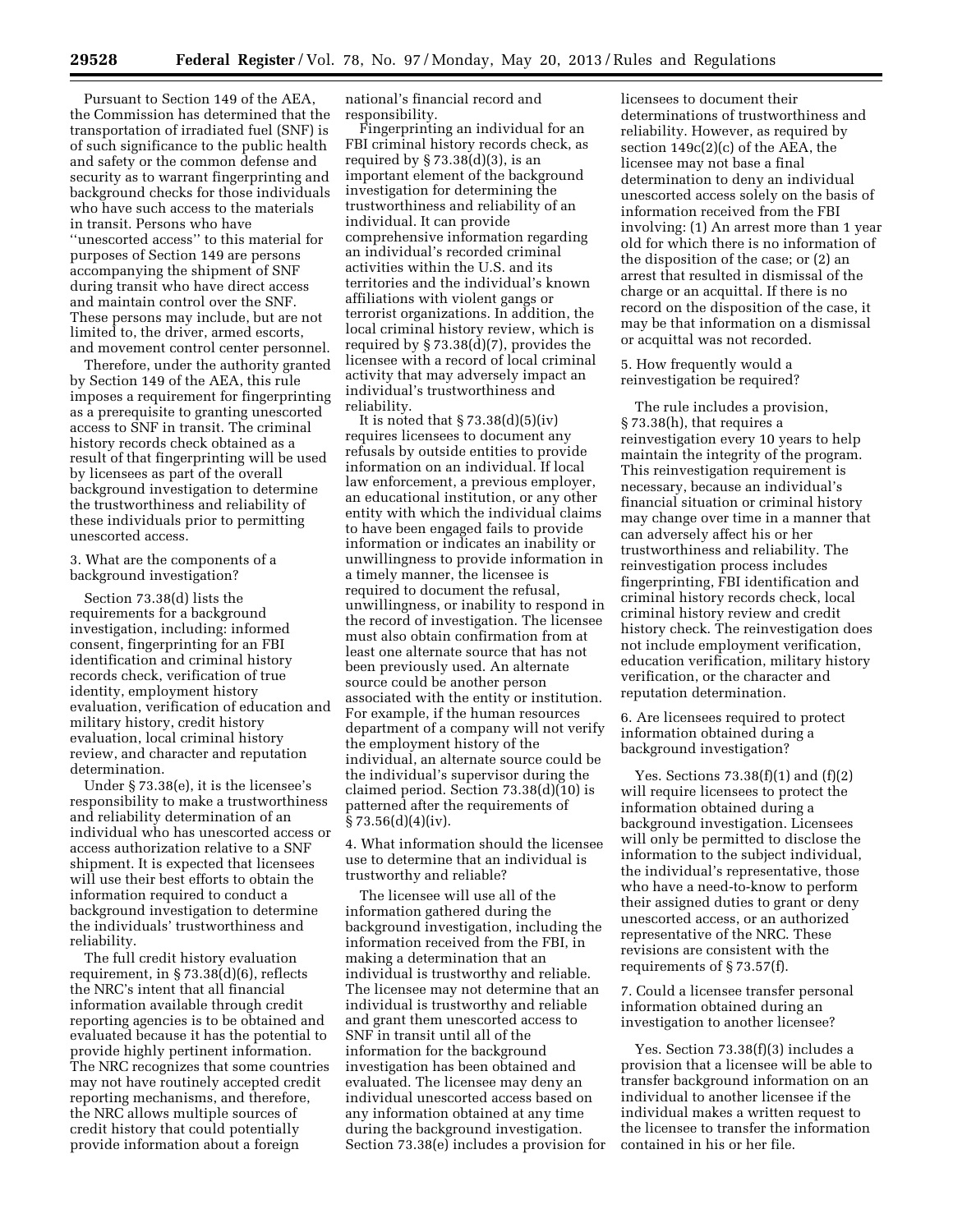8. Which records are required to be maintained?

Section 73.38(f)(5) requires licensees to retain all fingerprint and criminal history records received from the FBI, or a copy if the individual's file has been transferred, for 5 years after the individual no longer requires unescorted access to SNF in transit.

#### *N. Why enhance shipment notifications to the NRC?*

The current regulations in § 73.72(a)(4) require a licensee to notify the NRC by phone at least 2 days before the shipment commences. The rule revises  $\S 73.72(a)(4)$  to require 2 additional notifications of the NRC, one to be made 2 hours before the shipment commences, and the other to be made when the shipment reaches its final destination. These additional notifications allow the NRC to monitor SNF shipments, and to maximize its readiness in case of a safeguards event. The notification of shipment completion allows the NRC to resume normal operations.

To further enhance notification of the NRC, the revision removes the § 73.72(b) notification exemption for shortduration shipments of SNF that are transported on public roads. Currently, the requirements of § 73.72(b) exempt licensees who make a road shipment or transfer with one-way transit times of one hour or less between installations of the licensee from providing advance notification of the shipment to the NRC. The amendment requires that the NRC be informed of any SNF shipment on a public road so that the NRC is able to monitor SNF shipments and to maximize its readiness in case of a safeguards event. These revisions mitigate the risk of theft, diversion, or radiological sabotage of a shipment.

#### **III. Summary and Analysis of Public Comments on the Proposed Rule**

The proposed rule was published on October 13, 2010 (75 FR 62695), for a 90-day public comment period that was to end on January 11, 2011. After receiving several requests to extend the comment period, the NRC published on January 10, 2011 (76 FR 1376), a notice extending the public comment period until April 11, 2011. The NRC received 17 comment letters. The commenters included State organizations, licensees, industry organizations, individuals, and a Federal agency. The following paragraphs include a summary of the comments received and the NRC's response to the comments.

#### *Issue 1: General Comments*

Ten commenters provided general comments relative to the proposed rule. In general, there was strong stakeholder support for the rule to enhance the security of SNF in transit. However, some commenters supported the rule and offered comments on areas that could be clarified or improved.

*Comment 1:* The State of Nevada strongly endorsed the proposed rule. The commenter indicated that the proposed rule was necessary, because there have been significant changes in the threat environment, which affect both current and future SNF shipments. The State of Nevada stated that the proposed rule reflected realistic assessments of changes in the threat environment since the terrorist attacks of September 11, 2001. The State of Nevada elaborated that the proposed rule was necessary because of the greater understanding, achieved since 1999, of the potentially disastrous consequences of successful acts of terrorism or sabotage against SNF shipments. The State of Nevada also indicated that the provisions of the proposed rule, coupled with other NRC actions since 2001, would incorporate all of the regulatory changes requested by the State of Nevada in its 1999 petition for rulemaking (PRM–73–10). The State of Nevada further indicated that their three requests which were denied—changes to the design basis threat, a comprehensive assessment of attack consequences, and the mandatory use of dedicated trains—have been largely satisfied by other developments subsequent to the events of September 11, 2001.

*Comment 2:* The Minnesota Homeland Security and Emergency Management agency (MNHSEM) generally supported the overall rulemaking.

*Comment 3:* The Michigan State Police Emergency Management & Homeland Security Division and the Traffic Safety Division (MISP) supported the general intention of the proposed rule.

*Comment 4:* The Missouri Department of Natural Resources (MODNR) commended the NRC for its decision to establish by rule ''acceptable performance standards and objectives for the protection of SNF shipments from theft, diversion, or radiological sabotage,'' as the current regulation solely addresses potential radiological sabotage of SNF shipments. The commenter indicated that this was an appropriate post-September 11, 2011, change.

*Responses to Comments 1–4:* The NRC appreciates the support for the rulemaking. These comments do not require any change in the rule language.

*Comment 5:* The NEI commended the NRC for proactively addressing the security of SNF transportation and indicated that there were several positive attributes to the rule. The commenter indicated that through this rulemaking, the NRC was ensuring a sound and predictable regulatory framework for the anticipated significant number of future SNF shipments. However, the commenter indicated that considerable additional work was needed on the proposed rule, and that the NRC should take measures to re-propose the rule, including the holding of a series of public meetings to obtain stakeholder views. The NEI identified three general areas in which improvements were recommended. These areas were: (1) To clarify that the design basis threat for protecting the SNF shipment against malevolent groups is a shared responsibility between licensees and law enforcement authorities, especially relative to armed escorts; (2) to clearly delineate the roles of DOT and NRC in the protection of SNF in transit; and (3) to clarify that route selection is based upon the performance of a vulnerability assessment by the NRC. The NEI also recommended that the NRC convene a series of stakeholder workshops in view of the events at the Fukushima Daiichi nuclear power plant in Japan. The commenter further indicated that events at the Japan Fukushima Daiichi nuclear power plant would increase stakeholder interest relative to the proposed rule. Nevertheless, the commenter's final general comment was that the rule's reliance on preplanning and coordination between entities involved in shipments provides desirable flexibility within which reactor licensees, common carriers, along with Federal, State and local authorities, can work together to develop effective plans and protocols to assure the security of irradiated reactor fuel in transit. The commenter further indicated that this flexibility should be preserved in the rule.

*Response to Comment 5:* The NRC appreciates the comments of support for this rulemaking. With regards to reproposing the rule, the NRC agrees that clarifications and improvements could be made to the proposed rule. The areas NEI identified as needing clarification have been incorporated into the final rule, as appropriate, and are specifically discussed under Issues 7, 8, 10, 13, 20, 27, 29, 32, and 47. The NRC disagrees that these changes are significant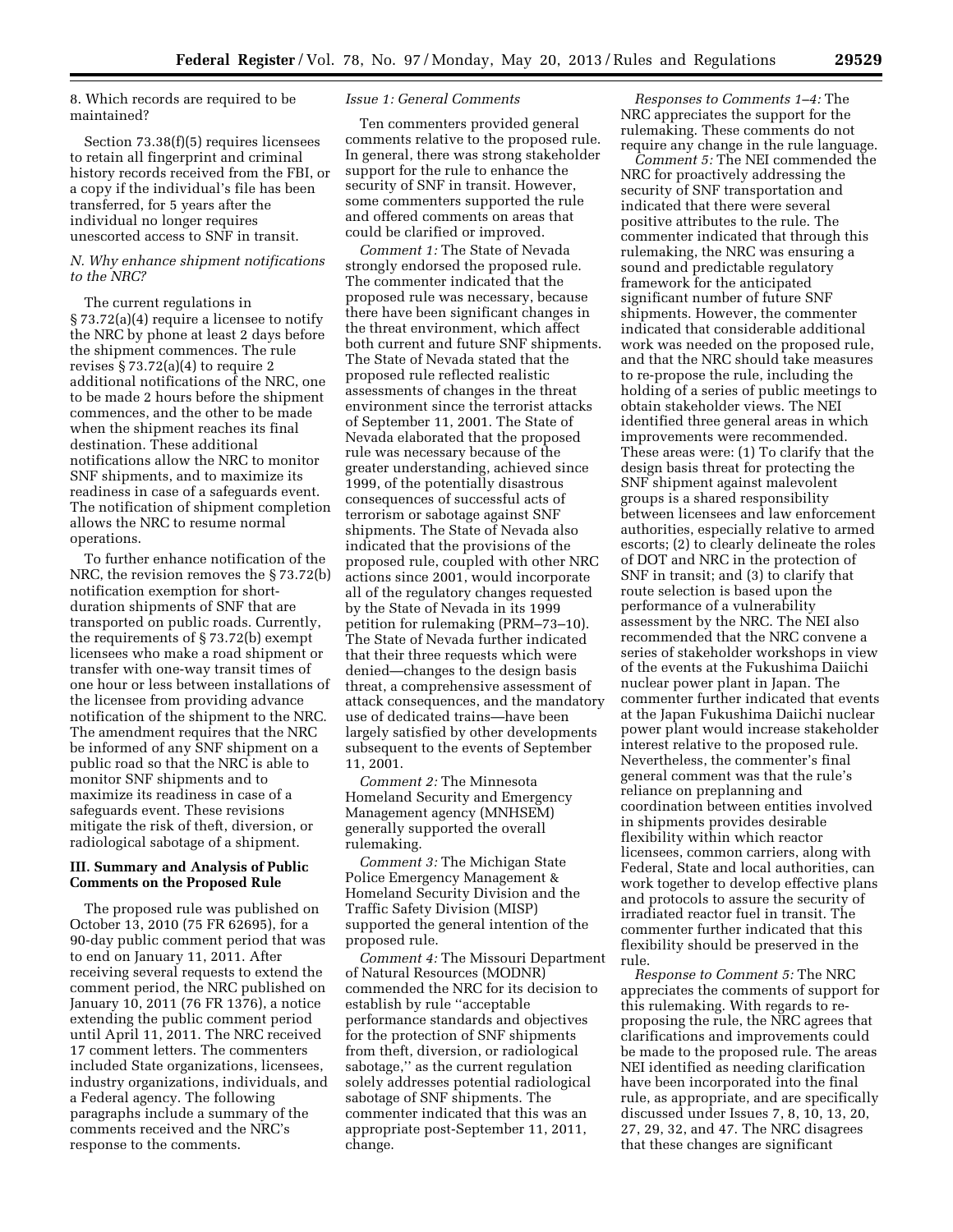enough to warrant the re-proposing of the rule as suggested by NEI.

The NRC has taken significant measures to obtain stakeholder views on this rulemaking and does not believe that a series of stakeholder workshops is necessary. The NRC has participated in 10 public meetings and Webinars to ensure stakeholder participation. Two of these meetings were hosted by NEI. The NRC normally has a 75-day public comment period for proposed rules, whereas, the comment period for the SNF in transit proposed rule was 180 days.

In addition, with regard to the assumption that the Japan Fukushima Daiichi nuclear power plant events would create more interest in the proposed rulemaking, this assertion is not supported. The tragic events in Japan began in early March 2011 and the comment period ended on April 11, 2011. There were not a significant number of comments received subsequent to the Japan events. In fact, NEI was the only commenter that mentioned Japan Fukushima Daiichi nuclear power plant events.

*Comment 6:* The California Highway Patrol (CHP) supported enhancing the security requirements that apply to the transportation of SNF and appreciated the opportunity to comment on the proposed rulemaking before final implementation. The CHP indicated that updating and improving the existing regulations is a step in the right direction since the consequences of this type of shipment falling into the wrong hands could be devastating to not only California, but to the country as a whole. The commenter also indicated that the protection of the public is of the utmost concern to them, and that the safe and secure shipment of SNF requires coordination and cooperative collaboration between various Federal, State, and local government agencies. The CHP further elaborated that it is important for our organizations to work together to create a safe and secure environment for transportation of SNF shipments. The commenter also indicated that there are some points within the proposed rule that it believed warranted further clarification.

*Comment 7:* The WIEB indicated that they strongly supported the purposes of the proposed rule, but had concerns regarding several of its elements.

*Comment 8:* The Private Citizen-Hardin supported the proposed rule updating SNF transportation security requirements and recommended publication of a final rule subject to comments.

*Responses to Comments 6–8:* The NRC is responding to the general

statements made by the commenters. The NRC agrees that clarifications and improvements should be made to the proposed rule and has incorporated changes into the final rule, as needed. These comments have been divided into various issues. The CHP's comments are discussed and addressed under Issues 4, 8, 11, 38 and 53. The WIEB's comments are discussed and addressed under Issues 19, 20, 32, and 40. The Private Citizen-Hardin's comments are discussed under Issues 3, 8, 34, 39, 42, 43, 44, 49, and 50.

*Comment 9:* The RAMTASC stated that they were hopeful that the final rule would ensure objective security and safety criteria for SNF shipments, and that it would ensure that political influence on route selection would be minimized.

*Comment 10:* Nuclear Infrastructure Council indicated that they were hopeful that the final revised rule will support increased security without negative effects on safety, or unnecessary constraints on industry operations. They were also hopeful that the final rule will ensure that objective security and safety criteria are used for routing decisions and that political influence on route selection is minimized.

*Responses to Comments 9–10:* The NRC agrees that the final rule would support increased security of SNF in transit. The NRC also agrees that the rule's provisions, especially those relative to preplanning and coordination, provides a framework within which licensees, common carriers, along with Federal, State and local authorities can work together to develop effective plans and protocols to assure the security of SNF in transit.

#### *Issue 2: Radiological Sabotage Definition § 73.2*

*Comment:* One commenter from RAMTASC stated that the NRC did not specifically address economic or social disruption, but did expand the definition of radiological sabotage to include theft and diversion in the guidance document for the rule. The commenter indicated that caution would be needed in the way protection against theft or diversion of shipments is pursued; that the security role should remain the province of specially trained security escorts required for all shipments; and that security response training of other shipment personnel should be limited to ensuring they understand the authority and responsibility of the armed escorts and support them as required.

*Response:* The NRC agrees with this comment and has added clarifying

language to the rule to address these comments. The following clarifying changes were made: (1) In  $\S 73.37(a)(1)(i)$ , a reference to the definition of ''armed escort'' in § 73.2 was added; (2) in § 73.37(b)(3)(i), a reference to the definition of "movement control center" in § 73.2 was added; and (3) in § 73.37(b)(3)(v), the language was revised to clearly indicate that the transportation security procedures should address the roles and responsibilities of all personnel involved in the planning, monitoring and execution of the physical protection of SNF in transit. In addition, the accompanying guidance document clearly delineates the roles and responsibilities of all these personnel, especially armed escorts.

#### *Issue 3: Metric System § 73.37(a)(1)*

*Comment 1:* The State of Nevada supported the revisions of the section to include both the metric and English units, and the clarification that the term ''irradiated reactor fuel'' means ''SNF.''

*Response to Comment 1:* The comment expressed agreement with the proposed revisions. As such, no change to the rule language is required.

*Comment 2:* One commenter (Private Citizen—Hardin) recommended that the proposed language ''. . . total external radiation dose rate in excess of 1 Sv (100 rems) per hour at a distance of 0.91 meters (3 feet) from any accessible surface without intervening shielding'' be changed to ''total external radiation level greater than 1 Gray (100 rad) per hour at a distance of 1 meter (3.28 feet) from any accessible surface, without regard to any intervening shielding.''

*Response to Comment 2:* The NRC agrees with this comment and notes that the International Atomic Energy Agency (IAEA) standard for physical protection of nuclear material, INFCIRC 225/rev. 5, specifies a ''radiation level'' in units of Gray/hr (rad/hr) in applying the selfprotecting standard. In order to maintain consistency with the IAEA, all references to the self-protecting standard will use Gray (rad) as the units. Additionally, the phrase ''0.91 meters (3 feet)'' has been changed to ''1 meter (3.3 feet).'

#### *Issue 4: Removal of Distinction Between Heavily Populated and Other Areas § 73.37(a)(1)*

*Comment:* Four comments were received on this issue, three from State organizations (State of Nevada, CHP, and the CSG Midwestern) and one from the transportation industry (RAMTASC). There was overall support from the States and industry for requiring armed escorts for the entire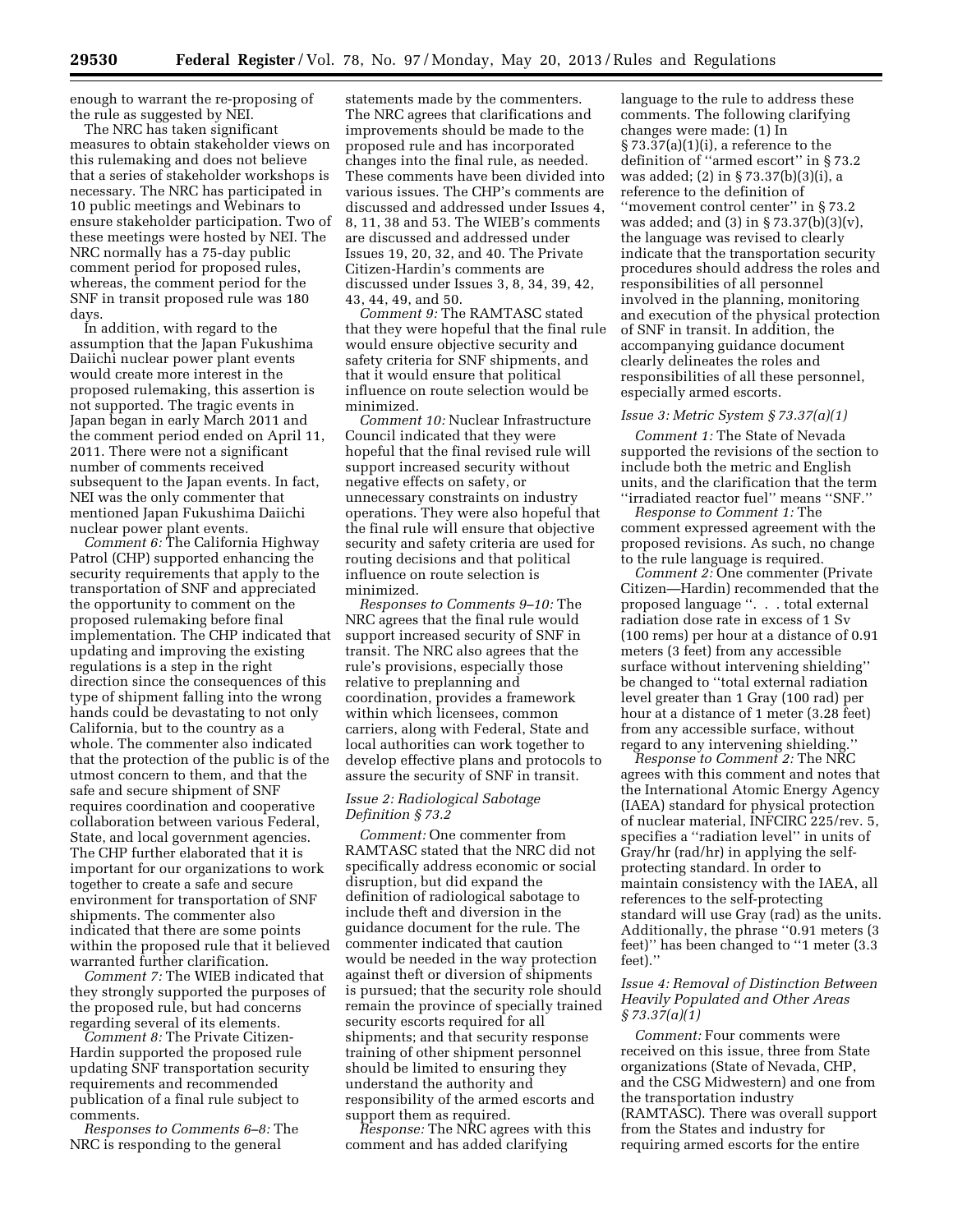road and rail route. The State of Nevada supported the proposed rule revisions, which removed the distinction for armed guard requirements between heavily populated areas and other areas through or across which a SNF shipment may pass. The State of Nevada agreed that these revisions would address Requests 4 and 5 of PRM–73– 10.

One State commenter (CHP) indicated that the removal of the distinction between heavily populated areas and other areas would provide consistency in the level of protection of the shipment for the entire route. The CSG Midwestern agreed with the decision to require the same security measures along the entire route rather than have different requirements for highly populated areas. The State commenter indicated that the change will eliminate the likelihood of potential areas of vulnerability along the shipment route for theft, diversion, or radiological sabotage. A commenter from industry (RAMTASC) indicated that an armed escort for the entire route was already incorporated in most SNF shipments plans, and incorporating that change into the rule was sensible.

*Response:* The comments expressed agreement with the proposed revisions. As such, no change to the rule language is required.

#### *Issue 5: Performance Objectives § 73.37(a)(2)*

*Comment:* The State of Nevada supported all aspects of the revisions to § 73.37(a)(2), ''Performance Objectives.''

*Response:* The comments expressed agreement with the proposed revisions. As such, no change to the rule language is required.

#### *Issue 6: Performance Objectives: Recommended Language § 73.37(a)(2)(ii)*

*Comment:* The DOE Naval Reactors Program (DOE NRP) recommended that the language in proposed § 73.37(a)(2)(ii) be changed to include the highlighted text and would read as follows: ''Delay and impede attempts at theft, diversion, or radiological sabotage of SNF shipments as appropriate considering threat characteristics, shipment characteristics, and the primary requirement for personnel to provide for their own safety until adequate response forces arrive.''

*Response:* To provide clarity, the NRC will strike ''until response forces arrive'' from § 73.37(a)(2)(ii) and will add language to the guidance document stating that armed escorts are neither required nor expected to take offensive action against aggressors (e.g., actively

pursuing and/or apprehending suspected aggressors), but rather are expected to assume a defensive posture in order to delay and impede attempts at theft and diversion in addition to attempts at radiological sabotage of SNF shipments as appropriate, considering threat characteristics, shipment characteristics, and the primary requirement for personnel to provide for their own safety. The NRC will also add language to the guidance document stressing that it is imperative for armed escorts, drivers or other accompanying personnel to contact response personnel without delay as soon as they detect a threat to the shipment or themselves, but not to exceed 15 minutes after discovery. In addition, in  $\S 73.37(a)(1)(i)$ , a reference to the definition of ''armed escort'' in § 73.2 was added for clarity.

#### *Issue 7: Preplan and Coordinate §§ 73.37(b) and (b)(1)*

The Commission specifically requested input from the States on the rule language regarding preplanning and coordination with States on SNF shipments. Five comments were received on this issue: four from State organizations and one from the nuclear industry. There was strong support for inclusion of the preplan and coordinate section in the rule.

*Comment 1:* The Illinois Emergency Management Agency (IEMA) thanked the NRC for its efforts to recognize States as co-regulators in the transportation of SNF and other high activity shipments. The commenter indicated that States like Illinois who are active in the regulation of radioactive material shipments offer practical experience and background knowledge that will help the NRC with its goal of ensuring the safe and secure transport of SNF. The commenter applauded the NRC for their efforts to bring shipment planning to the forefront and for recognizing that early coordination with States on issues like routing, identification of safe havens and other important aspects of shipping is paramount to the success of any SNF campaign.

*Comment 2:* The CSG Midwestern indicated that States particularly supported the inclusion of a new section  $73.37(b)(1)(iv)$ , requiring licensees to ''preplan and coordinate shipment information with the Governor of a State, or the Governor's designee.''

*Comment 3:* The MODNR stated that it supported inclusion of a new section 73.37(b)(1)(iv), which requires licensees to ''preplan and coordinate shipment information with the Governor of a

State, or the Governor's designee.'' The commenter indicated that this requirement provides the mandate needed for licensees to discuss sensitive information with State and local officials, planners, and emergency responders who play a role in the safe and secure shipment of SNF through their jurisdictions.

*Comment 4:* The State of Nevada specifically endorsed the requirements for licensees to preplan and coordinate SNF shipments with States. The commenter supported the intended goal of the proposed amendments, which is to ensure that States have early and substantial involvement in the management of SNF shipments by participating in the initial stages of the planning, coordination, and implementation of the shipments.

*Comment 5:* One commenter from the nuclear industry, NEI, indicated that the rule's reliance on preplanning and coordination between entities involved in shipments, provides desirable flexibility within which reactor licensees, common carriers, along with Federal, State and local authorities, can work together to develop effective plans and protocols to assure the security of irradiated reactor fuel in transit. The commenter further indicated that this flexibility should be preserved in the rule.

*Response to Comments 1–5:* The comments expressed agreement with the proposed revisions. As such, no change to the rule language is required.

#### *Issue 8: Deadly Force Training § 73.37(b)(1)(i)*

*Comment 1:* The NEI indicated that a Federal use-of-force law needs to be implemented, as State statutes vary greatly. The commenter also indicated that it is not reasonable to train armed escorts to legal requirements in each jurisdiction through which a shipment passes when those requirements may vary.

*Response to Comment 1:* The NRC recognizes that State laws on the use of force are not uniform and that there is no Federal statute that explicitly governs the use of force by NRC licensees. However, the diverse laws provide adequate authority for armed escorts to act effectively, including the use of necessary force. In order to comply with these diverse Federal and State laws, licensees are responsible for training their armed escorts on the legal requirements regarding the use of necessary force.

The NRC disagrees that it is unreasonable for armed escorts to be trained in the use of deadly force laws in each applicable jurisdiction. The new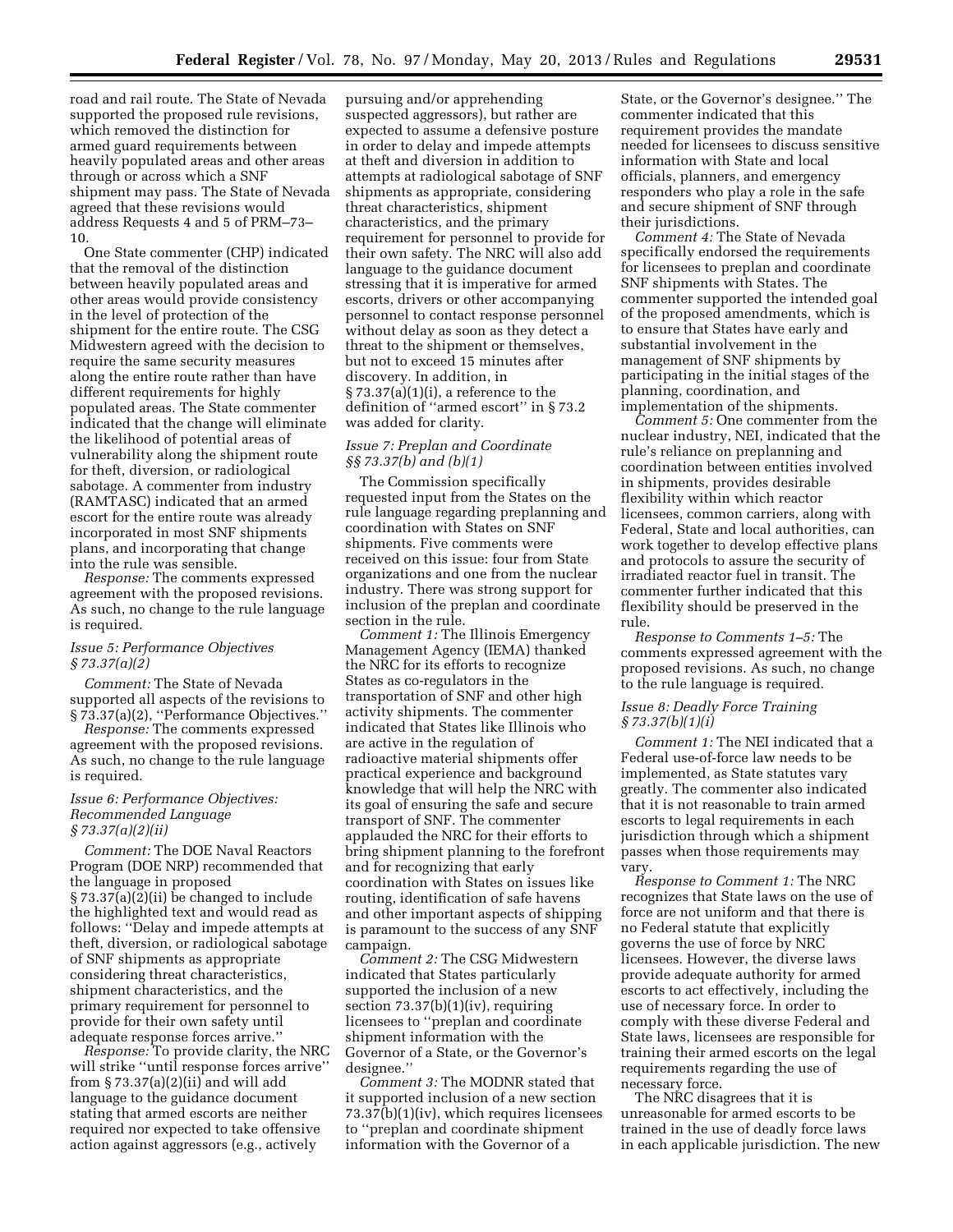requirements enable licensees to preplan and coordinate shipments, and properly train non-LLEA escorts. The NEI commented that the rule's reliance on preplanning and coordination between entities involved in shipments, provides desirable flexibility within which reactor licensees, common carriers, along with Federal, State and local authorities, can work together to develop effective plans and protocols to assure the security of irradiated reactor fuel in transit. The NRC is confident that early preplanning and coordination with States will enable licenses to know well in advance which State(s) are not providing LLEA escorts, and to ensure non-LLEA armed escorts are available and properly trained in the deadly force laws of those jurisdictions. Non-LLEA armed escorts will only have to be trained on particular State laws when a State is not providing LLEA personnel as armed escorts of the shipment crossing its boundary, and the licensee will be made fully aware of this during preplanning and coordination with State and/or local authorities.

*Comment 2:* The NEI indicated that it was unclear whether the armed escorts provided by the licensee or LLEA are considered Hazmat Employees (49 CFR 171.8) and require DOT training (49 CFR Part 172, Subpart H) including § 172.704(a)(5), ''In-depth security training.'' The commenter further indicated that this issue can only be addressed if there is a clear understanding of the roles and responsibilities of all involved in the shipment which, in turn, requires careful coordination between licensees, shippers, Federal, and State authorities.

*Response to Comment 2:* The NRC is not responsible for interpreting DOT regulations. The commenter may wish to consult with the DOT for further clarification on whether an armed escort is considered a hazmat employee.

The NRC agrees with the comments concerning the need for a clear understanding of the roles and responsibilities of all involved in the shipment. As such, as discussed under Issue 2, the following clarifying changes were made: (1) In § 73.37(a)(1)(i), a reference to the definition of ''armed escort'' in § 73.2 was added; (2) in  $\S 73.37(b)(3)(i)$ , a reference to the definition of ''movement control center'' in § 73.2 was added; and (3) in  $\S 73.37(b)(3)(v)$ , the language was revised to clearly indicate that the transportation security procedures should address the roles and responsibilities of all personnel involved in the planning, monitoring and execution of the physical protection of SNF in transit. In addition, the

accompanying guidance document clearly delineates the roles and responsibilities of all of these personnel, especially armed escorts.

*Comment 3:* A commenter (Private Citizen-No name) raised concerns about the § 73.37(b)(1) provisions that will require non-LLEA armed escorts to be instructed on the use of deadly force compatible with State and local laws and to complete a training program. The commenter suggested that implementation of this provision would be enhanced if the NRC would compile a digest of State laws concerning the use of force and the transportation of SNF, and require guards to pass a written test based on that information.

*Response to Comment 3:* As a part of preplanning and coordination with States, licensees will be apprised of whether the State will be providing LLEA personnel as escorts of the shipment. In the event the State(s) will not be providing LLEA personnel to escort the shipment, the licensee will have sufficient time to plan for obtaining private armed escorts and to ensure they are properly trained. This is especially important because States routinely revise and update their laws. Therefore, it would not be appropriate for the NRC to compile a digest of State laws concerning the use of deadly force and the transportation of SNF, and require armed escorts to pass a written test based on that information. The burden is on the licensee to ensure that the training requirements in  $\S 73.37(b)(1)(i)$  are satisfied. The licensee is responsible for developing a training program to ensure that armed escorts are knowledgeable about the applicable laws that apply regarding the use of deadly force when providing physical protection of SNF in transit.

*Comment 4:* One commenter from a State organization (CHP) indicated that non-LLEA armed escorts are required to be knowledgeable of the statutes on deadly force for the States the shipment will pass through, which is consistent with the legal requirements of other private armed guards in State and local jurisdictions. The commenter further indicated that the training requirements for these non-LLEA armed guards covered in Appendix D to 10 CFR Part 73, are generic in nature, and do not address the State and local deadly force requirements for each jurisdiction the SNF shipment will potentially pass through.

One commenter from a State organization (CSG Midwestern) suggested that § 73.37(b)(1)(iv) be expanded to include a new part E: ''Confirm information on State statutes applicable to private armed guards,

including the use of deadly force.'' The commenter indicated that this section was needed to require licensees to ensure that armed guards are knowledgeable of the Federal and State deadly force statutes.

*Response to Comment 4:* An additional provision relative to State and local deadly force requirements is unnecessary, since there is already a requirement for licensees to ensure that their armed escorts are trained in the proper use of force. Section 73.37(b)(1)(i) requires licensees to ensure that each armed escort (with the exception of LLEA personnel) is instructed on the use of force sufficient to counter the force directed at that person, including the use of deadly force. As such, licensees are responsible for assuring accurate information is provided on all applicable laws, including those laws dealing with the use of deadly force. Licensees are required to comply with the training requirements in Appendix D of 10 CFR Part 73. Appendix D specifically states that licensees are required to assure that armed individuals serving as shipment escorts, other than members of LLEAs, have completed a weapons training and qualifications program equivalent to that required of guards, as described in sections III and IV of Appendix B of 10 CFR Part 73. These training requirements ensure that each such individual is fully qualified to use weapons assigned to him or her.

# *Issue 9: Coordination Between Non-LLEA and LLEA Armed Escorts § 73.37(b)(1)(i)*

*Comment:* One commenter (Private Citizen-No Name) expressed concern that there is a possibility that a mixed set of armed escorts (some LLEA personnel and some non-LLEA) could be tasked with protecting the SNF shipments at the same time, which could result in different members of the escort group operating under different understandings about what the State law on use of deadly force allows. The commenter stated that this may create confusion if the transport is attacked. The commenter suggested that information should be added to the rule to facilitate coordination between LLEA and non-LLEA armed escorts. The commenter recommended that, along with the advance notice provided to the State of an impending shipment, the licensee could include a memo summarizing the applicable laws of which they are aware, describing how they interpret these laws, and certifying that they have instructed non-LLEA armed escorts according to the guidelines in the document.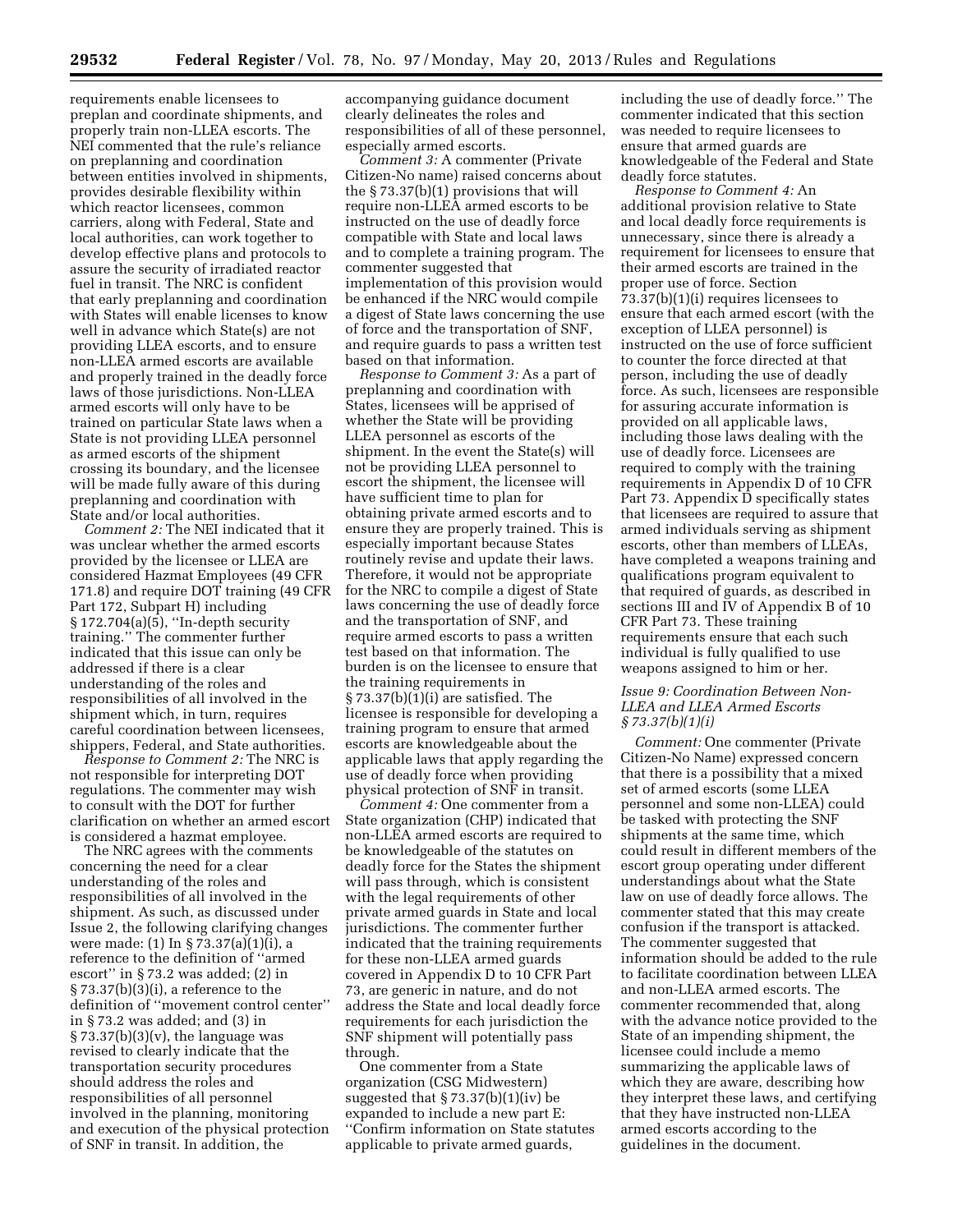*Response:* The licensee is responsible for ensuring that shipments of SNF are properly escorted. Operating history indicates that there has never been a mix of LLEA personnel and non-LLEA armed escorts accompanying an SNF shipment at the same time. In the event that such a circumstance were to occur, the licensee is already responsible for ensuring that the armed escorts properly carry out their responsibilities. The licensee is free to choose the manner that it feels best achieves coordination between LLEA personnel and non-LLEA armed escorts to ensure that shipments of SNF are properly escorted. The NRC anticipates that planning and coordination with LLEAs will provide the opportunity to clarify roles and responsibilities and address any concerns or issues that either the licensee or the LLEAs might have.

# *Issue 10: No Technical Basis for Deadly Force/Design Basis Threat § 73.37(b)(1)(i)*

*Comment:* One commenter (DOE NRP) expressed concern that the NRC requirement for escorts to delay or impede attempted acts of theft, diversion, or radiological sabotage could be interpreted as requiring escorts to assume an offensive combatant role and aggressively defend the shipment, regardless of the characteristics of the threat or the shipment and regardless of the threat to the escorts' safety. The commenter went on to say that they believe this interpretation would be inappropriate in consideration of the minimal risk to public health and safety from attempted acts of theft, diversion, or radiological sabotage of robust Type B SNF shipping containers in comparison to the risk to escort personnel whose standing orders require proactive engagement of any suspected security threats; and that the risk to the escorts and response forces could quickly become much greater than the risk to public health and safety, owing to the safety inherent to Type B SNF containers. The commenter also stated that they had evaluated the risks associated with transportation of naval SNF in two Environmental Impact Statements; that the statements used well established transportation impact analysis methodology, and they included specific evaluations of the potential impacts of terrorist attacks using shaped charge weapons. The statements concluded that the impacts associated with terrorist attacks are bounded, with significant margin, by the impacts of transportation accidents. Another commenter (NEI) stated that the Design Basis Threat (DBT) needs to be clearly defined to ensure that armed

escorts are adequately able to counter the force directed at them; that what is proposed currently does not address this need; and that the definition of the DBT should recognize that the protection against malevolent groups is a shared responsibility between licensees and law enforcement authorities.

*Response:* The requirements placed on armed escorts are consistent with the definitions for ''armed escort'' and ''armed response personnel'' found in § 73.2 and are similar to language found elsewhere in 10 CFR part 73. Armed escorts are neither required nor expected to take offensive action against aggressors (e.g., actively pursuing and/ or apprehending suspected aggressors). Rather, armed escorts are expected to assume a defensive posture in order to delay and impede attempts at theft and diversion in addition to attempts at radiological sabotage of SNF shipments. The NRC does not disagree with the commenter's conclusions with respect to the impact of terrorist attacks on shipments of naval SNF. However, due to the differences in design and radionuclide composition between naval SNF and commercial SNF (the latter of which is the subject of this rule), it is not relevant to use the results of studies on naval SNF to justify physical protection placed on transportation of commercial SNF. Due to national security considerations, these differences cannot be discussed further in this public forum.

The NRC does not agree that the protection of shipments of SNF is a shared responsibility between licensees and law enforcement authorities. Licensees are responsible for ensuring the safety of shipments of SNF. In carrying out this responsibility, licensees must preplan and coordinate shipments of SNF, which may include arrangements with local law enforcement agencies for their response to an emergency or a call for assistance along the route or escorting the shipment. Both the current rule and the proposed rule provide for the armed escort role to be filled either by private security personnel procured by the licensee or local law enforcement personnel. The escort responsibility is not ''shared'' as suggested by the commenter.

#### *Issue 11: Definition of ''LLEA'' § 73.37(b)(1)(i)*

*Comment 1:* The commenter from a State organization (CHP) indicated that the section exempts LLEA personnel from the armed escort training requirements because they should have received sufficient training on the

Federal and State restrictions regarding the use of deadly force. However, the term ''LLEA'' is not defined to clarify the inclusion of county and State agencies, such as the CHP, in the exemption.

*Response to Comment 1:* The NRC has defined ''LLEA'', in NUREG–0561, ''Physical Protection of Shipments of Irradiated Reactor Fuel.'' Consistent with that definition, ''LLEA'' shall mean any State, county or municipal agency that has law enforcement authority within the locality or jurisdiction through which the shipment of SNF may pass. The term is usually limited to the particular law enforcement agencies that have responsibility for responding to calls for assistance by escorts, such as county or municipal police forces, port authority police, or highway patrol. An *escort* is a person with similar duties to that of an ''armed escort,'' as defined in § 73.2, but who may or may not be armed. If unarmed, the escort is not expected to actively prevent or impede acts of radiological sabotage when met by armed adversaries. As such, the CHP and similar organizations are included in the definition of ''LLEA''.

*Comment 2:* One commenter from a State organization (CHP) indicated that the proposed rule should clarify the training requirements for any accredited law enforcement agency at the Federal, State, or local level.

*Response to Comment 2:* The NRC disagrees that clarification is needed to address the training requirements for LLEA personnel. The NRC understands that all accredited law enforcement training programs provide instructions on the appropriate use of force, including deadly force. It is NRC's position that members of LLEAs are exempt from the training requirements set forth in Appendix D to 10 CFR Part 73. The NRC anticipates that planning and coordination with LLEAs will provide the opportunity to clarify roles and responsibilities and address any concerns or issues that either the licensee or the LLEAs might have.

#### *Issue 13: Certification of Transfer § 73.37(b)(1)(iii)*

*Comment:* A commenter from the nuclear industry (NEI) indicated that the regulation as proposed leaves it up to the preplanning activities to define the type of written certification required. The commenter indicated that this was another positive example of the flexibility of the proposed rulemaking.

*Response:* The comments expressed agreement with the proposed revisions. As such, no changes to the rule language is required.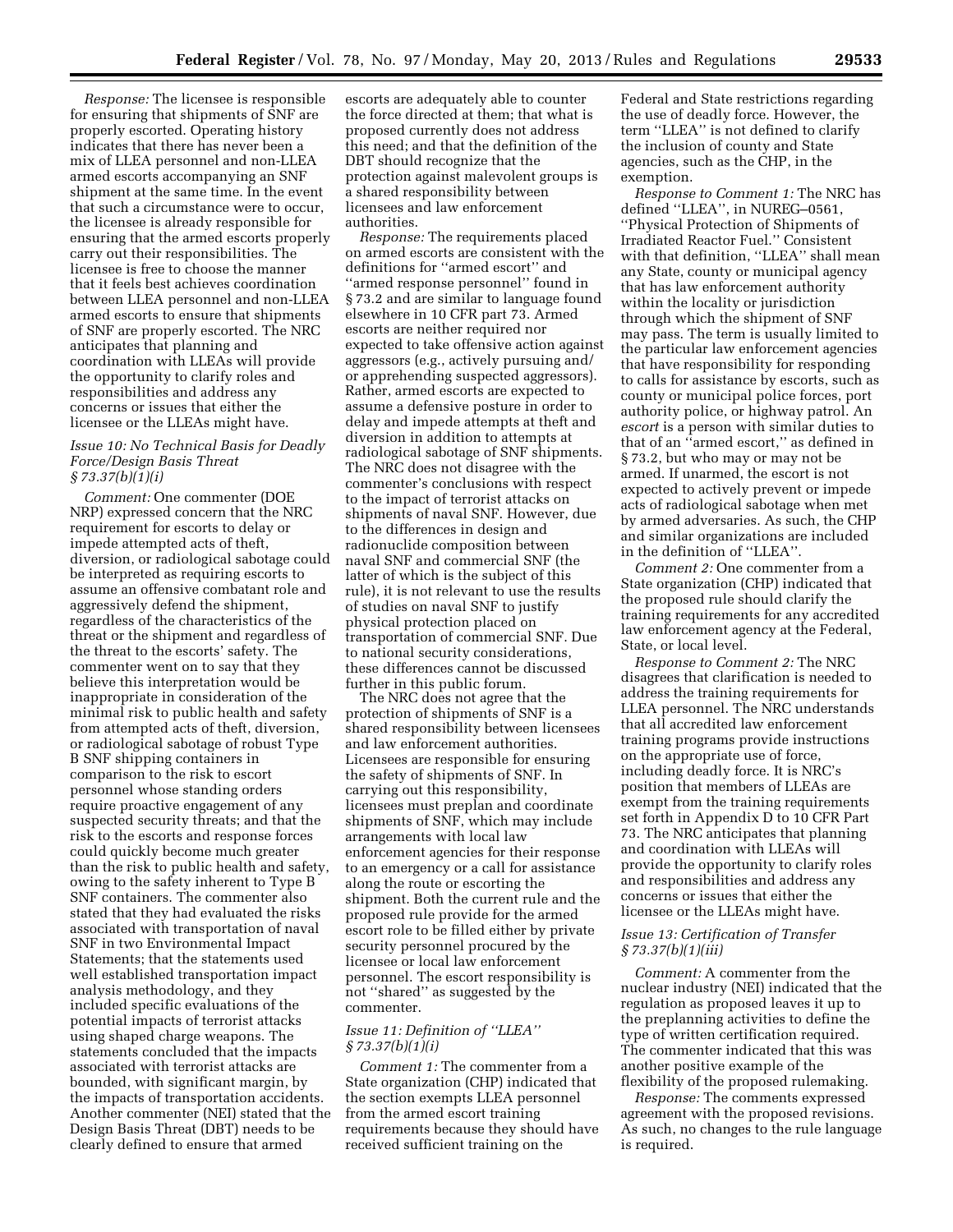### *Issue 14: Preplanning With States § 73.37(b)(1)(iv)*

*Comment 1:* Two commenters from State organizations (CSG Midwestern and MODNR) recommended that adding a minimum timeframe for preplanning and coordinating shipments with States would be helpful to ensure that States have early and substantial involvement in the management of SNF shipments.

*Response to Comment 1:* The NRC agrees that a minimum timeframe for preplanning and coordinating shipments with States would be helpful. The rule text and the guidance document were changed to recommend that States be contacted for preplanning purposes no later than 2 weeks prior to a shipment or prior to the first shipment in a series of shipments.

*Comment 2:* Two commenters from State organizations (CSG Midwestern and MODNR) recommended that preplanning and coordination include offsite response teams (e.g., hazmat teams).

*Response to Comment 2:* The NRC does not agree with the recommendation to add hazmat teams in the preplanning and coordination activities. The NRC and DOT have strict requirements that licensees and carriers must follow to ensure the safe transport of SNF. The NRC does not have regulatory authority to require the DOT to include hazmat teams in licensee security preplanning and coordination efforts.

#### *Issue 15: Delays and Stops § 73.37(b)(1)(iv)(A)*

*Comment:* Three comments from State organizations (IEMA, CSG Midwestern and MODNR) expressed concern that the emphasis in the proposed rule on minimizing stops and delays will lead shippers and carriers to believe they can use this requirement to avoid State mandated inspections and that it may also impact negotiations for stopping points during the planning phase. Two commenters (IEMA and CSG Midwestern) requested that the NRC encourage State participation in the Commercial Vehicle Safety Alliance (CVSA) North American inspection standard and process for highway shipments of SNF as a way to reduce the time necessary for stops at State borders, and that the NRC should, therefore, engage with the States and other Federal agencies to establish a reciprocal inspection program for rail shipments. One commenter (MODNR) suggested the addition of language that clarifies that the purpose of minimizing stops and delays is not to eliminate inspections by the various States. The commenter

further requested that the proposed rule and guidance document clarify that the language ''minimize intermediate stops and delays'' should allow for inspections by the States at the first secure location upon entry into the State by road, or at an appropriate predetermined location for rail shipments.

*Response:* Licensees that ship SNF by highway or rail must abide by all applicable Federal and State requirements, including requirements imposed by DOT. Neither the rule nor the guidance document grants licensees the authority to bypass mandatory State or Federal inspections. The request that the NRC encourage State participation in the CVSA inspection standard and process is outside the scope of this rulemaking.

#### *Issue 16: Arrange for Positional Information Sharing When Requested § 73.37(b)(1)(iv)(C)*

*Comment:* One commenter (CSG Midwestern) asked if the NRC intended for licensees to use a telemetric position monitoring system that is accessible to the States and the NRC.

*Response:* The NRC does not require licensees to use a telemetric position monitoring system that is accessible to the States and the NRC. During the preplanning and coordination phase of a shipment, licensees are required to discuss with the Governor, or the Governor's designee, of each State through which the shipment will pass, an arrangement for sharing positional information about a shipment when requested by a State. If positional information is requested by a State along the route, the licensee should coordinate with the State as to the frequency and method for providing such information as a part of the preplanning and coordination activities.

# *Issue 17: Safe Havens §§ 73.37(b)(1)(iv)(D) and 73.37(b)(1)(vi)(A)*

*Comment:* Two comments (CSG Midwestern and IEMA) were related to safe havens. One comment (IEMA) requested clarification with respect to who has the final determination regarding the location of safe havens, indicating that States should have the final determination on the location of safe havens within its borders, as the State has the best working knowledge of its infrastructure, emergency response coordination and local law enforcement capabilities. Another comment (CSG Midwestern) expressed concern that the requirement for licensees to ''develop route information, including the identification of safe havens'' does not

sufficiently capture the intent of ''minimizing movement . . . through heavily populated areas'' and recommended that the guidance document be revised so that licensees understand that preplanning and coordinating with States on route selection is intended to keep shipments out of heavily populated areas.

*Response:* The NRC agrees that each State has the best working knowledge of its infrastructure, emergency response coordination and local law enforcement capabilities within its borders. However, the identification of acceptable safe havens along a proposed shipment route is the responsibility of the licensee, who should preplan and coordinate the safe havens in conjunction with the States during the route planning phase. In addition, depending on the departure and arrival destinations of a shipment, highway construction along the preplanned route, detours, etc., it is not always possible for shipment routes to completely avoid heavily populated areas. However, the guidance document was amended to include the concept of minimizing movement through heavily populated areas as much as practicable.

#### *Issue 18: Shortest Route § 73.37(b)(1)(v)*

*Comment:* One comment (MNHSEM) recommended that the rule language be strengthened to ensure licensees are required to preplan and coordinate with State, local, and Tribal agencies well in advance of any shipments, to ensure that the shortest most direct route is used for all shipments and to prohibit the avoidance of States that impose fees for transportation of radioactive materials.

*Response:* The NRC agrees that licensees should preplan and coordinate with State Governors or the Governor's designee in advance of any shipments and that the shortest most direct route should be used for all shipments when feasible. However, depending on the departure and arrival destinations of a shipment, highway construction along the preplanned route, detours, etc., it is not always possible for shipment routes to travel the shortest and most direct route. The preplan and coordinate requirements are sufficiently flexible to address these issues.

The NRC also agrees with the statement that the rule could be strengthened to ensure that licensees preplan and coordinate. The rule text and guidance document were changed to recommend that States be contacted for preplanning purposes no later than 2 weeks prior to a shipment or prior to the first shipment in a series of shipments.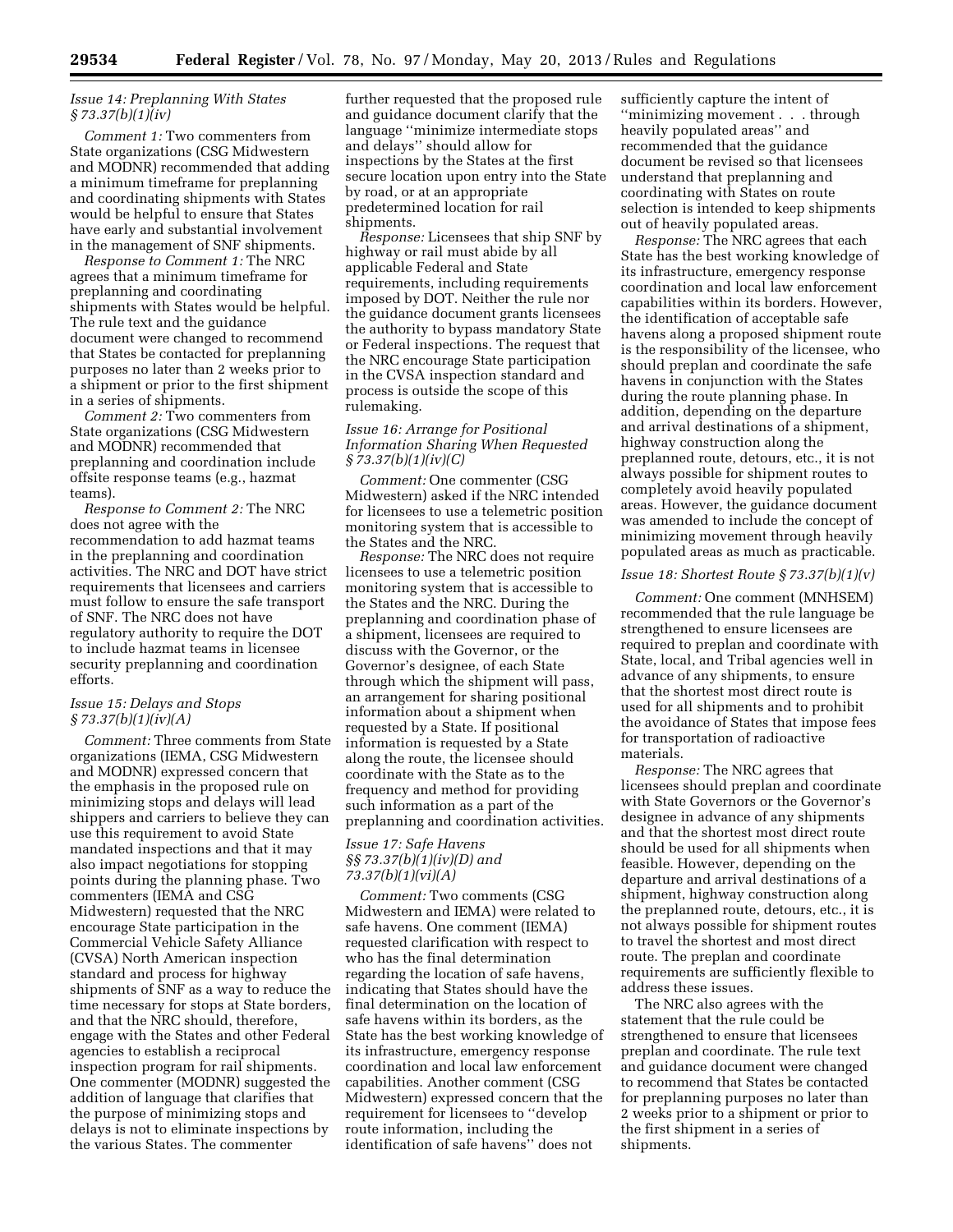In terms of the notification of Tribal agencies, this issue was addressed as a part of a separate rulemaking entitled, ''Advance Notification to Native American Tribes of Transport of Certain Types of Nuclear Waste,'' which was approved by the Commission on January 30, 2012, and was published as a final rule on June 11, 2012 (77 FR 34194). Therefore, this portion of the comment is outside the scope of this rulemaking.

#### *Issue 19: Arrangements With LLEA § 73.37(b)(1)(v)*

*Comment 1:* One comment (University of Missouri Research Reactor (MURR)) indicated that advance arrangements for response by LLEA to an emergency or a call for assistance during the shipment are typically made through the State Governor's Designees and not individually with local entities, and recommended adding State Governor's Designees as an option for arranging emergency response.

*Response to Comment 1:* The NRC agrees with these comments. The guidance document was changed by adding the State Governor's Designee as an option for arranging emergency response.

*Comment 2:* Another comment (CSG Midwestern) recommended adding ''security-related emergency,'' to  $\S 73.37(b)(1)(v)$  to avoid confusion with other emergencies that would require the assistance of emergency response authorities in the States.

*Response to Comment 2:* The NRC agrees with these comments. Section  $73.37(b)(1)(v)$  was revised to insert ''security-related'' before ''emergency.''

#### *Issue 20: NRC Route Approval § 73.37(b)(1)(vi)*

*Comment 1:* A commenter from NEI indicated that the proposed rule needs to clearly delineate the relationship between the roles of NRC and DOT in the protection of SNF in transit; that it is important that the NRC not make new requirements that could potentially conflict with DOT responsibilities concerning approval of routes; and that the proposed rule's ability to appropriately address the selection of shipping routes would be significantly enhanced by specifying route selection based on a vulnerability assessment.

*Response to Comment 1:* The NRC agrees with this comment. The discussion in the final rule on the NRC's and DOT's responsibilities was revised to provide clarification.

*Comment 2:* A commenter from WIEB agreed that the NRC routing criteria in the proposed rule would generally reduce risk, including the risk of radiological sabotage. However, WIEB

indicated that the criteria may cause conflicts in certain situations. For example, WIEB indicated that it may be necessary for SNF rail shipments to go through heavily populated areas in order to reduce travel time and overall risk to the shipment because better quality rail track may go through urban areas. The commenter further elaborated that given the conflicts of criteria and the lack of relevant information, the NRC may not be able to pre-approve rail routes. The WIEB indicated that the NRC would not have all the relevant information and the tools needed to apply the criteria and resolve the conflicts. The commenter suggested that a better approach may be to specify the criteria that generally improve safety and reduce the risk of theft, diversion and radiological sabotage, but then to empower licensees or DOE, in consultation with States, to apply the criteria to particular shipments or shipment campaigns, using state-of-theart assessment tools and information resources.

The WIEB also expressed concern that the implementation of DOT rules on rail route selection would not allow the NRC to pre-approve rail routes and does not support shipment preplanning in coordination with the NRC, States and LLEAs. The commenter stated that DOT rules must be revised as they apply to rail transport of SNF; that the current DOT's FRA process should be made available for review and critique by the NRC and States; and that if suitable revisions are not forthcoming, DOT's FRA process, as it applies to SNF/high level waste transport, should be revised. The WIEB commenter also expressed concern that since 10 CFR Part 73 would not apply to DOE shipments under the Nuclear Waste Policy Act of 1982 (NWPA), a significant gap in security regulation exists for what potentially would be by far the largest number of prospective shipments in the future.

*Response to Comment 2:* The NRC does not agree with these comments. The NRC conducted significant outreach and coordination with DOT in the development of this rule. As long as there is coordination among the licensee, the commercial carrier and the States of passage, the NRC has determined that SNF shipment primary and alternate routes for highway and rail can be developed that satisfy both DOT and the NRC requirements and guidelines. Ultimately, it is the responsibility of the licensee to ensure that both DOT and the NRC route selection criteria requirements are met, as is explicitly stated in the guidance document and as required by § 71.5. In

addition, licensees should weigh the criteria for route selection contained in the rule and the guidance document against actual route conditions both during the development of the route and prior to using the route, especially if there is a long delay between approval and usage. Any perceived conflicts in the criteria will be discussed with the licensee and resolved during the NRC's route approval process. The NRC recognizes that licensees will have to work closely with rail carriers in the development of proposed rail routes for SNF shipments. In fact, licensees will rely heavily on rail carriers' knowledge and expertise during this process. Licensees will still be expected to apply the selection criteria as it applies to rail routes. Discussions on the suitability of and possible revisions to DOT rules for rail route selection criteria and discussions on the security of DOE shipments and NWPA are beyond the scope of this rulemaking.

# *Issue 21: Documenting Preplanning and Coordination § 73.37(b)(1)(vii)*

*Comment:* One commenter (CSG Midwestern) expressed concern about the requirement for licensees to ''document the preplanning and coordination activities''  $(\S 73.37(b)(1)(vii))$ , stating that the proposed rule does not adequately convey the type of documentation expected, nor does the guidance document provide sufficient information to help a licensee understand what type of actions are expected and when. The commenter suggested adding examples of what constitutes ''acceptable documentation,'' including but not limited to timelines for outreach to States (e.g., meetings, teleconferences), summaries of planning meeting discussions, and lists of people contacted.

*Response:* The NRC agrees with this comment. Examples of acceptable documentation were added to the guidance document.

#### *Issue 22: Advance Notification Receipt by Governor § 73.37(b)(2)*

*Comment 1:* The State of Nevada supported the proposed rule revisions in § 73.37(b)(2) regarding advance notification information for State Governors and Governors' designees.

*Response to Comment 1:* The comments expressed agreement with the proposed revisions. As such, no change to the rule language is required.

*Comment 2:* The CSG Midwestern indicated that it was understandable why the NRC changed the wording to specify that licensees are required to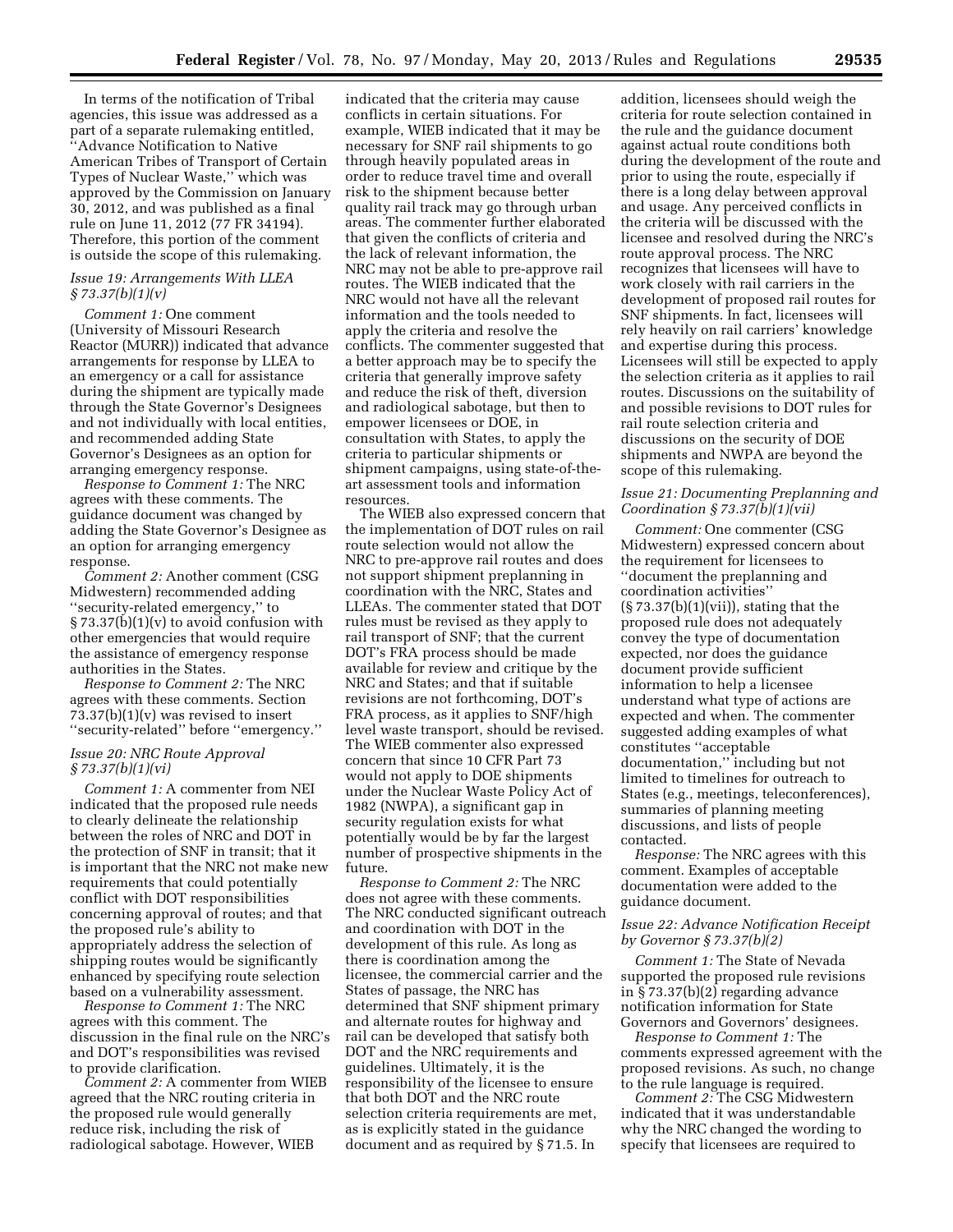provide advance notification ''prior to the shipment of SNF outside the confines of the licensee's facility or other place of use or storage.'' The commenter indicated that the revised wording, however, leaves out an important reference to ''the transport of SNF within or through a State,'' which should be reinserted in the rule text and in the guidance document. The commenter further elaborated that absent this language in the rule text and guidance document, licensees could interpret this section as requiring notification only to the Governor or Governor's Designee of the State in which ''the licensee's facility or other place of use or storage'' is located.

*Response to Comment 2:* The NRC agrees with this comment. The rule text and guidance document were revised to include the wording that was inadvertently omitted.

*Comment 3:* One commenter (IEMA) requested that the NRC reconsider the existing time line for advance notification to the States. The commenter recommended that the advanced notification to the States should be postmarked at least 10 days prior to the commencement of a shipment and arrive on the Governor's or his/her designees' desk a minimum of 7 days before a shipment is scheduled to depart. Another commenter (MODNR) requested a change to the advance notification provision so that notifications to the States and NRC, regardless of the delivery mode, should be received 10 days prior to the shipment. Both commenters indicated that the additional time would reduce the coordination and staffing burden on States and provide an additional "cushion" for State agencies tasked with providing safeguards communications to other State agencies with a need-toknow or who may be participating in inspection or security operations.

*Response to Comment 3:* The NRC agrees with the comments suggesting that a minimum 10-day notification to the Governor or his/her designee for notifications by mail. The rule text and guidance document were changed to provide that the advance notification by mail to the Governor or Governor's designee should be postmarked at least 10 days prior to the commencement of a shipment. With regard to the comment that all other delivery methods also are given 10 days for receipt by the State, the NRC does not agree with this comment fully. However, in the rule text and guidance document, the minimum timeframe for all other modes of delivery of the notification was increased from 4 days to 7 days for

arrival to the Governor or the Governor's designee.

*Comment 4:* One commenter (CSG Midwestern) noted that § 73.37(f) would require licensees to immediately conduct an investigation of a shipment that is lost or unaccounted for after the designated no-later-than arrival time in the advance notification. The commenter also noted that the section on advance notification (§ 73.37(b)(2)), however, does not refer to a ''designated no-later-than arrival time,'' and that if the ''estimated date and time of arrival of the shipment at the destination'' in § 73.37(b)(2)(iii)(C) is intended to be the ''designated no-later-than arrival time,'' it should be so stated.

*Response to Comment 4:* The NRC does not agree with this statement. The only arrival time mentioned in § 73.37(b)(2) is the estimated time of arrival; we consider this to be synonymous with the no-later-thanarrival time referred to in § 73.37(f).

#### *Issue 23: Advance Notification Postponement and Cancellation § 73.37(b)(2)(iv)*

*Comment:* Two comments (IEMA and CSG Midwestern) were received on the requirements for revisions and cancellation notices for SNF. The commenters noted that allowing licensees open ended delays or an unlimited number of revisions prior to cancelling a shipment impacts a State's ability to adequately manage its resources to complete the inspections required by DOT and provide escorts on a timely basis.

*Response:* Section 73.37(b)(1)(iv) of the rule requires NRC licensees to preplan and coordinate shipments with States. The purpose of preplanning and coordinating shipments is to allow States to allocate their resources in an efficient manner. Preplanning and coordination could be used to eliminate or make States aware of potential shipment delays on a schedule that would allow States time to efficiently deploy or redeploy its resources. It is anticipated that States would share ''best practices'' acquired during the preplanning and coordination of shipments among States and with NRC licensees to encourage shipment practices that might minimize delays and unnecessary stops as shipments transit multiple States. Section 73.37(b)(1)(iv) allows flexibility for both States and licensees to plan shipments to occur within a specific shipment window, with the mutual understanding that shipments delayed beyond that window would need additional coordination or planning. The NRC believes that the issue of the multiple

delays should be addressed through the preplanning and coordination process.

#### *Issue 24: Advance Notification Cancellation Notice § 73.37(b)(2)(v)*

*Comment:* Two comments (MISP and CSG Midwestern) were received on the requirement to send shipment cancellation notices to the Governor or the Governor's designee. One comment (MISP) requested that the notification process and detail be specified (i.e., how the notification is to be delivered, time line (pre-event or post-event), information to be conveyed (reasons for cancellation), rescheduling (if known), etc.). The CSG Midwestern also requested that the cancellation notice requirement include the words ''as soon as possible'' or similar language so that licensees will understand the sense of urgency that cancellation notices must be timely in order to avoid situations in which State resources are committed unnecessarily.

*Response:* The NRC agrees with these comments. The guidance document will be changed to provide specific information relative to implementing this requirement.

#### *Issue 25: Transportation Physical Protection System General § 73.37(b)(3)*

*Comment 1:* The State of Nevada fully supported the new requirements in the proposed transportation physical protection in § 73.37(b)(3).

*Response to Comment 1:* The comments expressed agreement with the proposed revisions. As such, no change to the rule language is required.

*Comment 2:* The DOE NRP supported the following rule requirements relative to armed escorts: (1) They should be properly vetted for access authorization; (2) they should maintain continuous surveillance of the shipment; (3) they should be independent of the carrier's organization; and (4) they should have multiple communications capabilities to call for help in response to suspicious activity by anyone, including carrier personnel. The commenter indicated that escorts for naval reactor SNF shipments currently meet all these new requirements, and considered these requirements appropriate for armed escorts.

*Response to Comment 2:* The comments expressed agreement with the proposed revisions. As such, no change to the rule language is required.

# *Issue 26: Armed Escort Function Recommended Language § 73.37(b)(3)(i)*

*Comment:* The DOE NRP recommended that § 73.37(b)(3)(i) be revised to indicate that armed escorts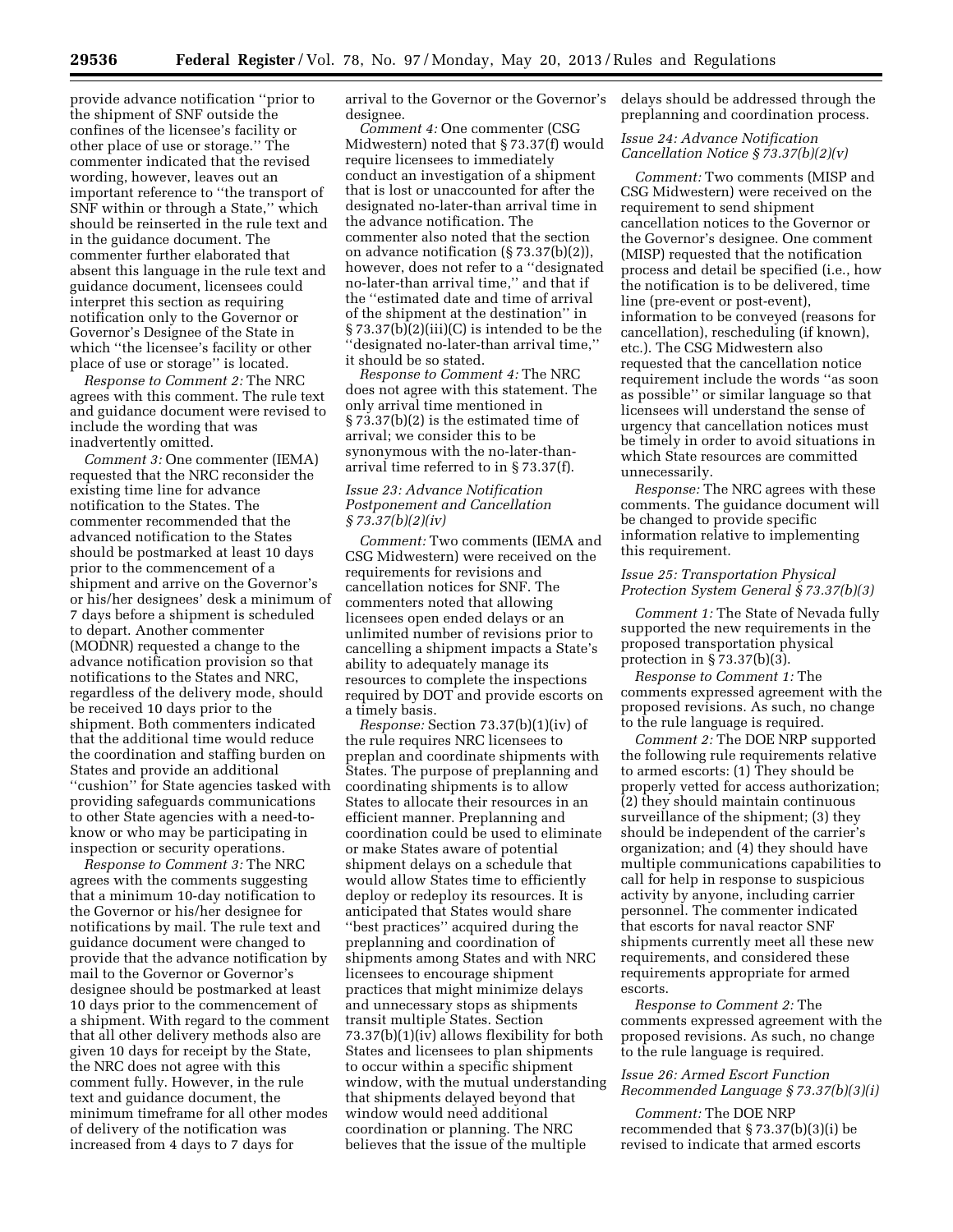will "guard" as opposed to "protect" the SNF shipment.

*Response:* The requirements placed on armed escorts are consistent with the definitions for ''armed escort'' and ''armed response personnel'' found in § 73.2, and are similar to language found elsewhere in 10 CFR Part 73. Section 73.2 provides the following definition, ''*Armed escort* means an armed person, not necessarily uniformed, whose primary duty is to accompany shipments of special nuclear material for the protection of such shipments against theft or radiological sabotage.'' The NRC declined to make this change.

#### *Issue 27: LLEA and Movement Control Center § 73.37(b)(3)(ii)*

*Comment:* Three comments, one from NEI and two from the transportation industry (Secured Transport Services, LLC (STS) and RAMTASC), were received that related to the duties of the movement control center. All three expressed concern that communications personnel located in a remote facility are not in the position to effectively ''direct physical protection activities,'' that this function is best served by the commander of the private escort force/ LLEA escorts with direct knowledge of the events as they unfold on the scene of the incident.

*Response:* The NRC agrees with the comments that the movement control center should coordinate and not direct the physical protection activities. The wording of § 73.37(b)(3)(ii) was revised to reflect this change. The language in § 73.37(b)(3)(ii) was changed to read: ''The movement control center must be staffed continuously by at least one individual who has the authority to coordinate the physical protection activities.''

#### *Issue 28: Training for Movement Control Personnel § 73.37(b)(3)(ii)*

*Comment 1:* One commenter (CHP) expressed concern that the proposed rule did not address the training requirements of the movement control personnel. The commenter further elaborated that the addition of §§ 73.37(b)(3)(v), and (b)(3)(vii), will require the licensees to develop, maintain, and implement written procedures for the duties of the different personnel, but does not outline the training requirements of those personnel specific to their duties and responsibilities.

*Response to Comment 1:* The NRC does not agree with these comments. The licensee is required to ensure that all personnel involved in the SNF shipment are trained, including movement control center personnel, and are to ensure that this training is consistent with their assigned duties.

*Comment 2:* Another commenter (RAMTASC) stated that the proposed rule is intended to ensure that all personnel associated with the shipment are prepared to prevent the theft, diversion, or radiological sabotage of SNF shipments; that this is a significant expansion of current responsibilities for carriers, especially considering the presence of armed escorts with each shipment. The commenter stated that with the significant turnover in rail personnel during the conduct of a shipment across the country, it is not practicable to effectively train all of these people to prevent theft, diversion, or sabotage of these shipments; that the security role should remain the province of specially trained security escorts; and that the training for shipment personnel should be limited to ensuring they understand the authority and responsibilities of the armed escorts and support them as required.

*Response to Comment 2:* The NRC does not fully agree with this comment. While all personnel mentioned in  $\S 73.37(b)(3)(v)(C)$  are involved one way or another in the physical protection system, not all personnel will have the same level of involvement in ensuring the security of the shipment. Thus, personnel with unescorted access to SNF rail shipments are neither required nor expected to prevent the theft, diversion, or radiological sabotage of SNF shipments. Only the armed escorts accompanying a rail shipment of SNF are expected to delay and impede threats, theft or radiological sabotage of SNF and to inform LLEA of the threat and request assistance.

As such, the NRC agrees that the rule should be clarified relative to armed escorts and other movement control personnel roles and responsibilities, and added clarifying language to the rule to address these comments. The following clarifying changes were made: (1) In  $\S 73.37(a)(1)(i)$ , a reference to the definition of ''armed escort'' in § 73.2 was added; (2) in § 73.37(b)(3)(i), a reference to the definition of "movement control center" in § 73.2 was added; and 3) in § 73.37(b)(3)(v), the language was revised to clearly indicate that the transportation security procedures should address the roles and responsibilities of all personnel involved in the planning, monitoring and execution of the physical protection of SNF in transit. In addition, the accompanying guidance document clearly delineates the roles and responsibilities of all these personnel, especially armed escorts.

# *Issue 29: Shipment Commencement §§ 73.37(b)(3)(iii) and 73.72(a)(4)*

*Comment:* One comment (NEI) expressed concern that the term ''shipment commences'' is too vague and recommend that within § 73.72(a)(4) ''start of shipment'' and ''shipment delivery/arrival'' be specifically defined.

*Response:* The NRC does not agree with this comment. The plain meaning of the terms used in §§ 73.37(b)(3)(iii) and 73.72(a)(4) adequately conveys when monitoring of the shipment and providing notification of the shipment are required.

#### *Issue 30: Maintaining Written Logs § 73.37(b)(3)(iv)*

*Comment:* One comment (MURR) related to the requirement for movement control center personnel and armed escorts to maintain a written log for each SNF shipment. The MURR indicated that LLEA escorts reported that keeping a log of the shipment is a major distraction that takes away from their primary function of driving and observing the shipment.

*Response:* The NRC does not agree with this comment. This is not a new requirement. It has been a requirement since the June 1980 amendments to 10 CFR Part 73. The intent of this requirement is that a single written log be maintained and that the entries in the log be coordinated between the armed escorts and the movement control personnel monitoring the shipment. It is the responsibility of the licensee to determine the means and methods used to maintain this log.

## *Issue 31: Calls to Movement Control Center § 73.37(b)(3)(vii)(B)*

*Comment:* Two comments (STS and MURR) related to the following language in  $\S 73.37$  (b)(3)(vii)(B): ''Provide that the shipment escorts make calls to the movement control center at random intervals, not to exceed 2 hours, to advise of the status of the shipment . . .'' One commenter (STS) requested that the NRC consider changing the language to allow contact with the movement control center by persons other than the escort and by means other than calls. An example provided by the commenter was where team drivers are used, the resting driver may be able to make contact with the movement control center rather than the escort. Additionally, the commenter stated that the ''call'' can be a satellite message rather than voice communications; and that a ''macro'' message sent via satellite is safer and more secure than voice exchanges, as it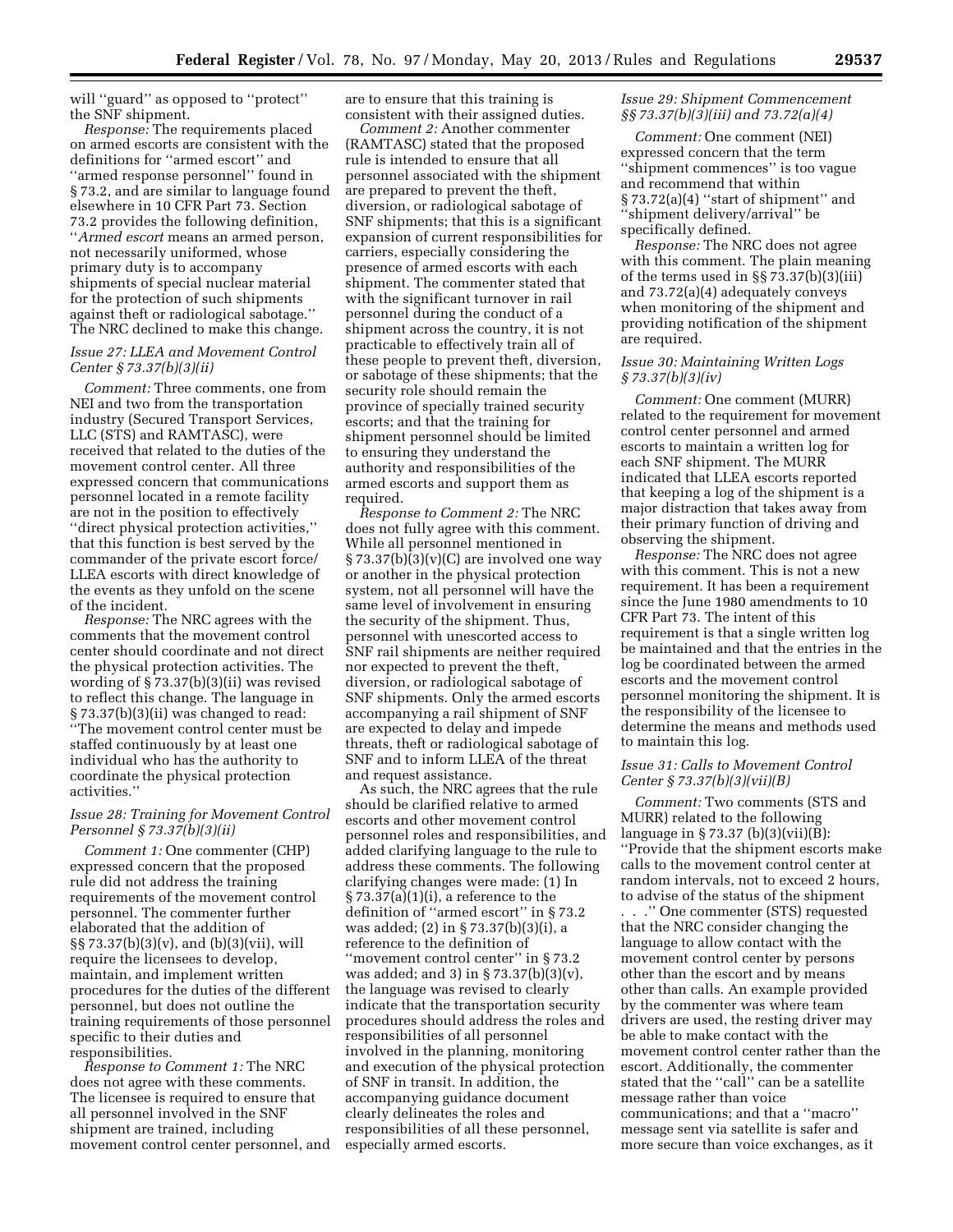gives exact locations without being overheard, and it's a single push of a button versus dialing a phone.

Another commenter (MURR) stated that all communications between the movement control center and LLEA personnel acting as armed escorts are currently handled through the respective State Emergency Management Agency or the Governor's Designee. However, non-LLEA escorts, i.e. private armed escorts, should be required to make calls to the movement control center as stated.

*Response:* The NRC has revised the proposed rule to address these comments. It was not the intent of the proposed § 73.37(b)(3)(vii)(B) to prevent or require a specific method of communication between the escorts and movement control center, or prevent an intermediary (i.e., a State's emergency management agency, a State Governor's designee or other personnel accompanying the shipment) from handling and forwarding communications to and from the escorts and movement control center. It is important that the duties and responsibilities of personnel involved with SNF shipments be clear and unambiguous. It is imperative that these types of details be discussed and agreed upon in advance during the preplanning and coordination phase, and that they be documented and understood by all personnel responsible for the security of the SNF shipment. As such, although the NRC viewed ''call'' as a generic term that can include any number of communication methods, a change was made to the proposed rule. For clarity, § 73.37(b)(3)(vii)(B) was revised, replacing the words ''make calls to'' with ''communicates with.''

#### *Issue 32: Technology Security §§ 73.37(c)(3), 73.37(d)(3), and 73.37(e)(4)*

*Comment 1:* One commenter from NEI indicated that elimination of a mandatory CB radio requirement is an improvement given the present vastly improved state of communication capabilities in the U.S. In general, the commenter indicated that they agreed with the use of general performance requirements in lieu of prescribing the use of specific equipment which may be obsolete in the relatively near future, and that this is an example of the type of flexibility that should be broadly preserved in this rulemaking.

A commenter from WIEB indicated that the NRC was correct in noting the rapid obsolescence in the field of telemetric monitoring and tracking, and the need for performance criteria rather than specific systems specification.

*Response to Comment 1:* The comments expressed agreement with the proposed revisions. As such no change to the rule language is required.

*Comment 2:* One comment (IEMA) suggested that the rule include a requirement that licensees acting as shippers perform an Operational Security (OPSEC) assessment with regards to smart and cyber technology, which includes identifying those actions that can be observed by adversary intelligence systems, determining indicators that hostile intelligence systems could use to derive critical intelligence, and implementing measures that eliminate or reduce the vulnerabilities of friendly actions to adversary exploitation. The commenter expressed concern that the use of smart phones, smart media, and social networking to communicate creates vulnerabilities. The commenter further elaborated that it would be prudent for the NRC to require licensees and their contractors involved in the transport of SNF to evaluate these technologies and reduce the release of critical geographical information associated with SNF shipments.

Another commenter (WIEB) noted that the distinctions in systems needed for preplanning and route assessment and the systems needed for tracking and monitoring in operations are rapidly converging and recommended that the NRC, in coordination with DOE should consider a set of performance requirements that will spur development and deployment of advanced tracking and monitoring of SNF transport equipment, cargo, route conditions and route environs, selecting and communicating relevant information to relevant officials in highly accessible formats, and encouraging continual adoption and updating by planners and operators.

*Response to Comment 2:* The NRC does not agree with these comments. Requiring OPSEC assessments and encouraging the development of advanced tracking and monitoring systems are activities beyond the scope of this rulemaking. NRC regulations do not require licensees to protect SNF shipments in this fashion. In addition, § 73.37(g) requires that Safeguards Information, including information related to the shipment schedule and shipment location, be protected against unauthorized disclosure. This requirement applies to the licensee, State officials, State employees and any other individuals with access to such information. It is the responsibility of the holder of such information to develop the means and methods required to protect this information.

*Comment 3:* A commenter (CSG Midwestern) wanted to know how the NRC will ''track and actively monitor'' shipments that are in transit, and whether the NRC will have direct access to the same ''telemetric position monitoring system'' that the licensee uses. The commenter recommended that the rule should require licensees to use a telemetric position monitoring system for shipments by sea as well as those by road or rail; that shipments of SNF might travel by barge on the Great Lakes or rivers in the Midwest, and it is important, therefore, for Midwestern State agencies to be able to get accurate information on the location and status of such shipments.

*Response to Comment 3:* The NRC does not routinely track or monitor SNF shipments. This is the responsibility of the licensee, via the movement control center. With regards to the requirements for continuous monitoring of sea shipments within U.S. territorial waters; i.e., travel by barge on the Great Lakes or rivers, this requirement is included under § 73.37(b)(3). Nevertheless, this comment points out that further clarification is needed relative to § 73.37(e). The title of this section is changed from ''Shipments by sea'' to ''Shipments by U.S. waters.'' In addition, in the first paragraph, the phrase ''is by sea'' is being replaced with "traveling on U.S. waters." This will ensure that licensees understand that the security of all waterborne SNF shipments must meet the general provisions of § 73.37(b) as well as the specific requirements in § 73.37(e). Appropriate changes will also be made to the guidance document.

This change is consistent with language used by the U.S. Coast Guard to describe U.S. oceanic and coastal waters (33 CFR 329.12). Security of sea shipments between 3 and 12 nautical miles out is the responsibility of the Coast Guard, which also publishes detailed security requirements pertaining to U.S. ports (33 CFR Subpart H, Maritime Security). Replacing ''sea'' with "U.S. waters" in §73.37(e) clarifies that it is the NRC's intent to ensure it has visibility of, and that licensees provide a level of protection for SNF waterborne domestic shipments, and for exports and imports, from the time the import enters the 3-mile zone until it arrives at a U.S. port, and from the time the export departs a U.S. port until it leaves the 3-mile zone.

*Comment 4:* A commenter (NEI) indicated that the requirement specified in § 73.37(c)(3) that requires redundant communication capability ''at all times'' is overly prescriptive. The commenter indicated that it has the potential to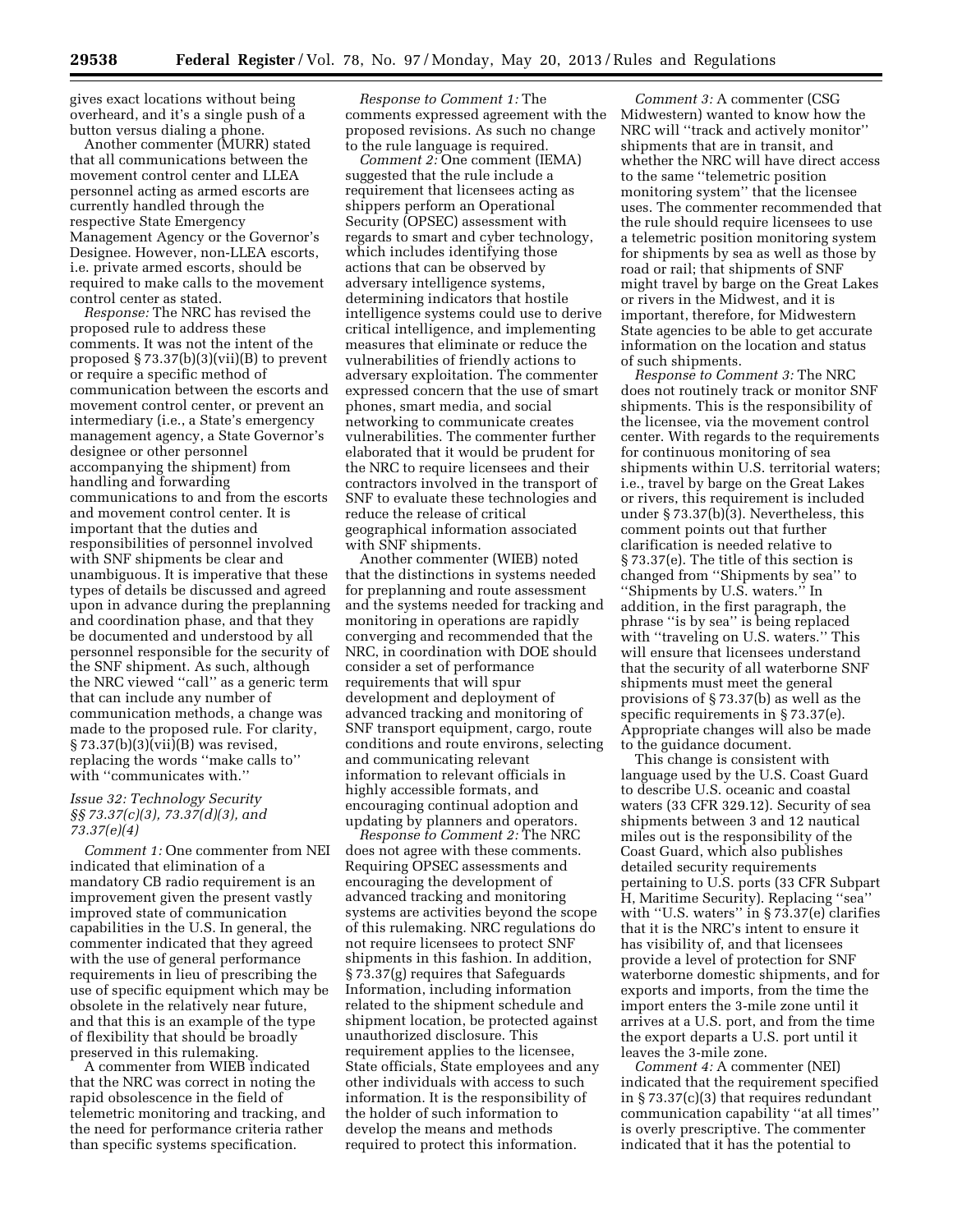overly complicate plans to mitigate a loss of communications equipment and it should be changed to require ''reasonable assurance'' of redundancy.

*Response to Comment 4:* The NRC has determined that clarification of this rule language is needed to address the comment. It was not the intent of § 73.37(c)(3) to require redundant communication capability ''at all times'' as suggested by the commenter. Section 73.37(c)(3) requires that two-way communication between the movement control center, the transport vehicle, the escort vehicle and LLEA is provided or available at all times. Given the current advancements in communications technology, requiring redundant communication ability not subject to the same failure modes as the primary communication such that two-way communication is possible at all times is not overly prescriptive. However, a review of the relevant sections reveals that the clarification is needed. Therefore, §§ 73.37(c)(3), (d)(3) and e(4) were revised to improve understanding of the intent by adding the following phrase to the rule text. ''To ensure that 2-way communication is possible at all times, alternate communications should not be subject to the same failure modes as the primary communication.''

#### *Issue 33: Contingency and Response Procedures § 73.37(b)(4)*

*Comment:* The State of Nevada fully supported the provisions on contingency and response procedures in  $§ 73.37(b)(4).$ 

*Response:* The comments expressed agreement with the proposed revisions. As such, no change to the rule language is required.

#### *Issue 34: Contingency Response § 73.37(b)(4)(iv)*

*Comment:* One comment (Private Citizen-Hardin) recommended that a new paragraph (F) be added after § 73.37(b)(iv)(E) to require licensees (or their monitoring center) to notify the NRC of transportation safeguards events in accordance with § 73.71.

*Response:* The NRC does not agree with this comment. The revisions suggested are already included in the rule. Sections 73.37(b)(3)(iii) and  $73.37(b)(3)(v)(C)$  require reporting of safeguards events under the provisions of § 73.71.

#### *Issue 35: Deadly Force: Recommended Language § 73.37(b)(4)(iv)(D)*

*Comment:* One comment (DOE NRP) suggested revising the language of § 73.37(b)(4)(iv)(D) to read: ''Take necessary steps to delay and/or impede threats, thefts, or radiological sabotage

of SNF as appropriate considering threat characteristics, shipment characteristics, and the primary requirement for personnel to provide for their own safety until response forces arrive, and . . .''

*Response:* The NRC agrees with this comment in part. The requirements placed on armed escorts are consistent with the definitions for ''armed escort'' and ''armed response personnel'' found in § 73.2, and are similar to language found elsewhere in 10 CFR Part 73. However, to provide clarity, the NRC will strike ''until response forces arrive'' from § 73.37(a)(2)(ii), and will add language to the guidance document stating that armed escorts are neither required nor expected to take offensive action against aggressors (e.g., actively pursuing and/or apprehending suspected aggressors), but rather are expected to assume a defensive posture in order to delay and impede attempts at theft and diversion in addition to attempts at radiological sabotage of SNF shipments as appropriate, considering threat characteristics, shipment characteristics, and the primary requirement for personnel to provide for their own safety. The NRC will also add language to the guidance document stressing that it is imperative for armed escorts, drivers or other accompanying personnel to contact response personnel without delay as soon as they detect a threat to the shipment or themselves, but not to exceed 15 minutes after discovery.

#### *Issue 36: General: Shipments by Road § 73.37(c)*

*Comment:* The State of Nevada endorsed all aspects of § 73.37(c).

*Response:* The comments expressed agreement with the proposed revisions. As such, no change to the rule language is required.

#### *Issue 37: Shipments by Road: Transport Vehicle Armed Escorts § 73.37(c)*

*Comment:* One commenter (MURR) stated that the requirements of  $\S 73.37(c)(1)(i)$  and (ii) could not be met because the second driver of the transport vehicle cannot be armed. The commenter indicated that research reactors use commercial carriers which do not use armed drivers. In addition, the commenter indicated that States cannot provide two armed escorts (one in front and one in the back) for the shipment as an option.

*Response:* The NRC does not agree with this comment. The rule does not require that the driver be armed. It only requires that an escort in the cab be armed.

#### *Issue 38: Two Weapons § 73.37(c)(2), 73.37(d)(2), and 73.37(e)(2)*

*Comment:* Two commenters (CHP and STS) requested that clarification of the types of weapons that armed escorts are required to carry be added to § 73.37(c)(2), 73.37(d)(2), and 73.37(e)(2).

*Response:* The NRC included the requested clarification in the rule guidance document. In the guidance document (NUREG–0561, Revision 2), the NRC provides recommendations relative to each weapon's separate and distinct response capabilities (e.g., a handgun and a rifle and/or a shotgun).

#### *Issue 39: Movement Center § 73.37(c)(6) and (d)(4)*

*Comment:* One comment (Private Citizen–Hardin) recommended that new subparagraphs (c)(7) and (d)(5) be added to require licensees (or their monitoring center) to notify the NRC of transportation safeguards events in accordance with § 73.71.

*Response:* The NRC does not agree with this comment. Sections 73.37(b)(3)(iii) and 73.37(b)(3)(v)(C) already require reporting of safeguards events under the provisions of § 73.71.

#### *Issue 40: Shipments by Rail: § 73.37(d) and 73.37(d)(1)*

*Comment 1:* The State of Nevada supported the revisions in § 73.37(d) regarding rail shipment of SNF. The commenter specifically identified support for elimination of the distinction between heavily populated areas and other areas along rail shipment routes regarding the armed escort requirements; weapons requirements for armed escorts; eliminating specific types of communications technology, and supported the use of a telemetric position monitoring system or an alternative tracking system. One industry commenter supported the NRC's decision not to require dedicated trains for the shipment of SNF and thought it was a good decision.

*Response to Comment 1:* The comments expressed agreement with the proposed revisions. As such, no change to the rule language is required.

*Comment 2:* One commenter (RAMTASC) expressed concern that avoiding populated areas could require shipments on lower quality rail tracks which would increase the accident risk. While the commenter agrees with the NRC's decision to not incorporate specific routing requirements into the rulemaking, they questioned whether the required planning with States would not have the same result. The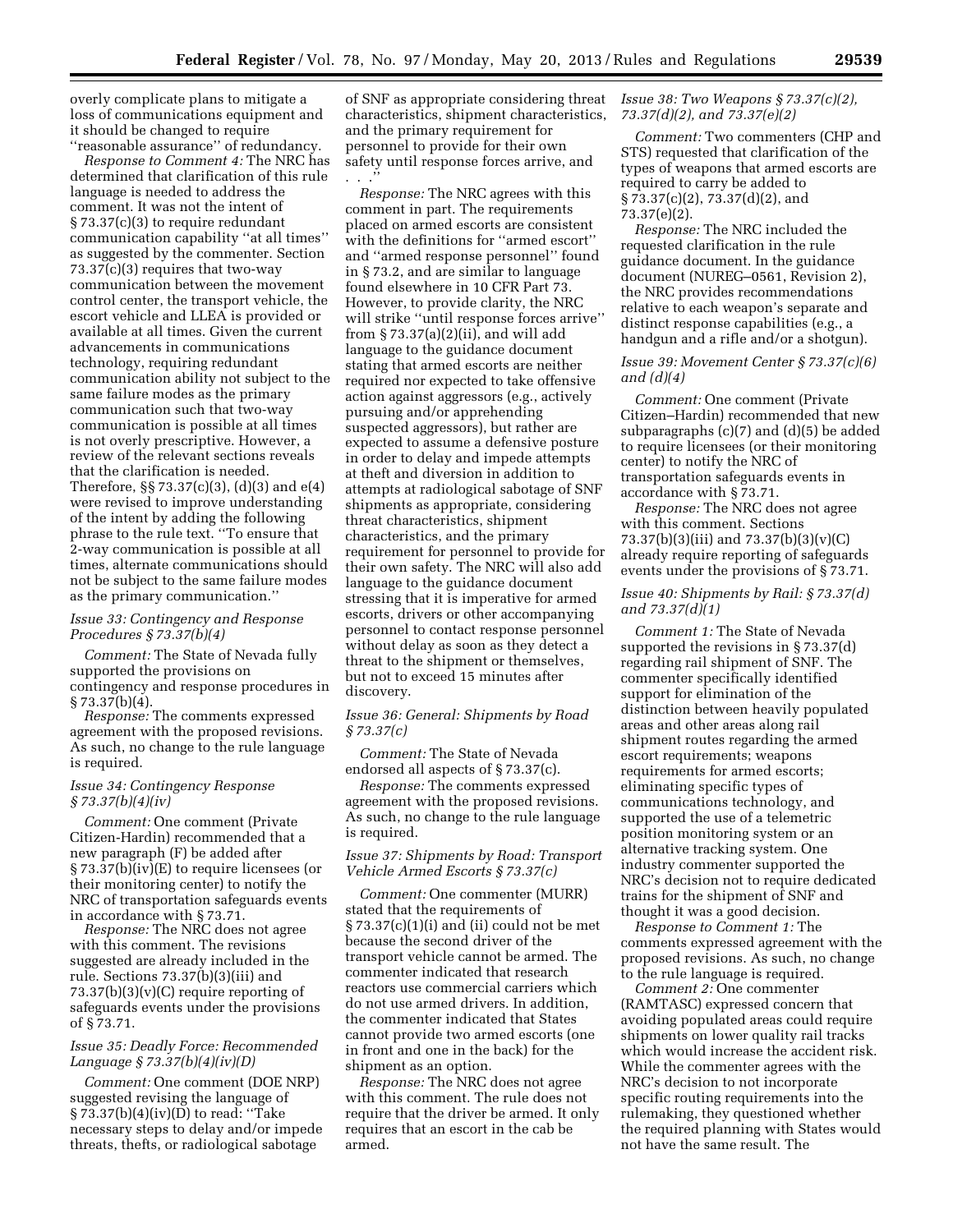commenter stated that the specific roles of States versus the railroads versus the shipper of record were not well defined, and if consensus were required on shipment routes, that would potentially allow States to block shipments along the safest routes by refusing to approve routes recommended by the railroads, which would serve to undo the carefully crafted responsibilities in the Rail Safety Improvement Act of 2008. The commenter indicated that this Act requires railroads to use objective data as the basis for selecting rail routes that provide the best overall combination of safety and security. The commenter further indicated that the role of States needed to be limited to an advisory role to preclude politicizing the route selection process. The commenter concluded by recommending that the NRC rule should simply defer to the DOT final rulemaking for balanced consideration of safety and security data in consultation with States.

*Response to Comment 2:* The NRC does not agree with this comment. It is the licensee's responsibility to preplan and coordinate SNF rail shipments with the Governor of each State through which the shipment will pass and with the rail carrier(s). As mentioned elsewhere in the response to comments, licensees are also required to comply with all DOT safety and security requirements pertaining to SNF shipments, which would include any requirements imposed on rail shipments of SNF. None of the proposed requirements in this rulemaking would supersede or vacate the provisions in the Rail Safety Improvement Act of 2008.

*Comment 3:* Two commenters (WIEB and CSG Midwestern) stated that dedicated trains should be required in cross-country rail transport of SNF shipments. One commenter (WIEB) cited a 2006 National Academies' study of SNF transport which the commenter said found that ''there are clear operational, safety, security, communications, planning, programmatic, and public preference advantages that favor dedicated trains. The committee strongly endorsed DOE's decision to transport SNF and high-level waste to a Federal repository using dedicated trains.'' Another commenter (RAMTASC) indicated that since both mixed use, and dedicated train service would have the same security requirements, the NRC declining to require dedicated trains was a good call.

*Response to Comment 3:* The comments expressed agreement with the proposed revisions. As such, no change to the rule language is required.

*Comment 4:* One commenter (MODNR) recommended the following revision: ''A shipment car is accompanied by two armed escorts or two special agents/police officers of the host railroad if the railroad agrees to provide them.'' The commenter stated that local law enforcement may not be the most practical escorts to have on a train that will traverse multiple States and that this change would allow, but not require, the railroad to provide their own armed escorts if they desire. The commenter concluded by stating that some railroads would prefer to utilize their own employees, who would be familiar with rail policies and procedures. The same commenter stated that inspections of rail shipments by States have been a contentious issue in the past, as railroads do not plan stops near State borders. The commenter recommended that § 73.37(d) be clarified to address this issue by adding a statement similar to the following: ''Physical inspections of rail shipments by representatives of individual States, if they are requested by State representatives, may occur at places other than at the State line if agreed to by the representatives of the various States and the railroad.'' The commenter stated that a State line is usually an inconvenient place to inspect a train, as there might be no highway access or crossings and a State line could be located where the only way to reach the border is to walk miles down the railroad track. The commenter expressed concern that an inspection at a State border may also affect the railroad's operations, because there may not be a siding available at the State's border, resulting in blocking trains in both directions. The commenter recommended that licensees coordinate with the States and the railroads to confirm a safe location for inspections; the result may be that several States in a region will inspect a shipment in one location, rather than in each individual State.

*Response to Comment 4:* No changes to the rule were made in response to these comments. It is the licensee's responsibility to preplan and coordinate SNF rail shipments with State Governors through which the shipment will pass and with the rail carrier(s). Nothing in the rule would require or prohibit the use of armed escorts provided by the rail carrier if they met NRC requirements for filling such a position. Discussion of State inspections of rail shipments is beyond the scope of this rulemaking.

#### *Issue 41: Shipments by Sea: General § 73.37(e)*

*Comment:* The State of Nevada supported the rule revisions in § 73.37(e) regarding advance notification information for State Governors and Governors' designees.

*Response:* The comments expressed agreement with the proposed revisions. As such, no change to the rule language is required.

#### *Issue 42: Shipments by Sea: Movement Control Center § 73.37(e)*

*Comment:* One commenter (Private Citizen-Hardin) recommended that § 73.37(e) be changed to require telemetric position monitoring for sea mode SNF shipments within U.S. territorial waters but permit import and export SNF shipments to be tracked by vessel monitoring systems or by U.S. Coast Guard monitoring and response capabilities. The commenter also recommended that requirements for a movement monitoring center similar to the language in § 73.37(c) and (d) be specified for sea shipments and that language to require licensees (or their monitoring center) to notify the NRC of transportation safeguards events in accordance with § 73.71 be added.

*Response:* Continuous monitoring of SNF shipments, including sea shipments while within U.S. territorial waters is already addressed in § 73.37(b)(3). For sea shipments, licensees may utilize a telemetric position monitoring system or some other system to achieve compliance with this performance objective. Nevertheless, this comment points out that further clarification is needed relative to § 73.37(e). The title of this section is changed from ''Shipments by sea'' to ''Shipments by U.S. waters.'' In addition, in the first paragraph, the phrase ''is by sea'' is being replaced with "traveling on U.S. waters." Replacing ''sea'' with ''U.S. waters'' in § 73.37(e) clarifies that it is the NRC's intent to ensure that NRC has visibility of, and that licensees provide a level of protection for SNF waterborne domestic shipments, and for exports and imports, from the time the import enters the 3 mile zone until it arrives at a U.S. port, and from the time the export departs a U.S. port until it leaves the 3-mile zone.

In addition, the guidance document was revised to clarify requirements for sea shipments within U.S. waters. With regard to the reporting of transportation safeguards events, this request is already addressed in § 73.37(b)(3)(iii) and  $73.37(b)(3)(v)(C)$ , which require reporting of safeguards events under the provisions of § 73.71.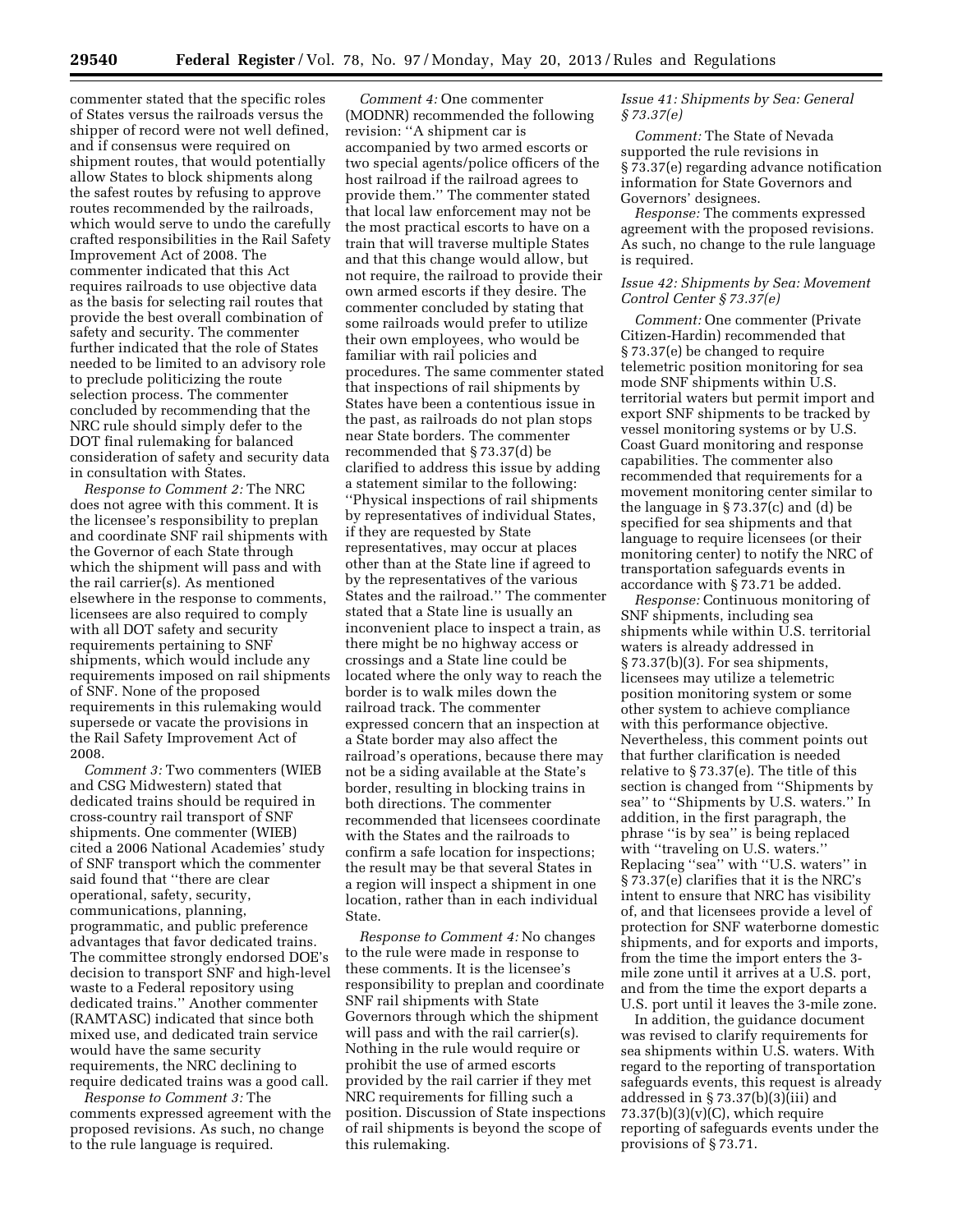#### *Issue 43: Investigations § 73.37(f)*

*Comment 1:* The State of Nevada supported the new requirement for an immediate investigation if a shipment is lost or unaccounted for after the designated no-later-than arrival time.

*Response to Comment 1:* The comments expressed agreement with the proposed revisions. As such, no change to the rule language is required.

*Comment 2:* One commenter (MISP) requested that more detail be added to this section with respect to the specifics of an investigation.

*Response to Comment 2:* The NRC does not agree with this comment. The specifics of an investigation are developed by the licensee. Under § 73.37(b)(4), licensees must establish, maintain and follow written contingency and response procedures, which would include procedures for responding to lost or unaccounted for SNF shipments. These written procedures must be made available for inspection by the NRC upon request.

*Comment 3:* One commenter (Private Citizen-Hardin) recommended the deletion of § 73.37(f), and that any investigation of lost or unaccounted SNF is completed in accordance with the NRC's proposed revisions to § 73.71.

*Response to Comment 3:* The NRC does not agree with this comment. The NRC has determined that the protection of SNF from theft, sabotage, or diversion is vital to public health and safety and the common defense and security. As such, the NRC has instituted coordinated and correlated protective measures systems to ensure prompt notification of any safeguards event relative to SNF in transit. The NRC has determined that the investigative requirements in § 73.37(f) to be an important part of the protective measures system for SNF in transit. In addition to the requirements of § 73.37(f), § 73.37(b)(3)(iii) and  $73.37(b)(3)(v)(C)$  require licensees to notify the NRC of lost or unaccounted SNF shipments under § 73.71.

#### *Issue 44: Safeguards Information §§ 73.37(g) and 73.38(c)(iv)*

*Comment 1:* The State of Nevada expressed support for the proposed requirements for the protection of Safeguards Information in § 73.37(g).

*Response to Comment 1:* The comments expressed agreement with the proposed revisions. As such, no change to the rule language is required.

*Comment 2:* Two comments (IEMA and Private Citizen—No name) were related to protection of shipment information. The IEMA recommended that the NRC further examine those

plans, documents and communications that should be classified as Safeguards Information to ensure that information security is maintained at the highest level necessary and those individuals responsible for maintaining the appropriate controls on Safeguards Information are properly trained.

Another commenter (Private Citizen-No name) expressed concern that there seemed to be very little in the rule regarding the protection of sensitive information relative to SNF in transit. The commenter indicated that controlling the available information about the shipments could go a long way to preventing attacks. The commenter also recommended that a section be added that requires that information only be given to certain individuals. In addition, the commenter suggested that it be required that individuals who are only accompanying a shipment for a certain part of the shipment only be given information about the segment, and not for the entire trip.

*Response to Comment 2:* The NRC agrees that additional clarifying information could be added to the rule to address these comments. A new section § 73.37(b)(1)(vii) was added to reflect the requirements of § 73.22, which address Safeguards Information relative to SNF shipments. The requirement in § 73.22 addresses the restricting of Safeguards Information to those with a ''need to know.''

#### *Issue 45: Implementation of Rule § 73.38(a)(3)*

*Comment:* One commenter (MURR) indicated that an implementation date of 30 days after the final rule is published in the **Federal Register** is too restrictive on licensees. The commenter suggested that licensees should have the flexibility to implement the new requirements through either their physical security plan or their transportation security plan. In addition, the commenter suggests that in light of the burden to implement the new requirements with limited resources, that a 90-day period for implementation should be used instead of a 30-day period.

*Response:* The NRC agrees with the comment and has revised the rule text to indicate that the requirements can be implemented either by the licensee's physical security plan or transportation security plan. With regards to the implementation date for licensees, the rule was revised to provide an effective date of 90 days after publication in the **Federal Register** as suggested by the commenter.

#### *Issue 46: General: Background Investigation Requirements § 73.38*

*Comment 1:* The State of Nevada supported the new requirements regarding personnel access authorization, and licensee responsibilities for establishing and maintaining an effective access authorization program. The commenter endorsed the background investigation requirements.

*Comment 2:* The DOE NRP commenter supported the background investigation requirements for private armed escorts, and indicated that escorts for naval reactors shipments currently meet all these new requirements, and considered the requirements appropriate for these escorts.

*Response to Comments 1 and 2:* The comments expressed agreement with the proposed revisions. As such, no change to the rule language is required.

*Issue 47: Persons Subject to Background Investigation Requirements: § 73.38(a)* 

Several comments were raised relative to whom the background investigation requirements should apply.

*Comment 1:* The DOE NRP indicated that the proposed access authorization program with requisite background checks could lead to significant operational and cost impacts from commercial carriers handling shipments. The commenter indicated that carriers are already subject to basic personnel security measures in their hazardous materials security plans in accordance with DOT regulations (49 CFR  $172.802(a)(1)$ . The commenter indicated that the proposed NRC requirements go far beyond the current DOT requirements. The DOE NRP questioned whether the railroads' personnel policies would support such extensive security requirements, and if not, the impact on shipment operations and the cost to institute such extensive personnel security requirements just for SNF shipments could be difficult to overcome. The commenter also indicated that it is not clear that the security benefit gained from imposing such personnel security requirements on carriers is worth the cost. The commenter suggested that the NRC review the proposed requirements relative to rail and highway carriers. The commenter also indicated if these access authorization requirements are added to the regulations, railroads may decide to only perform the requisite background checks on a minimal number of their personnel. These circumstances could result in delaying SNF shipments.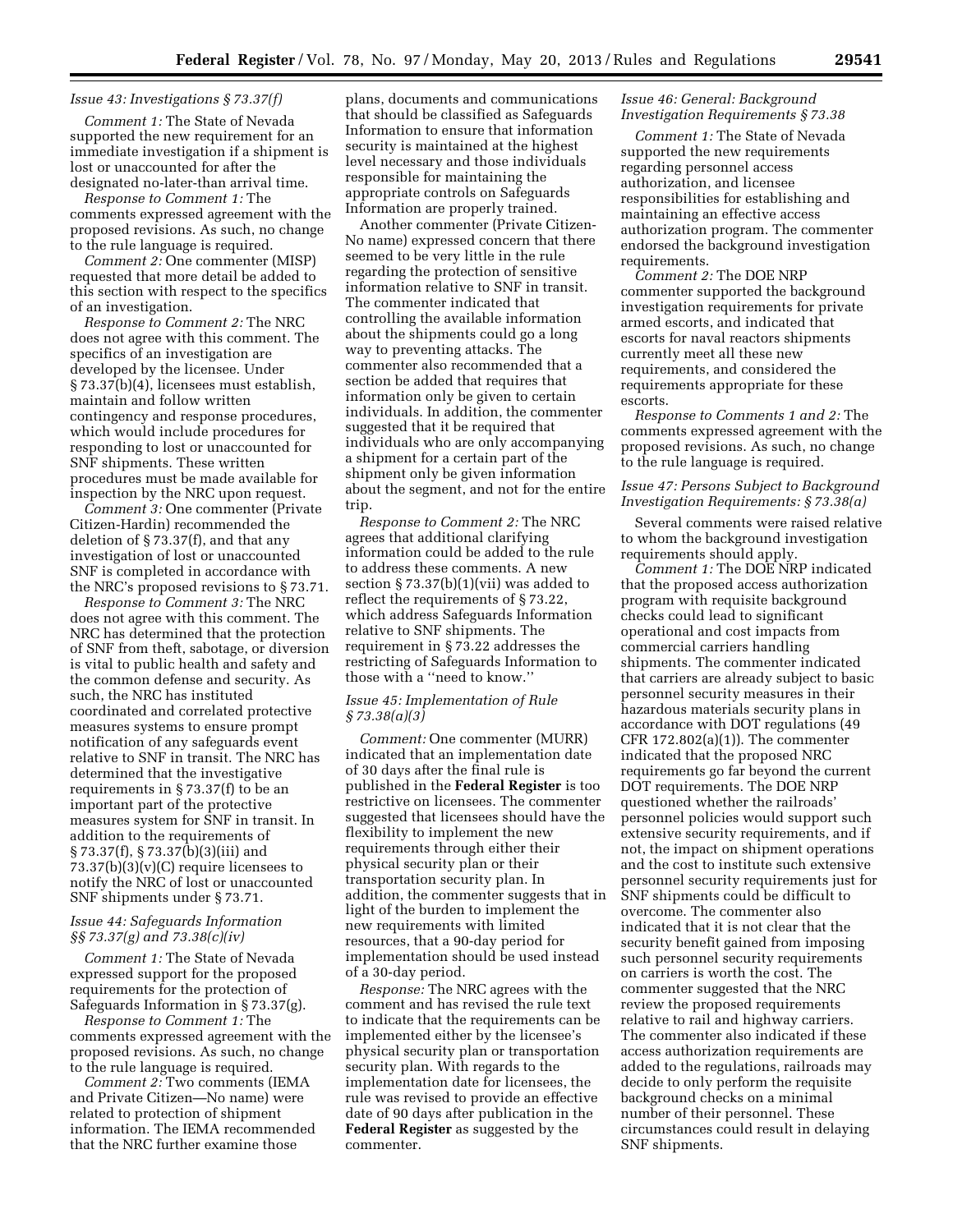*Comment 2:* A commenter from a State organization (MODNR) indicated that the rule should clarify whether requirements for background investigations apply to State railroad inspectors, as they may need to be in proximity to the shipment in order to conduct an inspection, but will not need unescorted access to the shipment. The rule states, ''The background investigation does not apply to Federal, State or local law enforcement personnel who are performing escort duties.'' The commenter recommended that State railroad inspectors be added to this exemption for State personnel, or that language similar to the following be added to address this issue: ''All background checks shall be waived for State rail inspectors seeking to inspect shipments by rail who are currently in good standing and certified by the Federal Railroad Administration as an inspector in any discipline for which the Federal Railroad Administration has current responsibility in enforcing.''

*Comment 3:* An industry commenter (NEI) indicated that the proposed regulations make the NRC licensee responsible for background investigation. The commenter indicated that it may not be possible for licensees to ensure investigations are conducted for common carrier's and LLEA's employees or for Federal/State inspectors. The commenter indicated that the regulation should provide flexibility for this to be worked out cooperatively between the carrier and the customer. For example, carriers could conduct investigations with licensees verifying that the background investigations were properly done.

The NEI also asked whether an inspection of an SNF shipment by a State or Federal DOT inspector is considered unescorted access. The commenter indicated that clearly they must have direct access to the shipment, but they will not have control of the shipment nor would armed escorts be expected to leave their post during an inspection. The commenter further indicated that some inspectors may view an armed escort overseeing their inspections as a form of intimidation. The NEI indicated that the subject of those who might have access to a shipment other than armed escorts should be specifically addressed and background check requirements set accordingly.

*Comment 4:* An NRC licensee (MURR) indicated that licensees have no control over background checks performed for State employees (e.g., non-LLEA personnel) who have access to the shipment during transit, and hence, the regulations must state that licensees are

not responsible for these background checks. This responsibility should be deferred to the State Governor's Designees.

*Comment 5:* One commenter from an industry organization wondered whether LLEA personnel were subject to the new requirements.

*Comment 6:* The IEMA agrees with the NRC's proposal regarding background checks for licensees as set forth in § 73.38, ''Personnel access authorization requirements for irradiated reactor fuel in transit.'' However, the IEMA believes that the requirement for background checks should include all entities that are involved with SNF shipments including Governor's designee and any State or Tribal entity that is entrusted with Safeguards Information, aids in the planning and coordination of an SNF shipment or has unescorted access to an SNF shipment. The LLEA personnel would continue to be exempted since they require a pre-employment background check. Under the proposed rule, all other entities involved with the totality of an SNF shipment should be required to comply with the background investigation requirement. The IEMA believes by requiring State and Tribal personnel to be held to the same access authorization requirements as licensees, an increased level of shipment security will be achieved.

*Response to Comments 1–6:* The NRC agrees that further clarification is needed relative to the persons subject to background investigations. Common carriers have no direct responsibilities under § 73.38. The licensee is responsible for assuring that all individuals who have access to Safeguards Information pertaining to a SNF shipment or unescorted access to the SNF shipment have undergone a background investigation (or fall under one of the categories for relief in §§ 73.59 or 73.61), have been determined to be trustworthy and reliable, and have a need to know. With regard to the receipt of Safeguards Information by Native American Tribes, this issue was addressed as a part of a separate rulemaking entitled, ''Advance Notification to Native American Tribes of Transport of Certain Types of Nuclear Waste,'' which was approved by the Commission on January 30, 2012, and published as a final rule on June 11, 2012 (77 FR 34194).

The NRC acknowledges that the licensee does not directly control a common carrier used to ship SNF or control whom the carrier employs. However, as noted in the comments, carriers are subject to DOT regulations that require fingerprinting and an FBI

criminal history check for drivers transporting hazardous material. Spent nuclear fuel is considered to be a hazardous material under DOT regulations. The vehicle driver and accompanying personnel were included in part because they have access to SGI information pertaining to the SNF shipment. Whether these individuals come under the § 73.38 access authorization program or not, they would still need to be fingerprinted and determined to be trustworthy and reliable under the requirements of § 73.22(b). However, the NRC has revised § 73.38 to reflect that those individuals who have already completed an equivalent separate Federal background investigation program, and can provide documentation indicating that they are in good standing, could meet the requirements of § 73.38.

The NRC also agrees that further clarification is needed relative to the application of the provision to Federal and State inspectors and has added clarifying language. In response to the comments concerning background investigations for Governor's designees and LLEA personnel, § 73.59 relieves these persons from the background investigation requirements for access to Safeguards Information and § 73.61 relieves these persons from background investigation for unescorted access to SNF in transit. This section was revised to include a reference to § 73.61.

With regards to persons who receive Safeguards Information, all persons are required to obtain a background investigation unless they fall under one of the categories for relief in § 73.59. The rule has been revised to reflect the provisions in § 73.59(k) which relieves from a background investigation, ''Any agent, contractor, or consultant of the aforementioned persons who has undergone equivalent criminal history records and background checks to those required by § 73.22(b) or § 73.23(b).'' Based upon the aforementioned discussion, § 73.38 (2)(a) was revised.

#### *Issue 48: Reinvestigations: § 73.38(h)*

*Comment:* The MURR indicated that it feels that research reactors should have relief from this requirement since it will cause a financial burden to the facility with minimal gain. The MURR indicated that credit history evaluations should only be performed if the results obtained during the fingerprinting and FBI identification and criminal history records check and criminal history review are inconsistent, and should not be routinely required.

*Response:* The NRC does not agree with this comment. The reinvestigation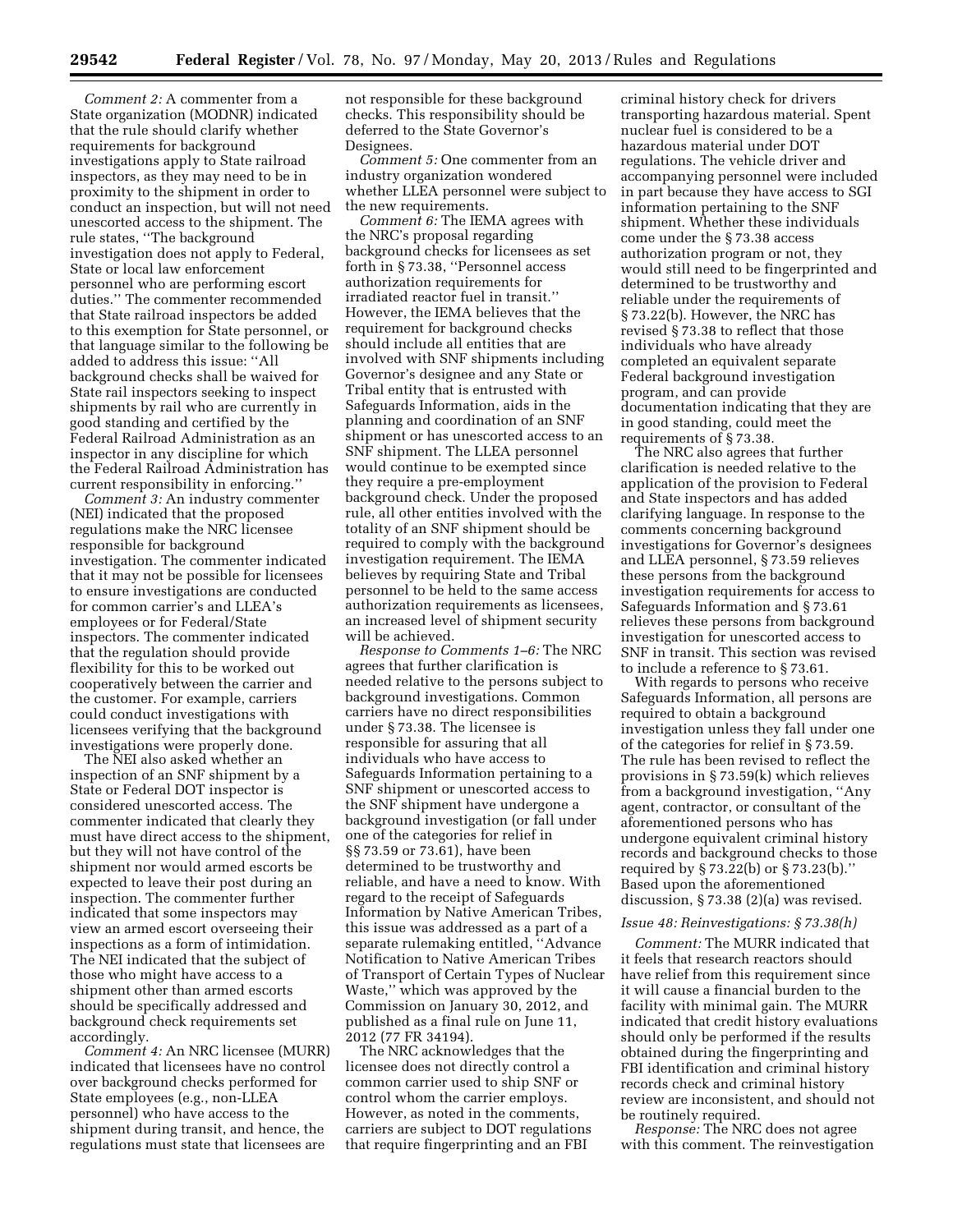requirement in the rule is consistent with similar requirements contained elsewhere in 10 CFR part 73.

# *Issue 49: Advance Notification Editorial Correction: § 73.72*

*Comment 1:* Two editorial comments were received (CSG Midwestern and Private Citizen-Hardin). The comments indicated that the section ''Requirements for advance notice of shipment of formula quantities of strategic special nuclear material . . .'' was incorrectly labeled as ''§ 73.71'' and it should be referenced as ''§ 73.72.''

*Response to Comment 1:* The NRC agrees with this editorial comment. The section was changed from ''§ 73.71'' to ''§ 73.72.''

*Comment 2:* The CSG Midwestern also indicated that §§ 73.72(a)(4) and 73.72(a)(5) include the statement, ''Classified notifications shall be made by secure telephone,'' and that the draft guidance document, however, refers to ''SGI notifications'' (pg. 16). In addition, the commenter indicated that the proposed rulemaking stated that ''The NRC does not regulate classified shipments of spent nuclear fuel.'' To avoid confusion, the commenter recommended that the rule should refer to ''SGI notifications,'' not ''classified notifications.''

*Response:* The NRC agrees with this comment. Sections 73.72(a)(1), (a)(4), and (a)(5) were changed to read: ''Classified and SGI notifications.''

#### *Issue 50: Mode of Notification: § 73.72(a)(1)*

*Comment:* One comment (Private Citizen–Hardin) was related to the mode required for advance notifications of shipments and recommended that—the NRC revise § 73.72(a)(1) to require secure electronic transmission of advance notifications made under this section; that secure notifications should be sent to the email addresses specified in 10 CFR part 73, Appendix A, for the NRC Headquarters Operations Center; that NRC should provide an exception to this new requirement permitting the use of written notifications (sent by U.S. mail or private courier service) only if secure electronic communications methodologies are inoperable or unavailable; and should specify acceptable encryption methods (both networks and internet emails) in regulatory guidance to achieve greater consistency and ease of use across the range of recipients.

The commenter stated that the NRC should specify in the supporting guidance documents the specific methodology licensees should use to meet the Federal Information Processing Standards (FIPS) in publication 140–2 of the National Security Agency (NSA) standards to communicate Safeguards Information or classified information, respectively. The commenter stated that the NRC should also specify the email addresses to send these notifications (both intranet and secure networks), and that this should include use of secure electronic networks or the use of encrypted emails transmitted over the internet.

The commenter also stated that with the widespread use of 20th [*sic*] century technology, the NRC should take advantage of the encryption, authentication, and non-repudiation features found in secure electronic communications to provide greater timeliness and security over SNF shipment notifications made to the NRC under this section. The commenter went on to say that both the NRC and NRC licensees possessing SNF send secure electronic communications containing Safeguards Information to and from each other on a routine basis, and that these capabilities should also be used for SNF shipment notifications, with written communications reserved for a backup role (i.e., secure electronic communications are inoperable).

*Response:* The NRC does not agree with this comment. The purpose of this rulemaking is to enhance the security of SNF shipments by incorporating the security requirements in applicable NRC orders as well as new requirements developed as a result of lessons learned by implementing the security orders. The actions requested by the commenters are beyond the scope of this rulemaking.

#### *Issue 51: Notifications: § 73.72(a)(4)(ii) and (iii)*

*Comment 1:* The State of Nevada supports the new requirements in § 73.72(a)(4), which requires licensees to notify the NRC 2 hours before the commencement of the shipment, and notify the NRC when the shipment arrives at its final destination

*Comment 2:* The MODNR indicated that the addition of notifications to the States 2 hours before commencement of the shipment and again once the shipment has reached its destination is very helpful. The commenter indicated that the 2-hour notification provides time for staff to reach their staging position, without unnecessary time spent in waiting for shipment arrival. The commenter further elaborated that the final notification that the shipment has reached its destination would alert the States that communications regarding the shipment can be sent

without compromising the shipment's safety.

*Response to Comments 1 and 2:* The comments expressed agreement with the proposed revisions. As such, no change to the rule language is required.

#### *Issue 52: Clarification in § 73.72(a)(5)*

*Comment:* The State of Nevada supported the provision clarifying notification for schedule changes of more than 6 hours in  $\S 73.72(a)(5)$ .

*Response:* The comments expressed agreement with the proposed revisions. As such, no change to the rule language is required.

#### *Issue 53: Removal of Exemption: § 73.72(b)*

*Comment 1:* The State of Nevada supported the § 73.72(b) requirements that licensees inform the NRC of any SNF shipment on a public road, even those of short duration, to ensure that the NRC is prepared to respond to any emergency or safeguards event. The commenter indicated that this provision is important at reactor sites that might ship SNF casks to off-site storage facilities, or utilize trucks for intermodal transfer of shipping casks to off-site rail or barge facilities.

*Comment 2:* The CSG Midwestern indicated that the Midwestern States agree with the change to § 73.72 that exempts a licensee from providing advance notice for an onsite SNF shipment that ''does not travel upon or cross a public highway.''

*Response to Comments 1 and 2:* The comments expressed agreement with the proposed revisions. As such, no change to the rule language is required.

*Comment 3:* The CHP agreed with the removal of the § 73.72(b) exemption that indicated that advance notification does not have to occur for shipments or transfers of SNF as long as the one-way transit time is 1 hour or less. The commenter indicated that § 73.72 notifications only apply to the NRC.

*Response to Comment 3:* The NRC does not fully agree with this comment. Section 73.37(b)(2) states that the licensee must provide advance notice of shipments to both the NRC and to the Governor or the Governor's designee. Under § 73.72(b), licensees would also now be required to provide advance notice for short-duration (1 hour or less) shipments to the NRC and the State(s).

#### *Issue 54: Regulatory Consistency and Certainty*

*Comment 1:* One commenter (CSG Midwestern) expressed concerns about the lack of consistency between terminology used by the NRC and other agencies, i.e., DOE. The commenter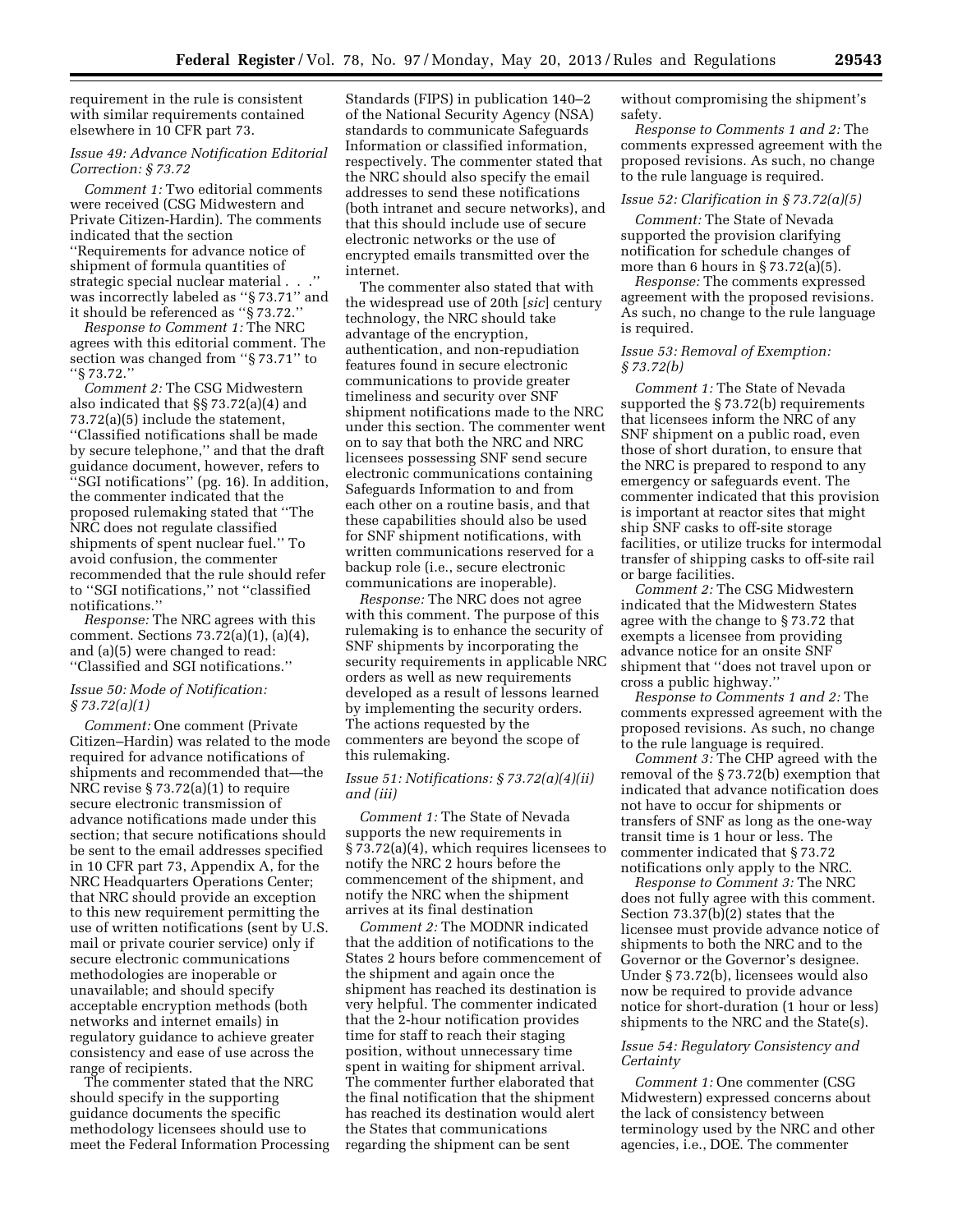suggested that the rule would benefit from Federal agencies adopting uniform terminology in connection with safeguards and security, which would be consistent with President Obama's Executive Order 13556 on Controlled Unclassified Information.

*Response to Comment 1:* The NRC does not have the authority to determine what terminology other Federal agencies use when discussing safeguards and security events. This issue is outside of the scope of this rulemaking.

*Comment 2:* The commenter (CSG Midwestern) stated that the Blue Ribbon Commission on America's Nuclear Future has called attention to the distinction between NRC-regulated shipments of SNF and those conducted by DOE, and that the commenter is interested in learning whether the NRC requirements would apply to shipments of SNF to regional storage facilities, should the Blue Ribbon Commission recommend the siting of such facilities.

Private Citizen-Hardin recommended that the NRC clarify in the preamble to the final rule that the NRC regulates SNF shipments from NRC-regulated facilities to DOE facilities. The commenter also recommended the revision of § 73.6(d) to remove the exemption for shipments made using DOE's OST (to or from NRC licensed facilities) from NRC's recordkeeping and advance notification requirements. The commenter stated that while DOE has independent authority to establish transportation security requirements under the AEA, this is not true in all circumstances, citing the example that the NRC regulates a small number of DOE-operated facilities (two independent SNF storage installations (ISFSIs) in Idaho and one in Colorado; and a mixed-oxide fabrication facility in South Carolina). The commenter stated that shipments of SNF to or from these ISFSIs are fully subject to NRC's oversight, especially regarding advance shipment notifications and safeguards event notifications of actual or imminent hostile actions. The commenter indicated that the current language in § 73.6(d) exempts shipments made using DOE's OST (to or from NRC licensed facilities) from NRC's recordkeeping and advance notification requirements, but that this is inappropriate. The commenter elaborated that DOE's voluntary compliance with NRC's regulations for shipments made under DOE's auspices, is not the same as NRC's independent regulatory oversight of the DOE shipments that fall under the NRC's regulatory purview. The commenter further indicated that the DOE shipments that fall under the NRC's

regulatory authority should be subject to the NRC's regulatory oversight, including the NRC's inspection program, and recordkeeping and advance notification requirements.

*Response to Comment 2:* The NRC cannot speculate on any actions that might be taken by the Blue Ribbon Commission. Therefore, it would be premature to comment on any recommendations resulting from the Blue Ribbon Commission.

The NRC agrees with the comments that licensees shipping SNF from NRC licensed facilities to DOE facilities for storage are required to comply with NRC's regulations. This is discussed in Section I, Background, subsection C, of this notice. The NRC does not agree with the commenters' suggestion that § 73.6(d) be revised to remove an exemption from certain NRC regulations for special nuclear material shipped using the DOE transportation system. This rulemaking deals with security enhancements for the shipping of SNF not special nuclear material. The § 73.6 exemptions do not apply to SNF shipments. They apply only to certain shipments of special nuclear material. Therefore, the commenter's suggestion that § 73.6 be revised is beyond the scope of this rulemaking.

#### *Issue 55: Editorial Comment: Footnote 1*

*Comment:* A commenter from CSG Midwestern indicated that the footnote explains that 'irradiated reactor fuel'' and ''spent nuclear fuel'' are used interchangeably, which is appropriate. The commenter further elaborated that the proposed rule also uses the term ''spent nuclear material'' in two instances, §§ 73.37(b)(1)(iv) and 73.38(j)(3)). The commenter indicated that these references should be changed to ''spent nuclear fuel'' or the rule should explain how the term is distinct from the other two terms.

*Response:* The NRC agrees with this comment. The terms ''spent nuclear material'' were replaced in the rule with ''spent nuclear fuel.''

#### **IV. Discussion of the Amendments by Section**

#### *A. § 73.8(b)*

The rule amends § 73.8 (b) to include the new information collection requirements resulting from the addition of the new § 73.38.

# *B. § 73.37(a)(1)*

The rule amends § 73.37(a)(1) to include the International System of Measurement (SI) accompanied by the equivalent English units in parentheses for the weight and dose rate

measurements. This is under the NRC's metrication policy (57 FR 46202; October 7, 1992), and the Metric Conversion Act of 1975, 15 U.S.C. 205a *et seq.* The rule also adds a footnote to clarify that the term ''irradiated reactor fuel,'' as used in § 73.37 means ''spent nuclear fuel.''

#### *C. § 73.37(a)(1)(i)*

The language in the current regulation solely addresses potential radiological sabotage of SNF shipments. The rule revises  $\S 73.37(a)(1)(i)$  to clarify that any attempted theft or diversion of SNF shipments is also covered by this regulation. The rule also revises  $\S 73.37(a)(1)(i)$  and  $(a)(2)(iii)$  to remove the distinction between heavily populated areas and other areas through or across which an SNF shipment may pass. The differentiation of security requirements based upon population densities creates potential vulnerabilities in the physical security of the shipment. The requirement of armed escorts throughout the shipment route minimizes the risk of theft, diversion, or radiological sabotage. These revisions also address Requests 4 and 5 of PRM–73–10.

#### *D. § 73.37(a)(2)*

The rule revises § 73.37(a)(2) to insert the word ''system'' after the phrase ''protection'' in ''physical protection'' to read as ''physical protection system.'' This change provides consistency in the terminology used throughout 10 CFR Part 73.

The amendment renumbers the paragraphs in § 73.37(a)(2). The current § 73.37(a)(2)(ii) becomes § 73.37(a)(2)(iii), and the current § 73.37(a)(2)(iii) becomes § 73.37(a)(2)(ii). The rule revises the current  $\S 73.37(a)(2)(iii)$  to clarify that the licensee should delay, as well as impede, any attempted theft, diversion, or radiological sabotage of SNF shipments. In addition, § 73.37(a)(2)(ii) was revised to remove the phrase ''until response forces arrive.''

#### *E. § 73.37(b)*

This overall section is revised to provide a logical, step-by-step approach to the development of a physical protection system for SNF shipments that is more user-friendly.

#### *F. § 73.37(b)(1)*

The rule adds a new section entitled, ''*Preplan and Coordinate Spent Nuclear Fuel Shipments*,'' which is explained further in the following paragraphs. The amendment moves and incorporates the current  $\S 73.37(b)(1)$  into a new § 73.37(b)(2).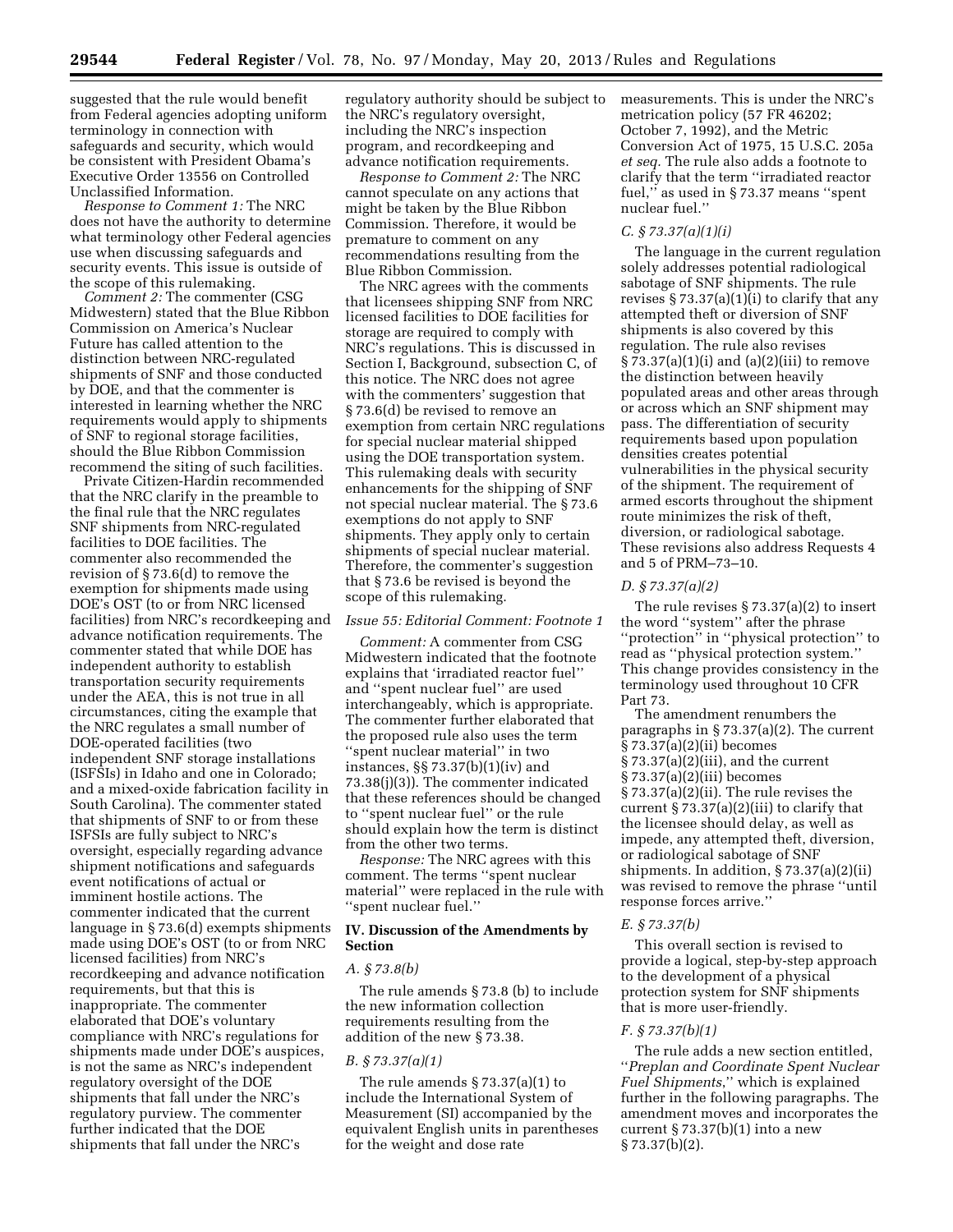The rule adds a new § 73.37(b)(1)(i) which requires that licensees instruct armed escorts on the use of deadly force. In addition, in response to comments on the proposed rule, this section includes a reference to the definition of ''armed escort'' in § 73.2, which ensures a clear understanding of their security role. The existing provisions of § 73.37 provide performance objectives to be achieved by the physical protection system for SNF shipments. These performance objectives are not specific about the degree of force an armed escort may use in protecting shipments.

Specifically, the licensee is to ensure that each non-LLEA armed escort delay or impede attempted acts of theft, diversion, or radiological sabotage by using force sufficient to counter the force directed at that person, including the use of deadly force when there is a reasonable belief that the use of deadly force is necessary in self-defense or in the defense of others, or any other circumstances as authorized by applicable Federal or State law. The requirements for use of deadly force are established under applicable Federal and State laws (i.e., the States through which the shipment is passing). The revision is not authorizing the use of deadly force, but instead is ensuring that the armed escorts are knowledgeable of the Federal and State statutes that apply regarding the use of deadly force. The statutes regarding the use of deadly force may vary depending on the jurisdiction in which the shipment is located. Armed escorts are expected to carry out their assigned duties, including implementation of contingency procedures in case of attack, in a manner consistent with the legal requirements applicable to other private armed guards in a particular jurisdiction. The LLEA personnel acting as escorts are exempt from this requirement since they are subject to, and should have received training on, State and Federal restrictions regarding the use of deadly force.

The rule adds new § 73.37(b)(1)(ii) and 73.37(b)(1)(iii), which are accounting and control measures that ensure that only authorized individuals receive the shipment. The requirements will reduce the risk of theft, diversion, or radiological sabotage of the SNF.

The rule re-designates § 73.37(b)(8) as § 73.37(b)(1)(iv) and revises it to include requirements for licensees to preplan and coordinate SNF shipments with States. The preplanning and coordination include efforts to minimize intermediate stops and delays, arranging for State law enforcement escorts, the sharing of positional information and

the development of route information, including the location of safe havens. In addition, in response to comments on the proposed rule, a minimum timeframe for preplanning and coordinating was inserted into the rule. The rule requires licensees to contact States for preplanning and coordination no later than 2 weeks prior to a shipment or prior to the first shipment in a series of shipments. These amendments ensure that States have early and substantial involvement in the management of SNF shipments by participating in the initial stages of the planning, coordination, and implementation of the shipment.

The rule re-designates § 73.37(b)(6) as § 73.37(b)(1)(v) and revises it to make minor editorial changes. In addition, in response to comments on the proposed rule, the term ''security-related'' was inserted in front of the word ''emergency'' to read as ''securityrelated emergency''. This was done to avoid confusion with other emergencies that would require the assistance of emergency response personnel in the State.

The rule re-designates § 73.37(b)(7) as § 73.37(b)(1)(vi) and revises it to expand the requirements for preplanning and coordination with the NRC. Section 73.37(b)(1)(vi) requires the following: (1) The identification of safe havens along road shipment routes, (2) NRC route approval prior to the 10-day advance notice required by  $\S 73.72(a)(2)$ , and (3) the providing of specific information to the NRC regarding the shipment (e.g., shipper, consignee, carriers, transfer points, modes of shipment, and shipment security arrangements). In addition, § 73.37(b)(1)(vi) provides that licensees must also comply with applicable DOT routing requirements. In addition, the  $\S 73.37(b)(1)(vi)(A)$ proposed rule language, ''. . . the route should include locations of safe havens . . .'' was changed to ''. . . the route shall include locations of safe havens . . .'' This change was made to

incorporate language consistent with NRC's Enforcement Policy.

The rule adds a new § 73.37(b)(1)(vii), which requires the documentation of preplanning and coordination activities. In addition, the rule adds a new § 73.37(b)(1)(viii). This section was added in response to comments on the proposed rule that indicated that the NRC should clearly identify what SNF shipment information is considered Safeguards Information, and should be protected. Under § 73.22(a), information to be protected as Safeguards Information in § 73.37 includes: (1) Schedules, itineraries, arrangements with LLEA, and locations of safe

havens, which is the information described in § 73.37(b)(1), and § 73.37(b)(2)(iii) through (b)(2)(v); (2) the physical security plan, which is the information described in § 73.37(b)(3); (3) the procedures for response to security contingency events, and the tactics and capabilities required to defend against attempted theft, diversion, or sabotage, which is the information described in § 73.37(b)(4); and (4) portions of inspection reports, evaluations, audits, or investigations that contain details of a licensee's or applicant's physical security system, which is the information described in § 73.37(f). In addition, according to § 73.22(a), vehicle immobilization features, intrusion alarm devices, and communications systems, including communication limitations, are also considered Safeguards Information.

#### *G. § 73.37(b)(2)*

The rule re-designates § 73.37(f), the advance notifications provision, as § 73.37(b)(2). This section was revised to reflect the final rule ''Advance Notification to Native American Tribes of Transport of Certain Types of Nuclear Waste,'' which was approved by the Commission on January 30, 2012, published as a final rule on June 11, 2012 (77 FR 34195), with an effective date of August 10, 2012, and a compliance date of June 11, 2013. In addition, the rule revisions include: (1) A reference to the NRC Web site listing contact information for State Governors and Governors' designees and Tribal official or Tribal official's designee, which will be available after the June 11, 2013 compliance date; (2) a requirement to include within the notification the license number of the shipper and receiver; and (3) a requirement to provide the estimated date and time of arrival of the shipment at the destination. Section 73.37(b)(2) also includes new recordkeeping and shipment cancellation notification requirements. In addition, in response to comments on the proposed rule, the phrase ''moving through or across the boundary of any State,'' was inserted on the first line after ''spent nuclear fuel.'' This phrase was inadvertently omitted in the proposed rule text. In addition, in response to comments on the proposed rule, § 73.37(b)(2)(i)(B) and 73.37(b)(2)(i)(C) were revised. In response to comments on the proposed rule, the § 73.37(b)(2)(i)(B) requirement that the advanced notification by mail be postmarked at least 7 days prior to the commencement of a shipment was changed to 10 days. In response to comments on the proposed rule, the § 73.37(b)(2)(i)(C) requirement that the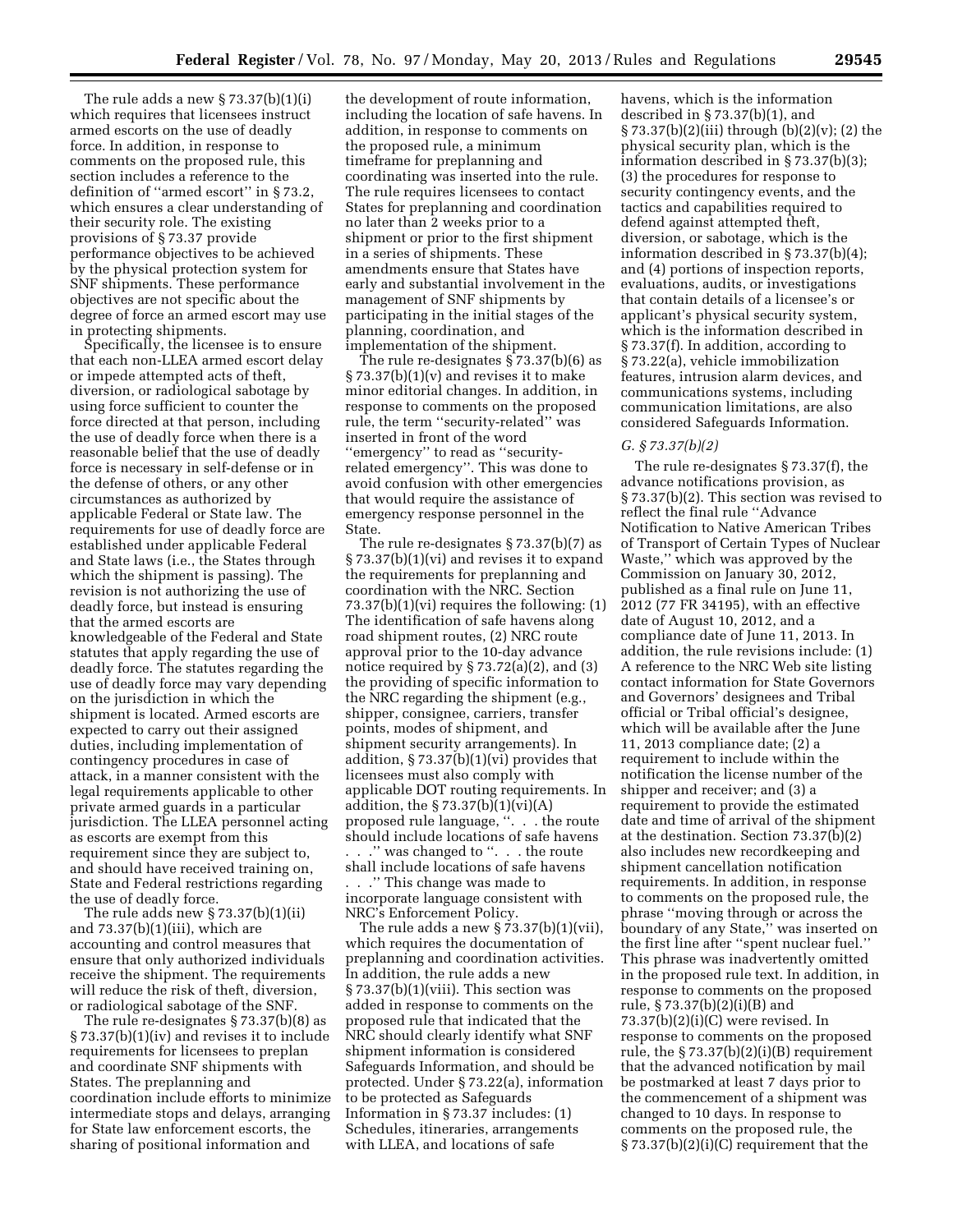advanced notification by any other method must reach the office of the Governor or the Governor's designee at least 4 days before commencement of a shipment was changed to 7 days.

#### *H. § 73.37(b)(3)*

The rule adds a new § 73.37(b)(3) entitled, ''*Transportation Physical Protection Program*.'' Section 73.37(b)(3) streamlines and combines existing requirements in  $\S 73.37(b)(3)$  through  $(5)$ and 73.37(b)(9) through (11).

Section 73.37(b)(3)(i) introduces the term ''movement control center,'' which replaces the term ''communication center'' used in the current regulation. The term ''movement control center'' is used for consistency with physical protection terminology and to better define the role and responsibilities of the facility. The movement control center is defined in § 73.2 as an operations center which—is remote from transport activity and which maintains periodic position information on the movement of the shipment, receives reports of attempted theft, diversion, or radiological sabotage, provides a means for reporting these and other problems to appropriate agencies, and can request and coordinate appropriate aid. In addition, in response to comments on the proposed rule, this section includes a reference to the definition of "movement control center" in §73.2, which ensures a clear understanding of their security role.

The rule re-designates § 73.37(b)(4) as § 73.37(b)(3)(ii) and revises it to reflect that the movement control center personnel will have the authority to coordinate physical protection activities. The rule also adds a new § 73.37(b)(3)(iii), which clarifies the duties of the movement control center personnel. The rule re-designates § 73.37(b)(5) as § 73.37(b)(3)(iv) with minor editorial changes. The rule adds a new  $\S 73.37(b)(3)(v)$ , which requires licensees to develop, maintain, and implement written physical protection procedures. These procedures must address the following: (1) The shipment access controls, (2) the roles and responsibilities of the individuals responsible for the shipment, (3) the reporting of safeguards events, (4) communications protocols, and (5) normal conditions operating procedures.

The rule adds a new  $\S 73.37(b)(3)(vi)$ , which incorporates the recordkeeping requirements of the current § 73.37(b)(2) and (3). The rule re-designates § 73.37(b)(10) as § 73.37(b)(3)(vii)(A). It also includes the additional training requirements described in Sections III

and IV of Part 73, Appendix B. This revision is a clarification of the existing requirements in § 73.37. The current provisions in § 73.37(b)(10) referred to the training requirements in 10 CFR Part 73, Appendix D, and Appendix D, in turn, referred to requirements in 10 CFR Part 73, Appendix B, Sections III and IV. For clarity, the amendment adds a direct reference to Appendix B.

The rule re-designates § 73.37(b)(11) as § 73.37(b)(3)(vii)(B). This section changes the escort's time requirements for contacting the movement control center. It is changed from ''at least every 2 hours'' to ''random intervals, not to exceed 2 hours.'' This provision also replaces the term ''communications center'' with ''movement control center.'' In addition, in response to comments on the proposed rule, § 73.37(b)(3)(vii)(B) was revised, replacing the words ''make calls to'' with "communicates with."

The rule re-designates the current § 73.37(b)(9) as § 73.37(b)(3)(vii)(C). It also clarifies the armed escort's responsibilities when the shipment vehicle is stopped, or the shipment vessel is docked. These revisions ensure that when a shipment is stationary at least one armed escort maintains constant visual surveillance. The rule also provides for periodic reports of shipment status to the movement control center by the armed escort.

#### *I. § 73.37(b)(4)*

The rule re-designates § 73.37(b)(2) as § 73.37(b)(4)(i)–(iii), ''*Contingency and Response Procedures*,'' and adds additional requirements. The rule adds new § 73.37(b)(4)(i) and 73.37(b)(4)(ii). These sections require licensees to develop and implement contingency and response procedures, and require licensees to train personnel in these procedures. The current requirements in § 73.37(b) did not specifically require personnel training. They only required escorts to receive instructions. The rule expressly requires that written procedures are developed and that all personnel associated with the transport and security of the shipment are adequately trained to carry out their responsibilities. A response to a safeguards event must be initiated without delay in order to have a high probability of success in protecting the shipment. The response is more likely to be effective if individuals are adequately trained in their roles and responsibilities.

The rule also adds a new § 73.37(b)(4)(iii), which incorporates the current § 73.37(b)(2) recordkeeping requirements. The rule re-designates § 73.37(b)(3) as § 73.37(b)(4)(iv). The

revisions include the requirement that armed escorts take the necessary steps to delay or impede theft, diversion, or radiological sabotage of SNF in transit.

#### *J. § 73.37(c)*

The rule revises  $\S 73.37(c)(1)$  by removing the phrase ''within a heavily populated area,'' after ''transportation vehicle,'' and deletes the current § 73.37(c)(2) to eliminate the distinction between heavily populated areas and other areas through which a shipment of SNF shipment may pass. A new § 73.37(c)(2) requires non-LLEA armed escorts to have a minimum of two weapons. The NRC has determined that it is prudent to require a minimum of two weapons for each armed escort.

The requirements in the current § 73.37(c)(3) describe specific acceptable types of communication devices, i.e., use of citizens band radio, radiotelephone, which may become obsolete in the near future. Instead of specifying an acceptable communications technology, § 73.37(c)(3) describes the performance characteristics of the communications capabilities.

The rule adds a new § 73.37(c)(6), which requires continuous and active monitoring of the shipment by a telemetric position monitoring system or an alternative tracking system. The revisions ensure that shipments are continuously and actively monitored by a tracking system that communicates continuous position information to a movement control center. This requirement allows the movement control center to receive positive confirmation of the location, status, and control of the shipment. These requirements ensure immediate detection of any deviations from the authorized route, which will provide a prompt notification of any emergency or safeguards event. These revisions will facilitate a more timely and effective response. In addition, the § 73.37(c)(6) proposed rule language, ''. . . These procedures will include . . .'' was changed to ''. . . These procedures shall include . . .'' This change was made to incorporate language consistent with NRC's Enforcement Policy.

#### *K. § 73.37(d)*

The rule revises § 73.37(d)(1) by removing the phrase ''within a heavily populated area,'' after ''shipment car,'' and deletes the current  $\S 73.37(d)(2)$  to eliminate the distinction between heavily populated areas and other areas through which a shipment of SNF may pass. The rule adds a new § 73.37(d)(2) to require a minimum of two weapons for non-LLEA armed escorts. The rule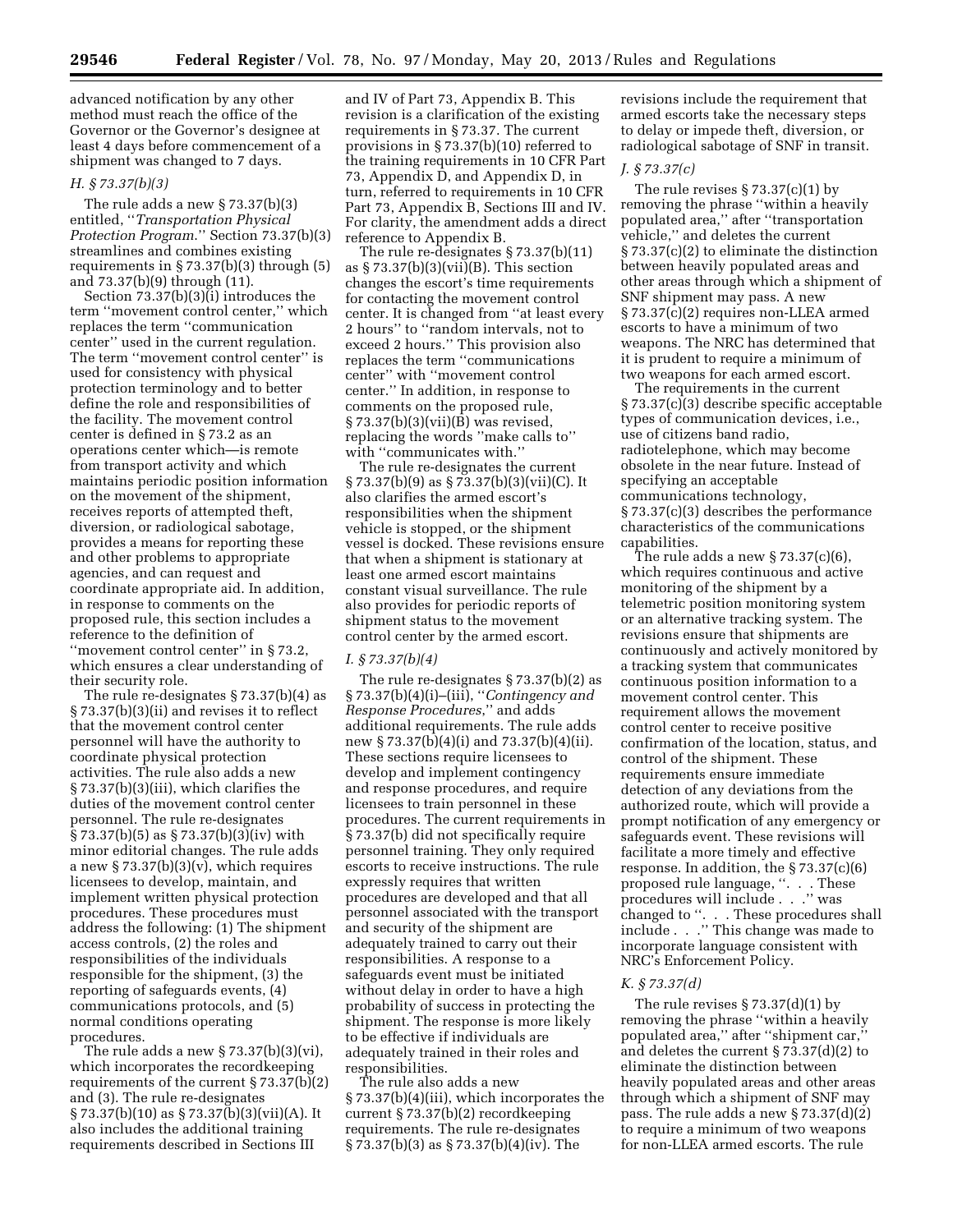revises § 73.37(d)(3), which describes acceptable types of communication devices. The NRC recognizes that these devices may become obsolete in the near future. Instead of specifying acceptable communications technology, § 73.37(d)(3) describes the performance characteristics of the communication capabilities. The rule also adds a new § 73.37(d)(4), which addresses continuous and active monitoring of the shipment by a telemetric position monitoring system or an alternative tracking system. In addition, § 73.37(d)(4) proposed rule language, ''. . . These procedures will include . . .'' was changed to ''. . . These procedures shall include . . .'' This change was made to incorporate language consistent with NRC's Enforcement Policy.

# *L. § 73.37(e)*

The title of this section is changed from ''Shipments by sea'' to ''Shipments by U.S. waters.'' In the first paragraph, the phrase ''is by sea'' is replaced with ''traveling on U.S. waters.'' The rule revises § 73.37(e)(1) by removing the phrase ''within a heavily populated area,'' after ''while docked at a U.S. port,'' and deletes the current § 73.37(e)(2) to eliminate the distinction between heavily populated areas and other areas for shipments of SNF traveling on U.S. waters. The rule adds a new § 73.37(e)(2) to require a minimum of two weapons for non-LLEA armed escorts. The rule revises § 73.37(e)(3) to eliminate the listing of communication devices. Instead of specifying acceptable communication technology, § 73.37(e)(3) describes the performance characteristics of the communication capabilities.

#### *M. § 73.37(f)*

The rule re-designates the current § 73.37(f) as § 73.37(b)(2). The new § 73.37(b)(2) requires an immediate investigation if a shipment is lost or unaccounted for after the designated nolater-than arrival time. This requirement will facilitate the location and recovery of shipments that may have come under control of unauthorized persons.

#### *N. § 73.37(g)*

The rule deletes the reference to § 73.37(f)(3) and inserts the reference to § 73.37(b)(2)(iii) to reflect the reorganization of § 73.37.

#### *O. § 73.38*

This rule adds a new § 73.38, ''Personnel access authorization requirements for irradiated reactor fuel in transit.'' Section 73.38 establishes the personnel access authorization

requirements for granting an individual unescorted access or access authorization relative to SNF in transit. Section 73.38(a)(1) specifies the licensees subject to the requirements in the section. Section 73.38(a)(2) provides that licensees are required to establish, implement, and maintain the overall effectiveness of the access authorization program. Section 73.38(a)(3) provides that licensees should establish an access authorization program for SNF in transit in their physical security plan or transportation security plan. Section 73.38(b) establishes the general performance objective to ensure that the individuals subject to the access authorization program are trustworthy and reliable. Section 73.38(c)(1) specifies the individuals subject to the access authorization program. Section 73.38(c)(2) clarifies that individuals listed in §§ 73.59 and 73.63 that are relieved of the investigative elements of the SNF access authorization program.

Section 73.38(d) establishes the background investigation requirements for individuals seeking unescorted access or access authorization relative to SNF in transit. For an individual seeking unescorted access or access authorization relative to SNF in transit, § 73.38(d)(1) through (9) require licensees to conduct fingerprinting and an FBI identification and criminal history records check; verification of true identity; employment history evaluation; verification of education; military history verification; credit history evaluation; criminal history review; character reputation and determination; and obtain independent information, respectively. Section 73.38(d)(10) allows a licensee to rely upon an alternate source that has not been previously used, if the licensee cannot obtain information on an individual from their previous employer, educational institution, or any other entity with which the individual claims to have been engaged. Section 73.38(d)(10) is patterned after § 73.56(d)(4)(iv)(B).

Section 73.38(e) requires licensees to make and document trustworthiness and reliability determinations after obtaining and evaluating the information required by § 73.38(d)(1) through (9). Licensees will be required to maintain records of trustworthiness and reliability for 5 years from the date the individual no longer requires unescorted access or access authorization relative to SNF shipments.

Section 73.38(f) requires licensees to protect the information obtained during background investigations, while allowing licensees to transfer background information on an

individual to another licensee if the individual makes a written request for such transfer. Section 73.38(f) allows a licensee to rely on the background information transferred from another licensee, provided that the receiving licensee verifies the name, date of birth, social security number, sex, and other applicable physical characteristics to ensure that the individual is the person whose file has been transferred.

Many individuals who will be subject to the background investigation portion of this rule may have recently satisfied similar requirements under the prior NRC orders. For such individuals, it would be unnecessary to re-fingerprint them. Thus, § 73.38(g) permits licensees to essentially re-use the results of a fingerprint check that has been created within 5 years of the effective date of the rule. This will not be ''relieving'' such individuals from the rule, but rather permitting them to satisfy the fingerprinting requirements by other means. It is important to emphasize, however, that a licensee's ability to use previous fingerprinting results is not a substitute for the licensee independently concluding that the person is suitable for access authorization pertaining to SNF in transit, including subjecting the person to all other applicable requirements of the background investigation that are required by § 73.38(d).

Section 73.38(h) establishes the requirements for reinvestigation of individuals with unescorted access to SNF in transit. Section 73.38(h) establishes completion of reinvestigations within 10 years of the last investigation. The scope of the investigation will be the past 10 years. It will consist of fingerprinting; an FBI identification and criminal history records check; criminal history review; and credit history re-evaluation. Section 73.38(i) establishes the requirements for individuals to self-report legal actions taken by a law enforcement authority or court of law to which the individual has been subject that could result in incarceration or a court order or that requires a court appearance. This provision requires the recipient of the report, if the recipient is not the reviewing official, to promptly convey the report to the reviewing official who will then evaluate the implications of those actions with respect to the individual's trustworthiness and reliability.

Section 73.38(j) establishes the requirements that licensees are required to develop, implement, and maintain written procedures for conducting the background investigations for persons applying for unescorted access or access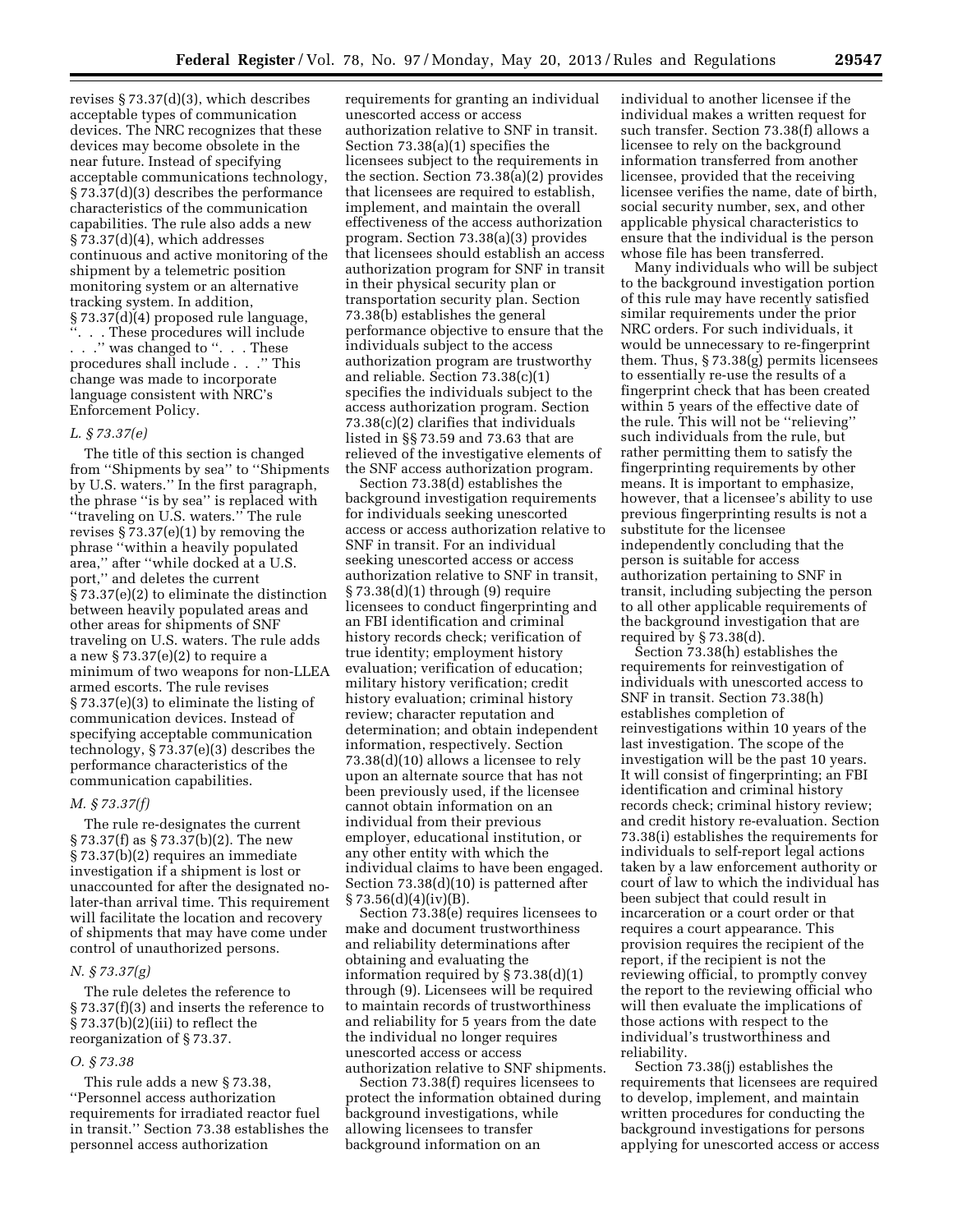authorization relative to SNF in transit. The procedures should address notification of individuals denied unescorted access or access authorization, including the basis for the denial or termination. The procedures also provide for the review of the information by the affected individuals. It ensures that individuals who have been denied unescorted access or access authorization are not allowed unescorted access to SNF or access to Safeguards Information pertaining to the shipment. These individuals could be escorted by an approved individual.

Section 73.38(k) establishes the requirements that an individual has the right to correct his or her criminal history records before any final adverse determination is made. If the individual believes that his or her criminal history records are incorrect or incomplete in any respect, he or she can initiate challenge procedures. These procedures include direct application by the individual challenging the criminal history records to the law enforcement agency that contributed the questioned information. Section 73.38(l) establishes the requirements that licensees retain documentation relative to the trustworthiness and reliability

determination for 5 years after the individual no longer requires unescorted access or access authorization. The rule also requires that corrected or new information be actively communicated by the recipient to other licensees.

#### *P. § 73.72(a)*

The rule revises § 73.72(a) to insert a footnote that provides, ''For purposes of § 73.72, the terms 'irradiated reactor fuel' as described in § 73.37 and 'spent nuclear fuel' are used interchangeably.

#### *Q. § 73.72(a)(1)*

The rule revises § 73.72(a)(1) to insert ''and safeguards notifications'' after ''Classified.''

#### *R. § 73.72(a)(4)*

The rule revises  $\S 73.72(a)(4)$  to insert ''and safeguards notifications'' after ''Classified.'' The rule revises §§ 73.72(a)(4)(ii) and 73.72(a)(4)(iii) to require two additional notifications of the NRC. Section 73.72(a)(4)(ii) provides that a notification is made 2 hours before the commencement of the shipment and § 73.72(a)(4)(iii) provides that a notification is made when the shipment reaches its final destination. The current requirements only provided for notification of the NRC 2 days before the shipment commenced.

## *S. § 73.72(a)(5)*

The rule revises § 73.72(a)(5) to insert ''and safeguards notifications'' after ''Classified.'' The rule revises § 73.72(a)(5) to clarify the meaning of the language "greater than  $\pm$  6 hours." The revision deletes ''greater'' and inserts ''more,'' and deletes the symbol ''±.''

# *T. § 73.72(b)*

The current provisions in § 73.72(b) exempted from NRC advance notification requirements road shipments or transfers that were oneway and had transit times of 1 hour or less. This amendment removes this exemption from the regulations. The exemption has been changed to apply only to an on-site transfer by the licensee that does not travel upon public roads. This revision ensures that the NRC is informed of any SNF shipment on a public road, even those of short duration, and the NRC is prepared to respond to an emergency or safeguards event. It will mitigate the risk of theft, diversion, or radiological sabotage of a shipment.

#### TABLE 1—CROSS REFERENCE BETWEEN AMENDMENTS AND EXISTING REGULATIONS

| The amendments | Existing regulation           |
|----------------|-------------------------------|
|                | $73.8(b)$ .                   |
|                | $73.37(a)(1)$ .               |
|                | 73.37(a)(2).                  |
|                | New (no existing equivalent). |
|                | 73.37(b)(8).                  |
|                | New (no existing equivalent). |
|                | New (no existing equivalent). |
|                | New (no existing equivalent). |
|                | 73.37(b)(6).                  |
|                | 73.37(b)(7).                  |
|                | New (no existing equivalent). |
|                | 73.37(b)(1).                  |
|                | 73.37(b)(1).                  |
|                | New (no existing equivalent). |
|                | New (no existing equivalent). |
|                | 73.37(b)(1) and 73.37(f).     |
|                | 73.37(f)(1).                  |
|                | 73.37(f)(2).                  |
|                | $73.37(f)(3)$ .               |
|                | 73.37(f)(4).                  |
|                | 73.37(f)(4).                  |
|                | 73.70.                        |
|                | New (no existing equivalent). |
|                | 73.37(b)(4).                  |
|                | 73.37(b)(4).                  |
|                | 73.37(b)(5).                  |
|                | 73.37(b)(2).                  |
|                | 73.37(b)(3).                  |
|                | 73.37(b)(10).                 |
|                | 73.37(b)(11).                 |
|                | 73.37(b)(9).                  |
|                | 73.37(b)(2).                  |
|                | 73.37(b)(3).                  |
|                | 73.37(c).                     |
|                |                               |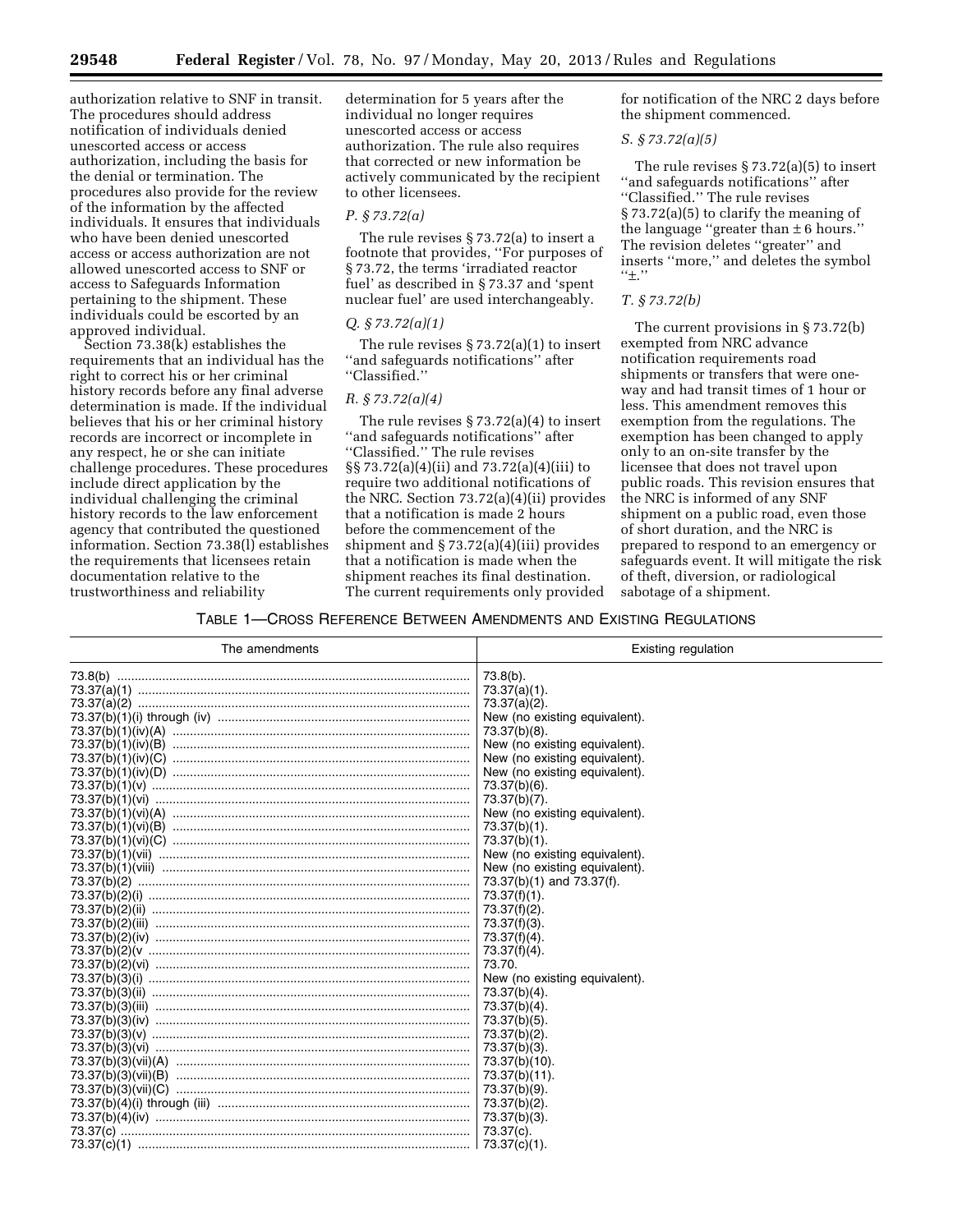# TABLE 1—CROSS REFERENCE BETWEEN AMENDMENTS AND EXISTING REGULATIONS—Continued

| The amendments                                                                          | Existing regulation                                                                                                                                                                                                                                                                                                                                                                                                                                                                                                                      |
|-----------------------------------------------------------------------------------------|------------------------------------------------------------------------------------------------------------------------------------------------------------------------------------------------------------------------------------------------------------------------------------------------------------------------------------------------------------------------------------------------------------------------------------------------------------------------------------------------------------------------------------------|
| (none—for first half of provision—second part of provision retained in<br>73.37(e)(3)). | 73.37(c)(2).<br>New (no existing equivalent).<br>73.37(c)(3).<br>73.37(c)(4).<br>73.37(c)(5).<br>New (no existing equivalent).<br>73.37(d).<br>73.37(d)(1).<br>73.37(d)(2).<br>New (no existing equivalent).<br>73.37(d)(3).<br>New (no existing equivalent).<br>Title changed to Shipments by U.S. waters.<br>$73.37(4)$ .<br>73.37(e)(1).<br>73.37(e)(2).<br>New (no existing equivalent).<br>Second part of 73.37(e)(2)-". an officer of the shipment vessel's<br>crew, who will assure that the shipment is unloaded only as author- |
|                                                                                         | ized by the licensee."<br>73.37(e)(3).<br>73.71 reporting provisions.<br>$73.37(q)$ .<br>New-incorporates background investigations.<br>73.72(a)(1).<br>73.72(a)(4).<br>73.72(a)(5).<br>73.72(b).<br>New (no existing equivalent—new exemption).                                                                                                                                                                                                                                                                                         |

#### **V. Criminal Penalties**

For the purpose of Section 223 of the AEA, the NRC is amending 10 CFR Part 73 under one or more of Sections 161b, 161i, or 161o of the AEA. Willful violations of the rule would be subject to criminal enforcement.

#### **VI. Agreement State Compatibility**

Under the ''Policy Statement on Adequacy and Compatibility of Agreement States Programs,'' approved by the Commission on June 20, 1997, and published in the **Federal Register**  (62 FR 46517; September 3, 1997), this rule is classified as compatibility Category ''NRC''; and 10 CFR part 73 in its entirety is designated as Category ''NRC.'' Agreement State Compatibility is not required for Category ''NRC'' regulations. The NRC program elements in this category are those that relate directly to areas of regulation reserved to the NRC by the AEA, or the provisions of 10 CFR. Thus, States should not adopt these program elements.

#### **VII. Voluntary Consensus Standards**

The National Technology Transfer and Advancement Act of 1995 (Pub. L. 104–113) requires that Federal agencies use technical standards that are developed or adopted by voluntary consensus standards bodies unless the

use of such a standard is inconsistent with applicable law or otherwise impractical. In this final rule, the NRC amends § 73.37, which is the requirements for the physical protection of SNF in transit; adds a new § 73.38, which establishes the requirements for a background investigation of individuals applying for access authorization to SNF shipments or SGI information pertaining to SNF shipments; and will amend § 73.72, which contains the requirements for the advance notification to the NRC of SNF along with other special nuclear material. This action does not constitute the establishment of a standard that establishes generally applicable requirements.

#### **VIII. Environmental Assessment and Finding of No Significant Environmental Impact: Availability**

Under the National Environmental Policy Act of 1969, as amended, and the NRC regulations in Subpart A of 10 CFR part 51, the NRC has determined that this rule is not a major Federal action significantly affecting the quality of the human environment and, therefore, an environmental impact statement is not required for this rulemaking. However, the NRC has prepared an environmental assessment and, on the basis of this environmental assessment, has made a

finding of no significant impact. The implementation of the security rule requirements will not result in significant changes to the licensees' facilities, nor will such implementation result in any significant increase in effluents released to the environment.

Similarly, the implementation of the security rule requirements will not affect occupational exposure. No construction of new structures or other earth disturbing activities, on the part of affected licensees, is anticipated in connection with licensees' implementation of the rule's requirements. The NRC has determined that the implementation of this rule will be procedural.

The determination of this environmental assessment is that there will be no significant impact to the public from this action. This conclusion was published in the environmental assessment that was posted to the Federal Rulemaking Web site, *[http://](http://www.regulations.gov) [www.regulations.gov,](http://www.regulations.gov)* for 180 days after publication of the proposed rule. The NRC invited comments on the environmental assessment. No comments were received on the content of the environmental assessment.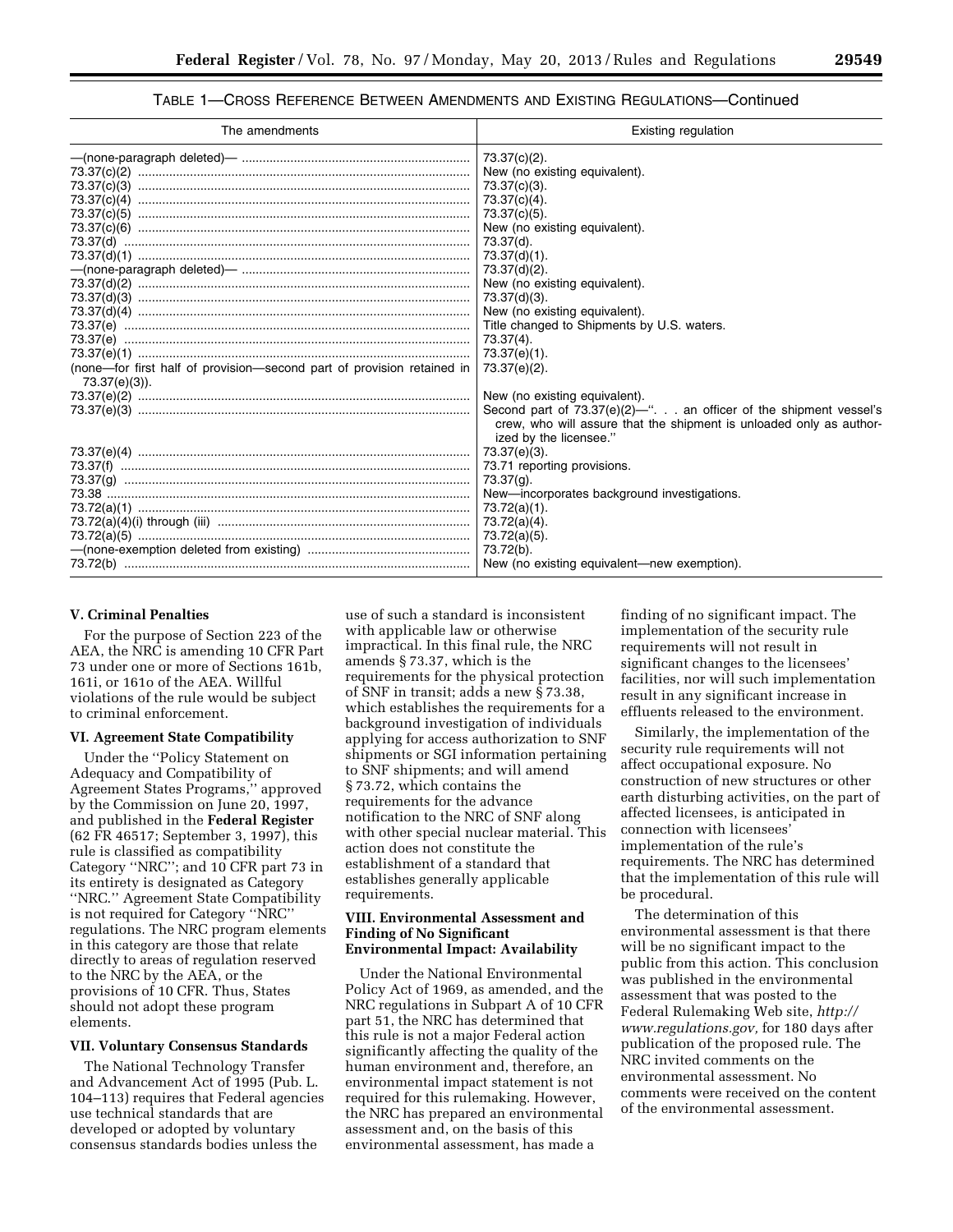#### **IX. Paperwork Reduction Act Statement**

This final rule contains new or amended information collection requirements that are subject to the Paperwork Reduction Act of 1995 (44 U.S.C. 3501 et seq.). These requirements were approved by the Office of Management and Budget (OMB), approval number 3150–0002.

The burden to the public for these information collections is estimated to average 2.7 hours per response. This includes the time for reviewing instructions, searching existing data sources, gathering and maintaining the data needed, and completing and reviewing the information collection. Send comments on any aspect of these information collections, including suggestions for reducing the burden, to the Information Services Branch (T–5 F52), U.S. Nuclear Regulatory Commission, Washington, DC 20555– 0001, or by Internet electronic mail to *[INFOCOLLECTS.RESOURCE@](mailto:INFOCOLLECTS.RESOURCE@NRC.GOV) [NRC.GOV;](mailto:INFOCOLLECTS.RESOURCE@NRC.GOV)* and to the Desk Officer, Chad Whiteman, Office of Information and Regulatory Affairs, NEOB–10202, (3150–0002), Office of Management and Budget, Washington, DC 20503.

#### *Public Protection Notification*

The NRC may not conduct or sponsor, and a person is not required to respond to, a request for information or an information collection requirement unless the requesting document displays a currently valid OMB control number.

#### **X. Regulatory Analysis**

The NRC has prepared a regulatory analysis on this regulation. The analysis examines the costs and benefits of the alternatives considered by the NRC. The analysis is available for inspection in the NRC's Public Document Room, 11555 Rockville Pike, Rockville, MD 20852. The analysis may also be viewed and downloaded electronically at *<http://www.regulations.gov>* by searching on Docket ID NRC–2009–0163.

#### **XI. Regulatory Flexibility Certification**

Under the Regulatory Flexibility Act of 1980 (5 U.S.C. 605(b)), the Commission certifies that this rule will not, if promulgated, have a significant economic impact on a substantial number of small entities. The companies that possess or transport SNF do not fall within the scope of the definition of ''small entities'' set forth in the Regulatory Flexibility Act or the size standards established by the NRC (§ 2.810).

#### **XII. Backfitting**

The NRC has determined that the Backfit Rule does not apply to this rule, because this amendment does not add or modify any regulations to impose backfits as defined in § 50.109 or § 72.62. The regulations in Part 50.109(a)(1) defines backfitting as the modification of or addition to systems, structures, components, or design of a facility; or the design approval or manufacturing license for a facility; or the procedures or organization required to design, construct or operate a facility. The definition in § 72.62 is similar in relevant part to the definition in 10 CFR part 50. This rulemaking will impose new requirements to enhance the security of SNF in transit. It will not make any modification or addition to any systems, structures or components or the design of a facility, affect the design approval or manufacturing license of a facility, or affect the procedures or organization required to design, construct or operate a facility. Therefore, it is the NRC's determination that a backfit analysis is not required.

#### **XIII. Congressional Review Act**

In accordance with the Congressional Review Act of 1996, the NRC has determined that this action is not a major rule and has verified this determination with the Office of Information and Regulatory Affairs of OMB.

# **XIV. Plain Writing**

The Plain Writing Act of 2010 (Pub. L. 111–274) requires Federal agencies to write documents in a clear, concise, and well-organized manner. The NRC has written this document to be consistent with the Plain Writing Act as well as the Presidential Memorandum, ''Plain Language in Government Writing,'' published June 10, 1998 (63 FR 31883).

#### **List of Subjects in 10 CFR Part 73**

Criminal penalties, Export, Hazardous materials transportation, Import, Nuclear materials, Nuclear power plants and reactors, Reporting and recordkeeping requirements, Security measures.

For the reasons set out in the preamble and under the authority of the Atomic Energy Act of 1954, as amended; the Energy Reorganization Act of 1974, as amended; and 5 U.S.C. 552 and 553; the NRC is adopting the following amendments to 10 CFR part 73.

#### **PART 73—PHYSICAL PROTECTION OF PLANTS AND MATERIALS**

■ 1. The authority citation for part 73 continues to read as follows:

**Authority:** Atomic Energy Act secs. 53, 147, 161, 223, 234, 1701 (42 U.S.C. 2073, 2167, 2169, 2201, 2273, 2282, 2297(f), 2210(e)); Energy Reorganization Act sec. 201, 204 (42 U.S.C. 5841, 5844); Government Paperwork Elimination Act sec. 1704, 112 Stat. 2750 (44 U.S.C. 3504 note); Energy Policy Act of 2005, Pub. L. 109–58, 119 Stat. 594 (2005).

Section 73.1 also issued under Nuclear Waste Policy Act secs. 135, 141 (42 U.S.C, 10155, 10161). Section 73.37(f) also issued under sec. 301, Pub. L. 96–295, 94 Stat. 789 (42 U.S.C. 5841 note).

■ 2. Section 73.8(b) is revised to read as follows:

#### **§ 73.8 Information collection requirements: OMB approval.**

\* \* \* \* \* (b) The approved information collection requirements contained in this part appear in §§ 73.5, 73.20, 73.21, 73.24, 73.25, 73.26, 73.27, 73.37, 73.38, 73.40, 73.45, 73.46, 73.50, 73.54, 73.55, 73.56, 73.57, 73.58, 73.60, 73.67, 73.70, 73.71, 73.72, 73.73, 73.74, and appendices B, C, and G to this part.

\* \* \* \* \* ■ 3. Section 73.37 is revised to read as follows:

#### **§ 73.37 Requirements for physical protection of irradiated reactor fuel in transit.**

(a) *Performance objectives.* (1) Each licensee who transports, or delivers to a carrier for transport, in a single shipment, a quantity of irradiated reactor fuel  $1$  in excess of 100 grams (0.22 lbs) in net weight of irradiated fuel, exclusive of cladding or other structural or packaging material, which has a total external radiation dose rate in excess of 1 Gy (100 rad) per hour at a distance of 1 meter (3.3 feet) from any accessible surface without intervening shielding, shall establish and maintain, or make arrangements for, and assure the proper implementation of, a physical protection system for shipments of such material that will achieve the following objectives:

(i) Minimize the potential for theft, diversion, or radiological sabotage of spent nuclear fuel shipments; and

(ii) Facilitate the location and recovery of spent nuclear fuel shipments that may have come under the control of unauthorized persons.

(2) To achieve these objectives, the physical protection system shall:

(i) Provide for early detection and assessment of attempts to gain unauthorized access to, or control over, spent nuclear fuel shipments;

<sup>1</sup>For purposes of 10 CFR 73.37, the terms ''irradiated reactor fuel'' and ''spent nuclear fuel'' are used interchangeably.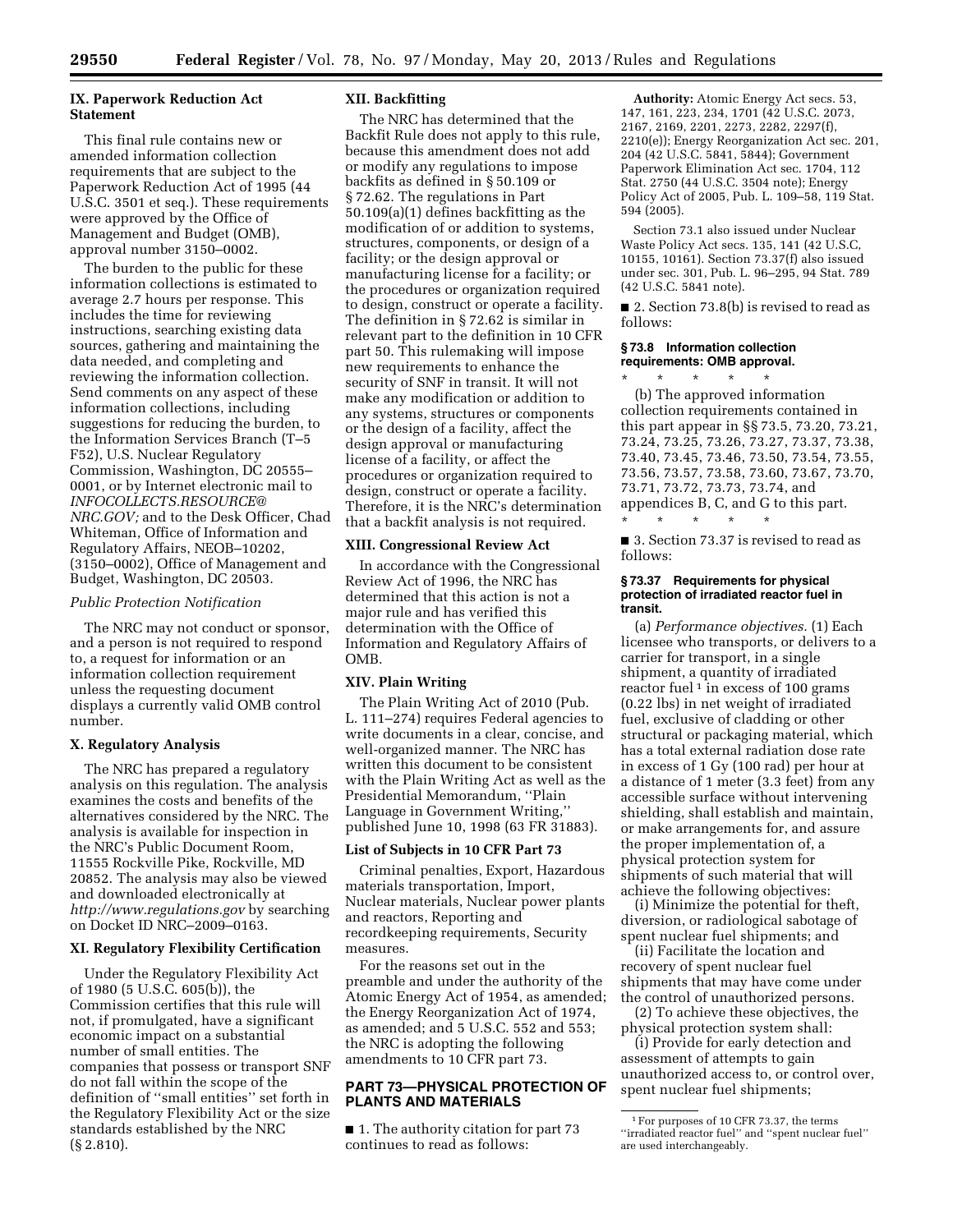(ii) Delay and impede attempts at theft, diversion, or radiological sabotage of spent nuclear fuel shipments; and

(iii) Provide for notification to the appropriate response forces of any attempts at theft, diversion, or radiological sabotage of a spent nuclear fuel shipment.

(b) *General requirements.* To achieve the performance objectives of paragraph (a) of this section, a physical protection system established and maintained, or arranged for, by the licensee shall include the following elements:

(1) *Preplan and coordinate spent nuclear fuel shipments.* Each licensee shall:

(i) Ensure that each armed escort, as defined in § 73.2, is instructed on the use of force sufficient to counter the force directed at the person, including the use of deadly force when the armed escort has a reasonable belief that the use of deadly force is necessary in selfdefense or in the defense of others, or any other circumstances, as authorized by applicable Federal and State laws. This deadly force training requirement does not apply to members of local law enforcement agencies (LLEAs) performing escort duties for spent nuclear fuel shipments.

(ii) Preplan and coordinate shipment itineraries to ensure that the receiver at the final delivery point is present to accept the shipment.

(iii) Ensure written certification of any transfer of custody.

(iv) Preplan and coordinate shipment information no later than 2 weeks prior to the shipment or prior to the first shipment of a series of shipments with the governor of a State, or the governor's designee, of a shipment of spent nuclear fuel through or across the boundary of the State, in order to:

(A) Minimize intermediate stops and delays;

(B) Arrange for State law enforcement escorts;

(C) Arrange for positional information sharing when requested; and

(D) Develop route information, including the identification of safe havens.

(v) Arrange with local law enforcement authorities along the shipment route, including U.S. ports where vessels carrying spent nuclear fuel shipments are docked, for their response to a security-related emergency or a call for assistance.

(vi) Preplan and coordinate with the NRC to obtain advance approval of the routes used for road and rail shipments of spent nuclear fuel, and of any U.S. ports where vessels carrying spent nuclear fuel shipments are scheduled to stop. In addition to the requirements of

this section, routes used for shipping spent nuclear fuel shall comply with the applicable requirements of the DOT regulations in Title 49 of the *Code of Federal Regulations* (49 CFR), in particular those identified in § 71.5 of this chapter. The advance approval application shall provide:

(A) For road shipments, the route shall include locations of safe havens that have been coordinated with the appropriate State(s).

(B) The NRC approval shall be obtained prior to the 10-day advance notification requirement in § 73.72 of this part.

(C) Information to be supplied to the NRC shall include, but is not limited to, the following:

(*1*) Shipper, consignee, carriers, transfer points, modes of shipment; and

(*2*) A statement of shipment security arrangements, including, if applicable, points where armed escorts transfer responsibility for the shipment.

(vii) Document the preplanning and coordination activities.

(viii) Ensure the protection of Safeguards Information relative to spent nuclear fuel in transit in accordance with §§ 73.21 and 73.22 of this part, especially the information described in § 73.22(a)(2), which would include, at a minimum, the protection of the following information:

(A) The preplanning and coordination activities;

(B) Transportation physical security plan;

(C) Schedules and itineraries for specific spent nuclear fuel shipments until the information is no longer controlled as Safeguards Information, that is until at least 10 days after the shipment has entered or originated within the state; or for the case of a shipment in a series of shipments whose schedules are related, a statement that schedule information must be protected until 10 days after the last shipment in the series has entered or originated within the state and an estimate of the date on which the last shipment in the series will enter or originate within the state;

(D) Vehicle immobilization features, intrusion alarm devices, and communications;

(E) Arrangements with and capabilities of local police response forces, and locations of safe havens identified along the transportation route;

(F) Limitations of communications during transport;

(G) Procedures for response to security contingency events;

(H) Information concerning the tactics and capabilities required to defend

against attempted sabotage, or theft and diversion of irradiated reactor fuel, or related information; and

(I) Engineering or safety analyses, security-related procedures or scenarios and other information related to the protection of the transported material if the unauthorized disclosure of such analyses, procedures, scenarios, or other information could reasonably be expected to have a significant adverse effect on the health and safety of the public or the common defense and security by significantly increasing the likelihood of theft, diversion, or sabotage of spent nuclear fuel in transit.

(2) *Advance notifications.* Prior to the shipment of spent nuclear fuel moving through or across the boundary of any State, outside the confines of the licensee's facility or other place of use or storage, a licensee subject to this section shall provide notification to the NRC, under § 73.72 of this part, and the governor of the State(s), or the governor's designee(s), of the spent nuclear fuel shipment. After June 11, 2013, the compliance date of the Tribal notification final rule, a licensee subject to this section shall notify the Tribal official or Tribal official's designee of each participating Tribe referenced in § 71.97(c)(3) of this chapter prior to the transport of spent fuel within or across the Tribal reservation. Contact information for each State, including telephone and mailing addresses of governors and governors' designees, and participating Tribes, including telephone and mailing addresses of Tribal officials and Tribal official's designees, is available on the NRC Web site at: *[http://nrc-stp.ornl.gov/special/](http://nrc-stp.ornl.gov/special/designee.pdf) [designee.pdf](http://nrc-stp.ornl.gov/special/designee.pdf)*. A list of the contact information is also available upon request from the Director, Division of Intergovernmental Liaison and Rulemaking, U.S. Nuclear Regulatory Commission, Washington, DC 20555. The licensee shall comply with the following criteria in regard to each notification:

(i) *Procedures for submitting advance notification.* (A) The notification must be in writing and sent to the office of each appropriate governor or the governor's designee and each appropriate Tribal official or the Tribal official's designee.

(B) A notification delivered by mail must be postmarked at least 10 days before transport of a shipment within or through the State or Tribal reservation.

(C) A notification delivered by any other method must reach the office of the governor or the governor's designee and any Tribal official or Tribal official's designee at least 7 days before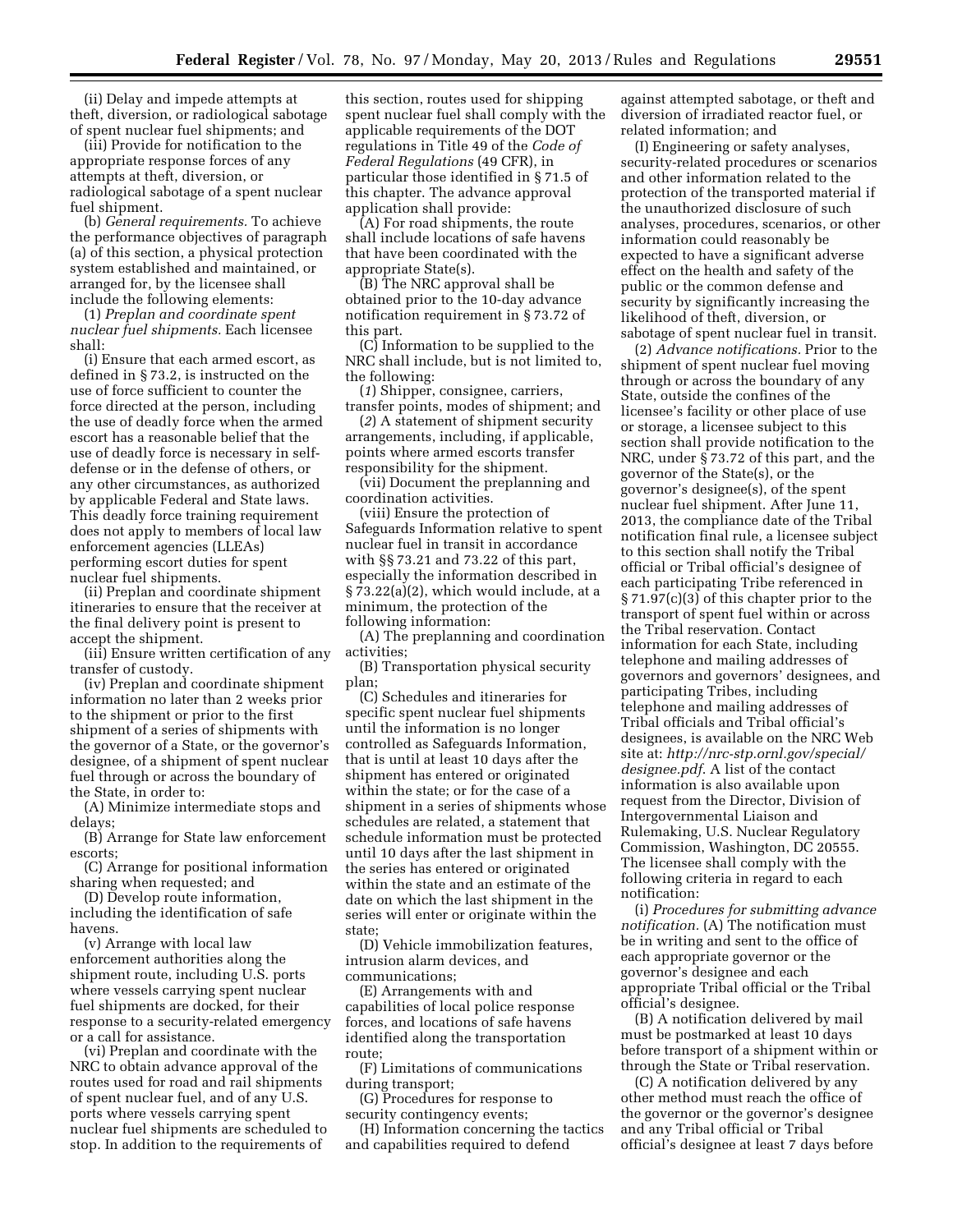transport of a shipment within or through the State.

(ii) *Information to be furnished in advance notification of shipment.* The notification must include the following information:

(A) The name, address, and telephone number of the shipper, carrier and receiver of the shipment and the license number of the shipper and receiver;

(B) A description of the shipment as specified by DOT in 49 CFR 172.202 and 172.203(d); and

(C) A listing of the routes to be used within the State or Tribal reservation.

(iii) *Separate enclosure.* The licensee shall provide the following information, under  $\S 73.22(f)(1)$ , in a separate enclosure to the written notification:

(A) The estimated date and time of departure from the point of origin of the shipment;

(B) The estimated date and time of entry into the State or Tribal reservation;

(C) The estimated date and time of arrival of the shipment at the destination;

(D) For the case of a single shipment whose schedule is not related to the schedule of any subsequent shipment, a statement that schedule information must be protected under the provisions of §§ 73.21 and 73.22 until at least 10 days after the shipment has entered or originated within the State or Tribal reservation; and

(E) For the case of a shipment in a series of shipments whose schedules are related, a statement that schedule information must be protected under the provisions of §§ 73.21 and 73.22 of this part until 10 days after the last shipment in the series has entered or originated within the State or Tribal reservation, and an estimate of the date on which the last shipment in the series will enter or originate within the State or Tribal reservation.

(iv) *Revision notice.* A licensee shall notify by telephone a responsible individual in the office of the governor or in the office of the governor's designee and the office of the Tribal official or in the office of the Tribal official's designee of any schedule change that differs by more than 6 hours from the schedule information previously furnished under paragraph (b)(2)(iii) of this section, and shall inform that individual of the number of hours of advance or delay relative to the written schedule information previously furnished.

(v) *Cancellation notice.* Each licensee who cancels a shipment for which advance notification has been sent shall send a cancellation notice to the governor or to the governor's designee of

each State previously notified, each Tribal official or the Tribal official's designee previously notified, and to the NRC's Director, Division of Security Policy, Office of Nuclear Security and Incident Response, U.S. Nuclear Regulatory Commission, Washington, DC 20555. The licensee shall state in the notice that it is a cancellation and identify the advance notification that is being canceled.

(vi) *Records.* The licensee shall retain a copy of the preplanning and coordination activities, advance notification, and any revision or cancellation notice as a record for 3 years under § 73.70 of this part.

(3) *Transportation physical protection program.* (i) The transportation physical protection program established under paragraph (a)(1) of this section shall include armed escorts to protect spent nuclear fuel shipments and a movement control center, as defined in § 73.2 of this part, staffed and equipped to monitor and control spent nuclear fuel shipments, to communicate with local law enforcement authorities, and to respond to safeguards contingencies.

(ii) The movement control center must be staffed continuously by at least one individual who will actively monitor the progress of the spent nuclear fuel shipment and who has the authority to coordinate the physical protection activities.

(iii) The movement control center personnel must monitor the shipment continuously, i.e., 24-hours per day, from the time the shipment commences, or if delivered to a carrier for transport, from the time of delivery of the shipment to the carrier, until safe delivery of the shipment at its final destination, and must immediately notify the appropriate agencies in the event of a safeguards event under the provisions of § 73.71 of this part.

(iv) The movement control center personnel and the armed escorts must maintain a written log for each spent nuclear fuel shipment, which will include information describing the shipment and significant events that occur during the shipment. The log must be available for review by authorized NRC personnel for a period of at least 3 years following completion of the shipment.

(v) The licensee shall develop, maintain, revise and implement written transportation physical protection procedures which address the following:

(A) Access controls to ensure no unauthorized persons have access to the shipment and Safeguards Information;

(B) Roles and responsibilities of the movement control center personnel,

drivers, armed escorts and other individuals relative to the security of the shipment;

(C) Reporting of safeguards events under § 73.71 of this part;

(D) Communications protocols that include a strategy for the use of authentication and duress codes, the management of refueling or other stops, detours, and the loss of communications, temporarily or otherwise; and

(E) Normal conditions operating procedures.

(vi) The licensee shall retain as a record the transportation physical protection procedures for 3 years after the close of period for which the licensee possesses the spent nuclear fuel.

(vii) The transportation physical protection program shall:

(A) Provide that escorts (other than members of local law enforcement agencies serving as armed escorts, or ship's officers serving as unarmed escorts) have successfully completed the training required by appendix D of this part, including the equivalent of the weapons training and qualifications program required of guards, as described in sections III and IV of appendix B of this part, to assure that each such individual is fully qualified to use the assigned weapons;

(B) Provide that shipment escorts communicate with the movement control center at random intervals, not to exceed 2 hours, to advise of the status of the shipment for road and rail shipments, and for sea shipments while shipment vessels are docked at U.S. ports; and

(C) Provide that at least one armed escort remains alert at all times, maintains constant visual surveillance of the shipment, and periodically reports to the movement control center at regular intervals not to exceed 30 minutes during periods when the shipment vehicle is stopped, or the shipment vessel is docked.

(4) *Contingency and response procedures.* (i) In addition to the procedures established under paragraph  $(b)(3)(v)$  of this section, the licensee shall establish, maintain, and follow written contingency and response procedures to address threats, thefts, and radiological sabotage related to spent nuclear fuel in transit.

(ii) The licensee shall ensure that personnel associated with the shipment shall be appropriately trained regarding contingency and response procedures.

(iii) The licensee shall retain the contingency and response procedures as a record for 3 years after the close of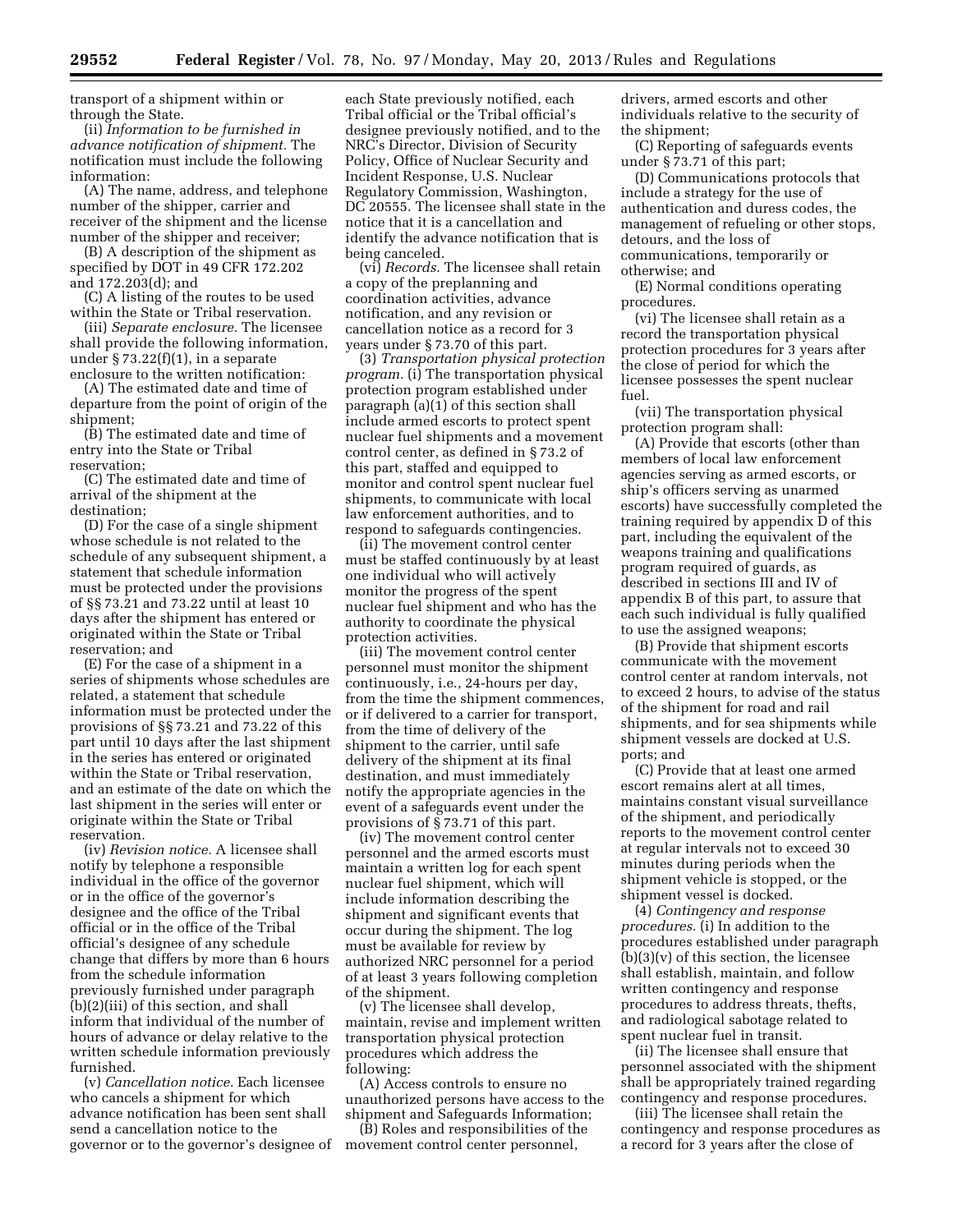period for which the licensee possesses the spent nuclear fuel.

(iv) The contingency and response procedures must direct that, upon detection of the abnormal presence of unauthorized persons, vehicles, or vessels in the vicinity of a spent nuclear fuel shipment or upon detection of a deliberately induced situation that has the potential for damaging a spent nuclear fuel shipment, the armed escort will:

(A) Determine whether or not a threat exists;

(B) Assess the extent of the threat, if any;

(C) Implement the procedures developed under paragraph (b)(4)(i) of this section;

(D) Take the necessary steps to delay or impede threats, thefts, or radiological sabotage of spent nuclear fuel; and

(E) Inform local law enforcement agencies of the threat and request assistance without delay, but not to exceed 15 minutes after discovery.

(c) *Shipments by road.* In addition to the provisions of paragraph (b) of this section, the physical protection system for any portion of a spent nuclear fuel shipment by road shall provide that:

(1) The transport vehicle is:

(i) Occupied by at least two individuals, one of whom serves as an armed escort, and escorted by an armed member of the local law enforcement agency in a mobile unit of such agency; or

(ii) Led by a separate vehicle occupied by at least one armed escort, and trailed by a third vehicle occupied by at least one armed escort.

(2) As permitted by law, all armed escorts are equipped with a minimum of two weapons. This requirement does not apply to local law enforcement agency personnel who are performing escort duties.

(3) The transport vehicle and each escort vehicle are equipped with redundant communication abilities that provide 2-way communications between the transport vehicle, the escort vehicle(s), the movement control center, local law enforcement agencies, and one another. To ensure that 2-way communication is possible at all times, alternate communications should not be subject to the same failure modes as the primary communication.

(4) The transport vehicle is equipped with NRC-approved features that permit immobilization of the cab or cargocarrying portion of the vehicle.

(5) The transport vehicle driver has been familiarized with, and is capable of implementing, transport vehicle immobilization, communications, and other security procedures.

(6) Shipments are continuously and actively monitored by a telemetric position monitoring system or an alternative tracking system reporting to a movement control center. A movement control center shall provide positive confirmation of the location, status, and control over the shipment. The movement control center shall implement preplanned procedures in response to deviations from the authorized route or a notification of actual, attempted, or suspicious activities related to the theft, loss, diversion, or radiological sabotage of a shipment. These procedures shall include, but not be limited to, the identification of and contact information for the appropriate local law enforcement agency along the shipment route.

(d) *Shipments by rail.* In addition to the provisions of paragraph (b) of this section, the physical protection system for any portion of a spent nuclear fuel shipment by rail shall provide that:

(1) A shipment car is accompanied by two armed escorts (who may be members of a local law enforcement agency), at least one of whom is stationed at a location on the train that will permit observation of the shipment car while in motion.

(2) As permitted by law, all armed escorts are equipped with a minimum of two weapons. This requirement does not apply to local law enforcement agency personnel who are performing escort duties.

(3) The train operator(s) and each escort are equipped with redundant communication abilities that provide 2-way communications between the transport, the escort vehicle(s), the movement control center, local law enforcement agencies, and one another. To ensure that 2-way communication is possible at all times, alternate communications should not be subject to the same failure modes as the primary communication.

(4) Rail shipments are monitored by a telemetric position monitoring system or an alternative tracking system reporting to the licensee, third-party, or railroad movement control center. The movement control center shall provide positive confirmation of the location of the shipment and its status. The movement control center shall implement preplanned procedures in response to deviations from the authorized route or to a notification of actual, attempted, or suspicious activities related to the theft, diversion, or radiological sabotage of a shipment. These procedures shall include, but not be limited to, the identification of and contact information for the appropriate

local law enforcement agency along the shipment route.

(e) *Shipments by U.S. waters.* In addition to the provisions of paragraph (b) of this section, the physical protection system for any portion of a spent nuclear fuel shipment traveling on U.S. waters shall provide that:

(1) A shipment vessel while docked at a U.S. port is protected by:

(i) Two armed escorts stationed on board the shipment vessel, or stationed on the dock at a location that will permit observation of the shipment vessel; or

(ii) A member of a local law enforcement agency, equipped with normal local law enforcement agency radio communications, who is stationed on board the shipment vessel, or on the dock at a location that will permit observation of the shipment vessel.

(2) As permitted by law, all armed escorts are equipped with a minimum of two weapons. This requirement does not apply to local law enforcement agency personnel who are performing escort duties.

(3) A shipment vessel while within U.S. territorial waters shall be accompanied by an individual, who may be an officer of the shipment vessel's crew, who will assure that the shipment is unloaded only as authorized by the licensee.

(4) Each armed escort is equipped with redundant communication abilities that provide 2-way communications between the vessel, the movement control center, local law enforcement agencies, and one another. To ensure that 2-way communication is possible at all times, alternate communications should not be subject to the same failure modes as the primary communication.

(f) *Investigations.* Each licensee who makes arrangements for the shipment of spent nuclear fuel shall immediately conduct an investigation, in coordination with the receiving licensee, of any shipment that is lost or unaccounted for after the designated nolater-than arrival time in the advance notification.

(g) State officials, State employees, Tribal officials, Tribal employees, and other individuals, whether or not licensees of the NRC, who receive information of the kind specified in paragraph (b)(2)(iii) of this section and any other Safeguards Information as defined in § 73.22(a) of this part shall protect that information against unauthorized disclosure as specified in §§ 73.21 and 73.22 of this part. ■ 4. Section 73.38 is added to read as follows: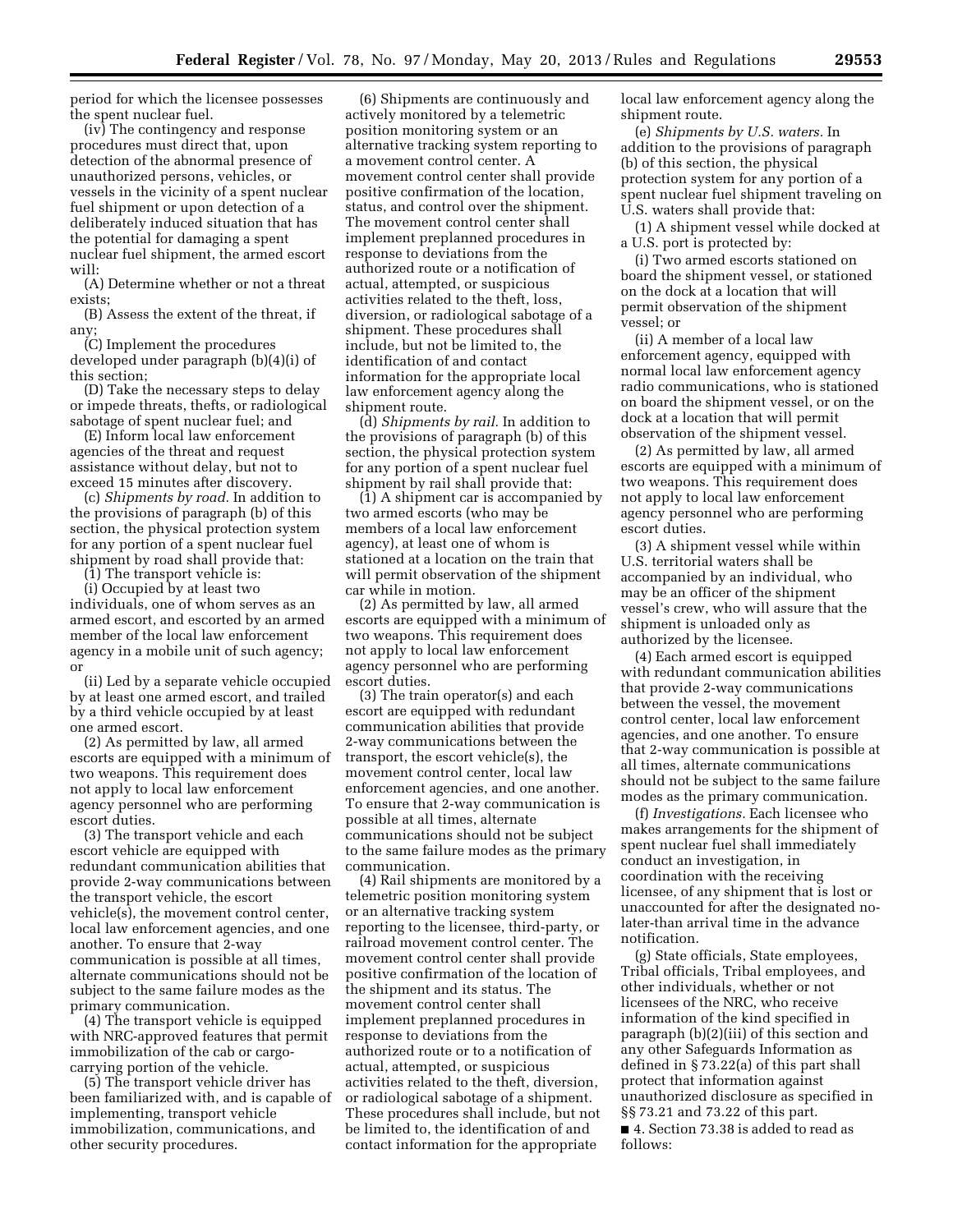#### **§ 73.38 Personnel access authorization requirements for irradiated reactor fuel in transit.**

(a) *General.* (1) Each licensee who transports, or delivers to a carrier for transport, in a single shipment, a quantity of spent nuclear fuel as described in § 73.37(a)(1) of this part shall comply with the requirements of this section, as appropriate, before any spent nuclear fuel is transported or delivered to a carrier for transport.

(2) Each licensee shall establish, implement, and maintain its access authorization program under the requirements of this section.

(i) Each licensee shall be responsible for the continuing effectiveness of the access authorization program.

(ii) Each licensee shall ensure that the access authorization program is reviewed at an appropriate frequency to confirm compliance with the requirements of this section and that prompt comprehensive actions are taken to correct any noncompliance that is identified.

(iii) The review shall evaluate all program performance objectives and requirements.

(iv) Each review report must document conditions that are adverse to the proper performance of the access authorization program, the cause of the condition(s), and when appropriate, recommended corrective actions, and corrective actions taken. The licensee shall review the audit findings and take any additional corrective actions necessary to preclude repetition of the condition, including reassessment of the deficient areas where indicated.

(3) By August 19, 2013, each licensee that is subject to this provision shall implement the requirements of this section through revisions to its physical security plan or transportation security plan.

(b) *General performance objective.*  The licensee's access authorization program must ensure that the individuals specified in paragraph (c) of this section are trustworthy and reliable such that they do not constitute an unreasonable risk to public health and safety or the common defense and security.

(c) *Applicability.* (1) Licensees shall subject the following individuals to an access authorization program:

(i) Any individual to whom a licensee intends to grant unescorted access to spent nuclear fuel in transit, including employees of a contractor or vendor;

(ii) Any individual whose duties and responsibilities permit the individual to take actions by physical or electronic means that could adversely impact the safety, security, or emergency response

to spent nuclear fuel in transit (i.e., movement control personnel, vehicle drivers, or other individuals accompanying spent nuclear fuel shipments);

(iii) Any individual whose duties and responsibilities include implementing a licensee's physical protection program under § 73.37, including but not limited to, non-LLEA armed escorts;

(iv) Any individual whose assigned duties and responsibilities provide access to spent nuclear fuel shipment information that is considered to be Safeguards Information under § 73.22(a)(2); and

(v) The licensee access authorization program reviewing official.

(2) Fingerprinting, and the identification and criminal history records checks required by Section 149 of the Atomic Energy Act of 1954, as amended, and other elements of the background investigation are not required for the following individuals prior to granting access authorization relative to spent nuclear fuel in transit:

(i) Persons identified in §§ 73.59 and 73.61 of this part;

(ii) Federal, State, and local officials, including inspectors, whose occupational status are consistent with the promotion of common defense and security and the protection of public health and safety relative to spent nuclear fuel in transit;

(iii) Emergency response personnel who are responding to an emergency;

(iv) An individual who has had a favorably adjudicated U.S. Government criminal history records check within the last 5 years, under a comparable U.S. Government program involving fingerprinting and an FBI identification and criminal history records check (e.g. National Agency Check, Transportation Worker Identification Credentials (TWIC) under 49 CFR part 1572, Bureau of Alcohol Tobacco Firearms and Explosives background check and clearances under 27 CFR part 555, Health and Human Services security risk assessments for possession and use of select agents and toxins under 42 CFR part 73, Hazardous Material security threat assessment for hazardous material endorsement to commercial drivers license under 49 CFR part 1572, Customs and Border Patrol's Free and Secure Trade (FAST) Program) provided that he or she makes available the appropriate documentation. Written confirmation from the agency/employer that granted the Federal security clearance or reviewed the criminal history records check must be provided to the licensee. The licensee shall retain this documentation for a period of 3 years from the date the individual no

longer requires access authorization relative to spent nuclear fuel in transit; and

(v) Any individual who has an active Federal security clearance, provided that he or she makes available the appropriate documentation. Written confirmation from the agency/employer that granted the Federal security clearance or reviewed the criminal history records check must be provided to the licensee. The licensee shall retain this documentation for a period of 3 years from the date the individual no longer requires access authorization relative to spent nuclear fuel in transit.

(d) *Background investigation.* Before allowing an individual to have unescorted access or access authorization relative to spent nuclear fuel<sup>2</sup> in transit the licensees shall complete a background investigation as defined in § 73.2 of this part of the individual seeking to have unescorted access or access authorization. The scope of the investigation must encompass at least the past 10 years, or if 10 years of information is not available then as many years in the past that information is available. The background investigation does not apply to Federal, State or local law enforcement personnel who are performing escort duties. The background investigation must include, but is not limited to, the following elements:

(1) *Informed consent.* Licensees shall not initiate any element of a background investigation without the informed and signed consent of the subject individual. This consent shall include authorization to share personal information with appropriate entities. The licensee to whom the individual is applying for access authorization shall inform the individual of his or her right to review information collected to assure its accuracy, and provide the individual with an opportunity to correct any inaccurate or incomplete information that is developed by the licensee.

(i) The subject individual may withdraw his or her consent at any time. Licensees shall inform the individual that:

(A) Withdrawal of his or her consent will remove the individual's application for access authorization under the licensee's access authorization program; and

(B) Other licensees shall have access to information documenting the withdrawal.

<sup>2</sup>For purposes of 10 CFR 73.38, the terms ''irradiated reactor fuel'' as described in 10 CFR 73.37 and ''spent nuclear fuel'' are used interchangeably.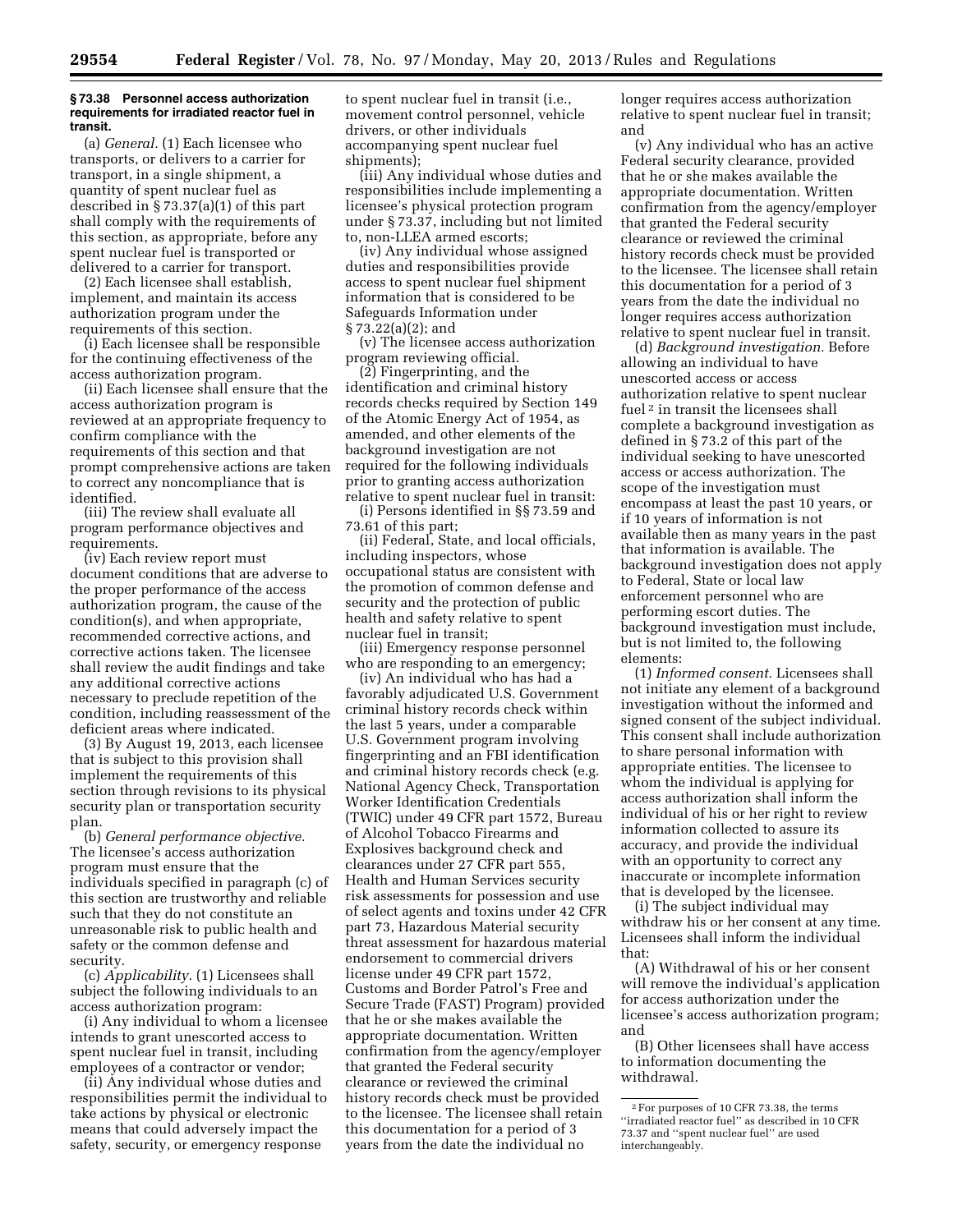(ii) If an individual withdraws his or her consent, licensees may not initiate any elements of the background investigation that were not in progress at the time the individual withdrew his or her consent, but shall complete any background investigation elements that are in progress at the time consent is withdrawn. The licensee shall record the status of the individual's application for access authorization. Additionally, licensees shall collect and maintain the individual's application for access authorization; his or her withdrawal of consent for the background investigation; the reason given by the individual for the withdrawal; and any pertinent information collected from the background investigation elements that were completed. This information must be shared with other licensees under paragraph (l)(4) of this section.

(iii) Licensees shall inform, in writing, any individual who is applying for access authorization that the following actions are sufficient cause for denial or unfavorable termination of access authorization status:

(A) Refusal to provide a signed consent for the background investigation;

(B) Refusal to provide, or the falsification of, any personal history information required under this section, including the failure to report any previous denial or unfavorable termination of access authorization;

(C) Refusal to provide signed consent for the sharing of personal information with other licensees under paragraph  $(d)(5)(v)$  of this section; or

(D) Failure to report any arrests or legal actions specified in paragraph (f) of this section.

(2) *Personal history disclosure.* Any individual who is required to have a background investigation under this section shall disclose the personal history information that is required by the licensee's access authorization program for the reviewing official to make a determination of the individual's trustworthiness and reliability. Refusal to provide, or the falsification of, any personal history information required by this section is sufficient cause for denial or termination of access authorization.

(3) *Criminal history.* Fingerprinting and an FBI identification and criminal history records check under § 73.57 of this part.

(4) *Verification of true identity.*  Licensees shall verify the true identity of an individual who is applying to have access authorization to ensure that the applicant is who they claim to be. A licensee shall review official identification documents (e.g., driver's

license, passport, government identification, State, province, or country of birth issued certificate of birth) and compare the documents to personal information data provided by the individual to identify any discrepancy in the information. Licensees shall document the type, expiration, and identification number of the identification, or maintain a photocopy of identifying documents on file under § 73.38(c). Licensees shall certify and affirm in writing that the identification was properly reviewed and maintain the certification and all related documents for review upon inspection.

(5) *Employment history evaluation.*  Licensees shall ensure that an employment history evaluation has been completed on a best effort basis, by questioning the individual's present and former employers, and by determining the activities of the individual while unemployed.

(i) For the claimed employment period, the individual must provide the reason for any termination, eligibility for rehire, and other information that could reflect on the individual's trustworthiness and reliability.

(ii) If the claimed employment was military service the individual shall provide a characterization of service, reason for separation, and any disciplinary actions that could affect a trustworthiness and reliability determination.

(iii) If education is claimed in lieu of employment, the individual shall provide any information related to the claimed education that could reflect on the individual's trustworthiness and reliability and, at a minimum, verify that the individual was registered for the classes and received grades that indicate that the individual participated in the educational process during the claimed period.

(iv) If a previous employer, educational institution, or any other entity with which the individual claims to have been engaged fails to provide information or indicates an inability or unwillingness to provide information within 3 business days of the request, the licensee shall:

(A) Document this refusal or unwillingness in the licensee's record of the investigation; and

(B) Obtain a confirmation of employment, educational enrollment and attendance, or other form of engagement claimed by the individual from at least one alternate source that has not been previously used.

(v) When any licensee is seeking the information required for an access authorization decision under this

section and has obtained a signed release from the subject individual authorizing the disclosure of such information, other licensees shall make available the personal or access authorization information requested regarding the denial or unfavorable termination of an access authorization.

(vi) In conducting an employment history evaluation, the licensee may obtain information and documents by electronic means, including, but not limited to, telephone, facsimile, or email. Licensees shall make a record of the contents of the telephone call and shall retain that record, and any documents or electronic files obtained electronically, under paragraph (l) of this section.

(6) *Credit history evaluation.*  Licensees shall ensure the evaluation of the full credit history of any individual who is applying for access authorization relative to spent nuclear fuel in transit. A full credit history evaluation must include, but is not limited to, an inquiry to detect potential fraud or misuse of social security numbers or other financial identifiers, and a review and evaluation of all of the information that is provided by a national creditreporting agency about the individual's credit history. For foreign nationals and U.S. citizens who have resided outside the U.S. and do not have established credit history that covers at least the most recent 7 years in the U.S., the licensee must document all attempts to obtain information regarding the individual's credit history and financial responsibility from some relevant entity located in that other country or countries.

(7) *Criminal history review.* The licensee shall evaluate the entire criminal history record of an individual who is applying for access authorization to determine whether the individual has a record of criminal activity that may adversely impact his or her trustworthiness and reliability. The scope of the applicant's criminal history review must cover all residences of record for the 10-year period preceding the date of application for access authorization.

(8) *Character and reputation determination.* Licensees shall ascertain the character and reputation of an individual who has applied for access authorization relative to spent nuclear fuel in transit by conducting reference checks. Reference checks may not be conducted with any person who is known to be a close member of the individual's family, including but not limited to, the individual's spouse, parents, siblings, or children, or any individual who resides in the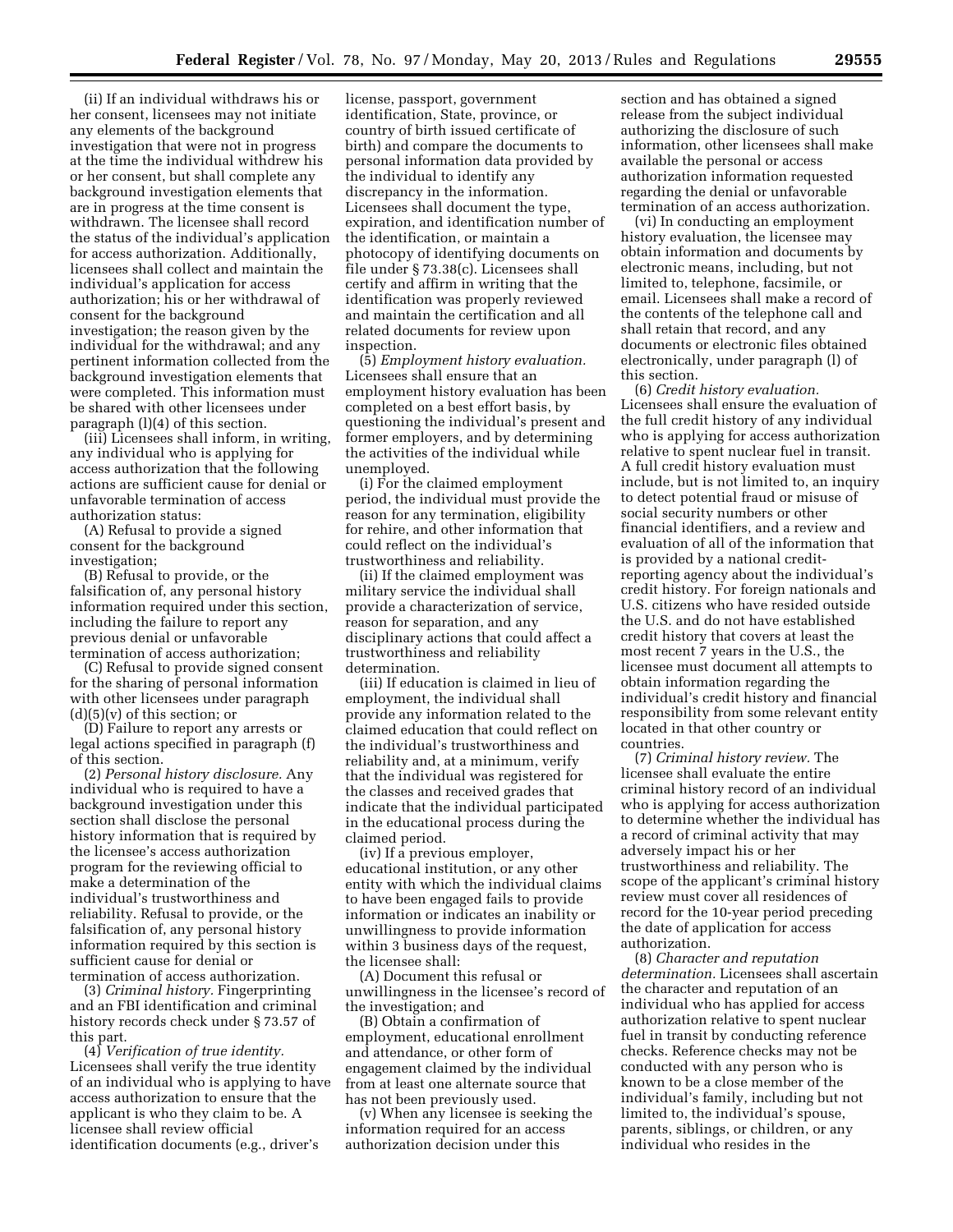individual's permanent household. The reference checks must focus on the individual's reputation for trustworthiness and reliability.

(9) *Corroboration.* The licensee shall also, to the extent possible, obtain independent information to corroborate that provided by the individual (e.g., seek references not supplied by the individual).

(e) *Determination of trustworthiness and reliability; Documentation.* (1) The licensee shall determine whether to grant, deny, unfavorably terminate, maintain, or administratively withdraw an individual's access authorization based on an evaluation of all of the information required by this section. The licensee may terminate or administratively withdraw an individual's access authorization based on information obtained after the background investigation has been completed and the individual granted access authorization.

(2) The licensee may not permit any individual to have unescorted access or access authorization until all of the information required by this section has been evaluated by the reviewing official and the reviewing official has determined that the individual is trustworthy and reliable. The licensee may deny unescorted access or access authorization to any individual based on disqualifying information obtained at any time during the background investigation.

(f) *Protection of information.* (1) Licensees shall protect background investigation information from unauthorized disclosure.

(2) Licensees may not disclose the background investigation information collected and maintained to persons other than the subject individual, his/ her representative, or to those who have a need to know in performing assigned duties related to the process of granting or denying unescorted access to spent nuclear fuel in transit. No individual authorized to have access to the information may re-disseminate the information to any other individual who does not have a need to know.

(3) The personal information obtained on an individual from a background investigation may be transferred to another licensee:

(i) Upon the individual's written request to the licensee holding the data to re-disseminate the information contained in his/her file; and

(ii) The acquiring licensee verifies information such as name, date of birth, social security number, sex, and other applicable physical characteristics for identification.

(4) The licensee shall make background investigation records obtained under this section available for examination by an authorized representative of the NRC to determine compliance with applicable laws and regulations.

(5) The licensee shall retain all fingerprint and criminal history records received from the FBI, or a copy if the file has been transferred, on an individual (including data indicating no record) for 5 years from the date the individual no longer requires unescorted access or access authorization relative to spent nuclear fuel in transit.

(g) *Grandfathering.* For purposes of this section, licensees are not required to obtain the fingerprints of any person who has been fingerprinted, pursuant to an NRC order or regulation, for an FBI identification and criminal history records check within the 5 years of the effective date of this rule.

(h) *Reinvestigations.* Licensees shall conduct fingerprinting and FBI identification and criminal history records check, a criminal history review, and credit history re-evaluation every 10 years for any individual who has unescorted access authorization to spent nuclear fuel in transit. The reinvestigations must be completed within 10 years of the date on which these elements were last completed and should address the 10 years following the previous investigation.

(i) *Self-reporting of legal actions.* (1) Any individual who has applied for an access authorization or is maintaining an access authorization under this section shall promptly report to the reviewing official, his or her supervisor, or other management personnel designated in licensee procedures any legal action(s) taken by a law enforcement authority or court of law to which the individual has been subject that could result in incarceration or a court order or that requires a court appearance, including but not limited to an arrest, an indictment, the filing of charges, or a conviction, but excluding minor civil actions or misdemeanors such as parking violations or speeding tickets. The recipient of the report shall, if other than the reviewing official, promptly convey the report to the reviewing official. On the day that the report is received, the reviewing official shall evaluate the circumstances related to the reported legal action(s) and redetermine the reported individual's access authorization status.

(2) The licensee shall inform the individual of this obligation, in writing, prior to granting unescorted access or certifying access authorization.

(j) *Access authorization procedures.*  (1) Licensees shall develop, implement, and maintain written procedures for conducting background investigations for persons who are applying for unescorted access or access authorization for spent nuclear fuel in transit.

(2) Licensees shall develop, implement, and maintain written procedures for updating background investigations for persons who are applying for reinstatement of unescorted access or access authorization.

(3) Licensees shall develop, implement, and maintain written procedures to ensure that persons who have been denied unescorted access or access authorization are not allowed access to spent nuclear fuel in transit or information relative to spent nuclear fuel in transit.

(4) Licensees shall develop, implement, and maintain written procedures for the notification of individuals who are denied unescorted access or access authorization for spent nuclear fuel in transit. The procedures shall include provisions for the review, at the request of the affected individual, of a denial or termination of unescorted access or access authorization. The procedure must contain a provision to ensure that the individual is informed of the grounds for the denial or termination of unescorted access or access authorization and allow the individual an opportunity to provide additional relevant information.

(k) *Right to correct and complete information.* (1) Prior to any final adverse determination, licensees shall provide each individual subject to this section with the right to complete, correct, and explain information obtained as a result of the licensee's background investigation. Confirmation of receipt by the individual of this notification must be maintained by the licensee for a period of 1 year from the date of the notification.

(2) If after reviewing their criminal history record an individual believes that it is incorrect or incomplete in any respect and wishes to change, correct, update, or explain anything in the record, the individual may initiate challenge procedures.

(l) *Records.* (1) The licensee shall retain documentation regarding the trustworthiness and reliability of individual employees for 5 years from the date the individual no longer requires unescorted access or access authorization relative to spent nuclear fuel in transit.

(2) The licensee shall retain a copy of the current access authorization program procedures as a record for 5